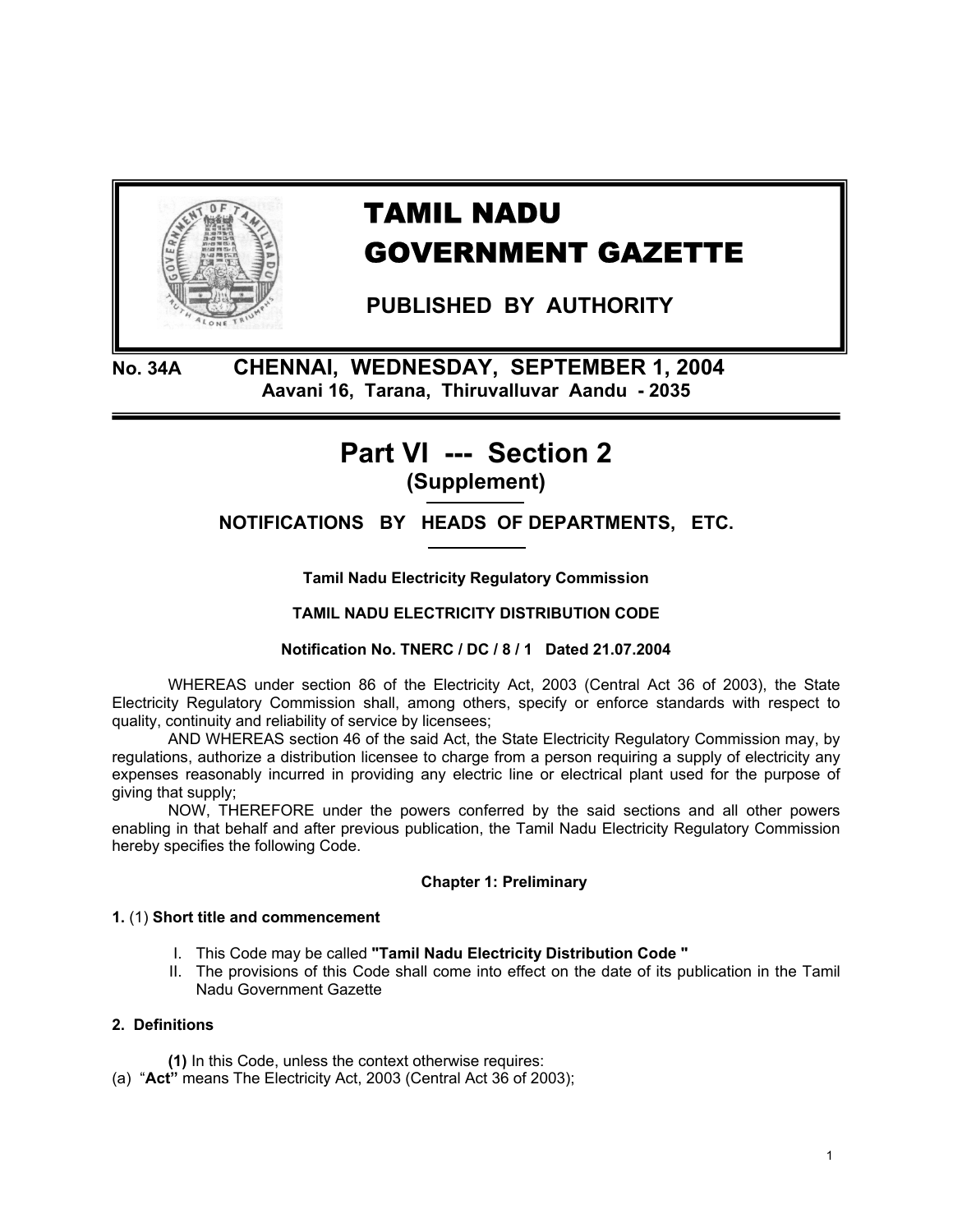- (b) "**Agreement"** means with its grammatical variations and cognate expressions an agreement entered into by the Licensee and the consumer;
- (c) "**Apparatus"** means electrical apparatus and includes all machines, fittings, accessories and appliances in which conductors are used;
- (d) "**Area of supply"** means the area within which a Licensee is for the time being authorized by his/her licence to supply electrical energy;
- (e) "**Code"** means the Tamil Nadu Electricity Distribution Code;
- (f) "**Commission"** means the Tamil Nadu Electricity Regulatory Commission;
- (g) "**Conductor"** means any wire, cable, bar, tube, rail or plate used for conducting energy and so arranged as to be electrically connected to a system;
- (h) "**Connected Load**' means the aggregate of the manufacturer's rating of all equipments connected to the consumer's installation and of all portable equipments and also the capacity of the power source required to test manufactured products and repaired equipment in the installation;

Explanation: Where the rating is in terms of KVA, it shall be converted to KW by multiplying it by a power factor of 0.9 and where the rating is in terms of HP, it shall be converted to KW by multiplying it by a factor of 0.746.

- (i) "**Connection Point"** means the point at which the Consumer's plant or apparatus is connected to the Licensee's supply system.
- (j) **"Contracted Load"** means the load specified in the agreement between the consumer and the Licensee engaged in the business of supplying electricity to him.
- (k) **"Consumer's installation"** means any composite electrical unit including the electric wires, fittings, motors and equipments erected and wired by or on behalf of the consumer in one and the same premises**.**
- (l) **"Consumer's premises** " means the area served by a service connection;
- (m) "**Control Person"** means a person identified as having responsibility for cross boundary safety;

# (n) **Demand**

- a. "Average Demand" for the month means the ratio of the total kilowatt-hours consumed in the month to the total hours in the month.
- b. "Maximum Demand" in a month means the highest value of the average Kilovolt- amperes in case of HT services and KW in case of LT services, delivered at the point of supply of the consumer during any consecutive thirty / fifteen minutes in a month depending on the nature of load.
- c. "Permitted Demand," means the demand permitted by the Licensee taking into account the constraints in the transmission and distribution network.
- d. "Sanctioned Demand" or "Contracted Demand" means the demand sanctioned by the Licensee and specified in the agreement.
- (o) "**Designated Authority of the Licensee"** means an authority who has been notified as such by the Licensee in the manner prescribed by the Commission to exercise powers under specific provisions of this Code;
- (p) **"Emergency"** means a situation arising out of threat to security of State, public order or a natural calamity or such other situation arising in the public interest which is likely to disrupt supply of electricity:
- (q) **"Engineer"** means an engineer, by whatever name designated, employed by the Licensee possessing such qualifications as are approved by the Commission and is in charge of the local area of supply and includes any other person duly authorized by him or his/her superiors, to exercise any power of an engineer under this Code
- (r) **"Extra High Tension (EHT) consumer"** means a consumer who obtains supply from the Licensee at Extra High Voltage.
- (s) **"High Tension (HT) consumer"** means a consumer who obtains supply from the Licensee at High Voltage.
- (t) **"Low Tension (LT) consumer"** means a consumer who obtains supply from the Licensee at Low or Medium Voltage:
- (u) **"Load**" means connected load or contracted load, as the case may be;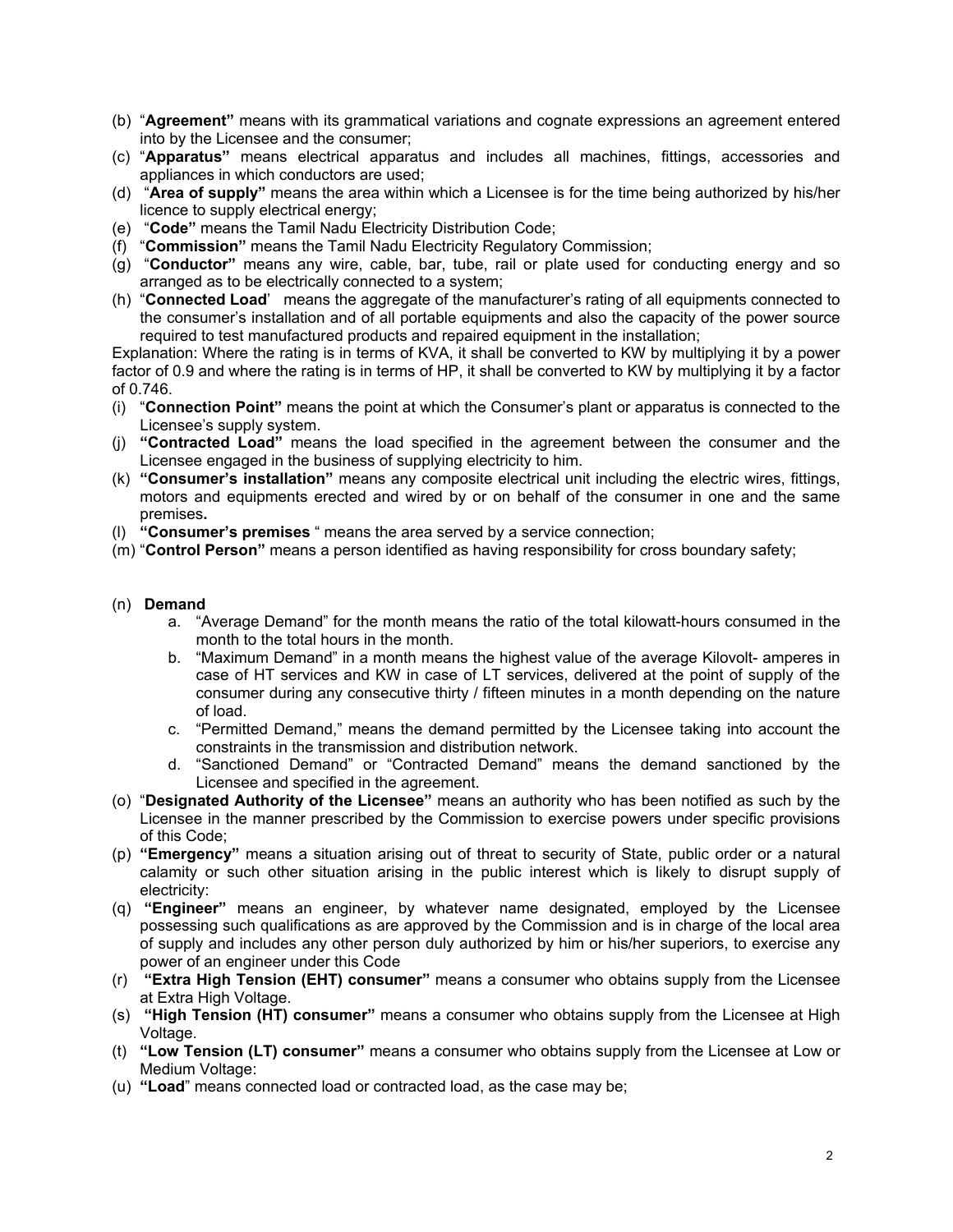- (v) **"Load Factor**" means the ratio of the Average Demand for the month in terms of Kilowatts to the Maximum Demand for the month in terms of Kilowatts. The 'Load Factor' shall be calculated to three decimal places and rounded off to two decimal places.
- (w) **" Month** "unless the context otherwise requires, shall mean a month reckoned according to the British Calendar. With reference to billing and payment, it shall mean the period between the date of meter reading in a particular month and the corresponding date of meter reading of the immediately succeeding or preceding month, as the context requires.
- (x) "**Occupier"** means the person in occupation (whether as owner or otherwise) of the premises where electricity is used or intended to be used.
- (y) "**Operational boundary"** means the boundary between the equipment and apparatus operated by the Licensee and those operated by the Consumer.
- (z) **"Power Factor**" means the ratio of the real power to the apparent power and average power factor means the ratio of the Kilowatt-hours to the Kilovolt-ampere-hours consumed during the billing month.
- (aa) **"SSLDC**" means State's Sub Load Dispatch Center for local control at various places in Tamil Nadu.

(bb) **"SLDC"** means State Load Dispatch Center at Chennai

- (cc) **" Voltage "**
	- ¾ "**Low Voltage"** where the voltage does not exceed 250 volts under normal conditions.
	- ¾ "**Medium Voltage"** where the voltage is higher than 250 volts and does not exceed 650 volts under normal conditions
	- ¾ "**High Voltage"** where the voltage is more than 650 volts and does not exceed 33,000 volts under normal conditions
	- ¾ " **Extra High Voltage"** where the voltage exceeds 33,000 volts under normal conditions

(dd) **"Year"** means a year commencing on the first day of April.

Words and expressions used in this Code but not defined either in this Code or the Act or the General Clauses Act 1897(Central Act 10 of 1897) shall have the same meanings as understood in engineering and commercial circles.

# **Chapter 2: Entities pertaining to Distribution**

3. Entities involved in distribution and their respective roles: The following are the entities involved in the distribution of electricity and their respective roles, -

(1) **State Load Dispatch Center (SLDC):** It is the apex body to ensure integrated operation of the power system in the State. Its functions as assigned to it under the Act are-

- a. Be responsible for optimum scheduling and despatch of electricity within the State, in accordance with the contracts entered into with the Licensees or the Generating Companies operating in the state;
- b. Monitor grid operations;
- c. Keep accounts of the quantity of electricity transmitted through the State Grid.
- d. Exercise supervision and control over the intra-State transmission system and
- e. Be responsible for carrying out real time operations for grid control and despatch of electricity within the State through secure and economic operation of the State Grid in accordance with the grid standards and Tamil Nadu Electricity Grid Code (TNEGC)

It is vested with the power to levy and collect such fees and charges from the Generating Companies and Licensees engaged in intra state transmission of electricity, which may be specified by the Commission.

In addition to the above, it shall also keep accounts of the consumers / licensees / persons engaged in generation and traders involved in open access transactions.

 **(2) State Sub Load Dispatch Center (SSLDC):** It is a body sub ordinate to SLDC to perform, under the supervision, control and direction of the State Load Despatch Center, its functions in any specified area in the State. It shall also collect necessary data relevant to the SLDC, make operational analysis and report to SLDC.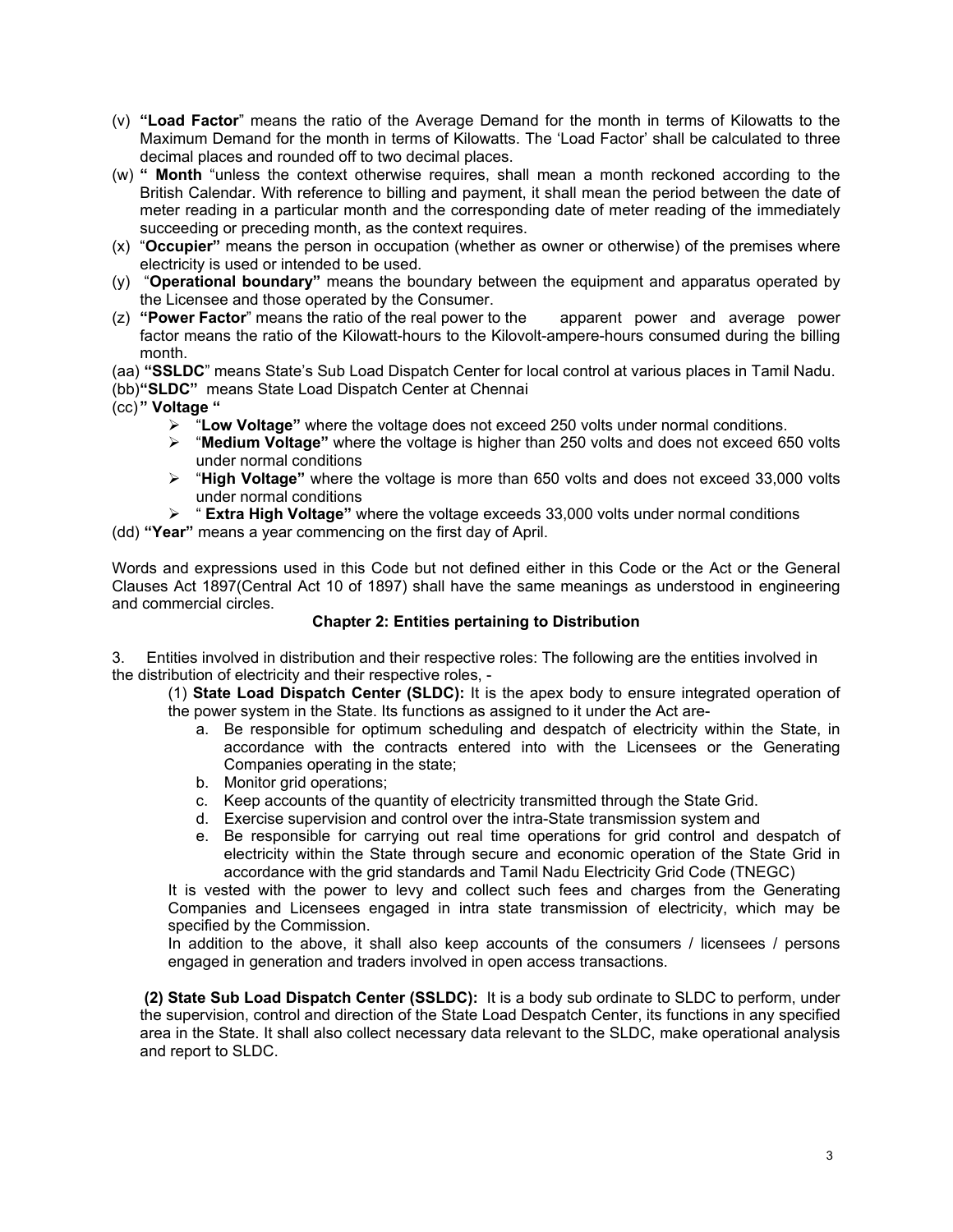# **(3) State Transmission Utility (STU):** Its functions are to-

- (a) undertake transmission of energy through intra-State transmission system (ISTS);
- (b) discharge all functions of planning and coordination of ISTS taking into account the national power plans and guide lines issued by Central Electricity Authority (CEA), in co ordination with all the concerned organizations:
- (c) ensure development of an efficient coordinated economical system of intra state transmission lines for smooth flow of electricity from Generating sources to Load Centers;
- (d) provide non-discriminatory open access to its Transmission systems for use by (i) any Licensee or generating company on payment of the transmission charges; or (ii) any consumer as and when such open access is introduced by the Commission under subsection 2 of section 42 of the Act on payment of the transmission charges and a surcharge thereon as may be specified by the Commission.
- (e) implement the Code with respect to the Distribution Licensees and oversee for prudent practices and grid discipline;
- (f) facilitate review and recommend amendments to the Code to Commission without prejudice to the provisions in clause 51 of this code
- (g) recommend for issue of distribution licenses;
- (h) supervise, direct and control the works of construction, operation and maintenance of any ISTS and ;
- (i) take measures for resolution of issues arising due to non-compliance of operational / commercial provisions of the Code by the respective entities.

# **(4) Distribution Licensees :**

The duties of the Distribution Licensee are-

- i. To develop and maintain an efficient coordinated and economical distribution system in his/her area of supply and to supply electricity in accordance with the provisions contained in the Act.
- ii. To implement the code with respect to the requirements from the consumers and oversee for prudent practices and code discipline.
- iii. To facilitate review and recommend to the Commission amendments to the code without prejudice to the provisions in clause 51 of this code.
- iv. To ensure that the consumer installations comply with the requirements of the code at the time of effecting service connection.
- v. To take measures for resolution of issues arising due to non-compliance of operational / commercial / technical regulations of the code by the various sections of consumers in their jurisdiction.
- vi. To allow the Distribution lines to be used as common carrier as and when the Commission introduce non-discriminatory open access to any of the consumer in his/her area to get supply from other Licensees / Generating Companies outside his/her area.

# **(5)Tamil Nadu Electricity Regulatory Commission (TNERC):**

The functions of Commission as set out in the Act and rules made there under and in particular, to,-

- i) determine the tariff for generation, supply, transmission and wheeling of electricity, wholesale, bulk, and retail as the case may be within the State;
- ii) introduce non-discriminatory open access as per the provisions contained in the Act and in phases. Where open access has been provided to a category of consumer, the Commission shall determine the wheeling charges and surcharge thereon;
- iii) regulate electricity purchase and procurement process of distribution licensees including the price at which the electricity shall be procured from the generating companies or licensees or from other sources through agreements for power purchase;
- iv) facilitate intra state transmission and wheeling of electricity;
- v) specify and enforce standards with respect to quality, continuity and reliability of service by Licensees.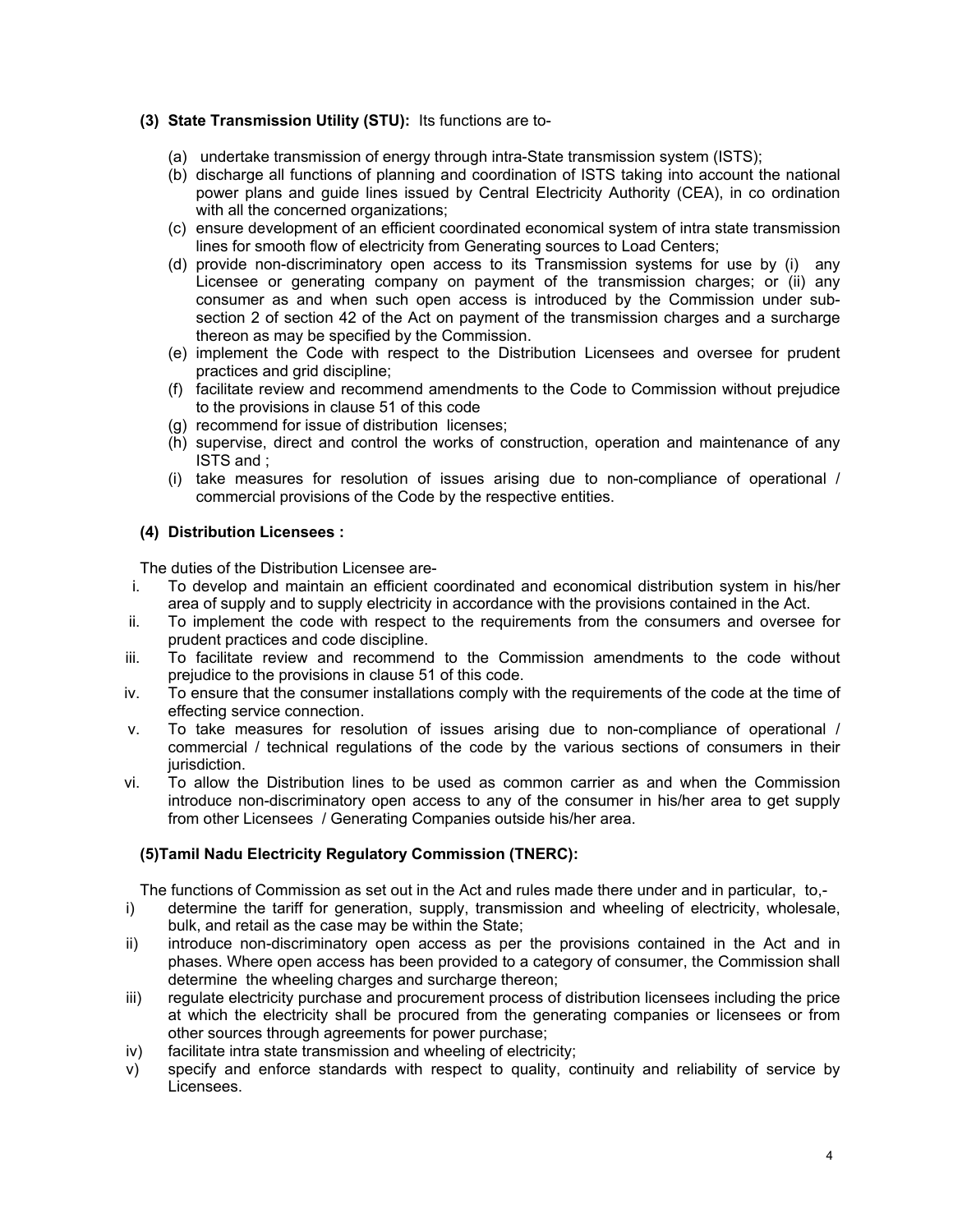# **Chapter 3 : Distribution System Planning**

# **4.Distribution System Planning**

- **(1)** The main Objectives for the distribution system planning are to ,
	- a. plan, design and develop the distribution system so that it may be operated in an economical, safe and reliable manner conforming to the relevant Act and rules there under,
	- b. specify technical conditions, which enable the licensee and consumers to meet set standards for efficient operation of the electrical interface between them
	- c. define the procedure for the exchange of system planning data between the Licensee and consumers of the distribution system.
	- d. provide sufficient information for a consumer to access opportunities for connection.
	- e. establish methods through which the Licensee shall coordinate with the STU, which includes furnishing of data required by the Commission/ or the Authority.

 **(2)** These guidelines of planning cover the individual sub-stations, system planning, analysis and the techno economical aspects in the field of Distribution systems. It applies to all the consumers already connected or awaiting or seeking connection to the distribution system, Distribution Licensees and State Transmission Utillity (STU), wherever it is applicable.

# **5. Distribution Planning Framework**

(1) The main areas, which require a careful network planning, and analysis:

- (a) Networking extension planning newly built networks or extension of already existing network or configuration of the existing network to meet the changed load or feeder situation or operational existence.
- (b) Network component design
- (c) Providing solutions for operational problems like low voltage and short circuit withstand capability, power swings and protection selectivity errors.

(2) Networks are generally extended over several stages. The operational conditions are then simulated for this future load forecast. This step will facilitate the fulfilling of all the operational conditions after Commissioning of the new extension stage. A careful network analysis provides the decision aids for selecting the most reliable and cost effective solution from among several configurations. To dimension the individual components like transformer, cables and switchgear and to provide an optimal solution for the total system, an extensive analysis of the network is often necessary.

The system-planning wing,

- (a) examines the operational behavior of electrical systems both in normal operation and under fault condition
- (b) proposes remedial measures, if the operational conditions do not conform to the requirements for quality supply.
- (c) promotes the development of components by examining operational conditions and equipment requirements.
- (d) advises in system configuration, system structuring and component design questions and,
- (e) plans the extension of already existing systems as well as the new construction of supply systems within the framework of the total system.

(3) Intensive sessions are required to be held to clarify the task situation and it may be processed in direct contact with the customer also.

Distribution network are cost intensive and hence they require long term planning. The location and nature of the connected loads on the quality and reliability of the power requirement determine the structure of the distribution network.

(4)The system planning is also necessary in the cases that include

- (a) Network modernization and upgrading.
- (b) Changes in operational and protection philosophy or neutral grounding.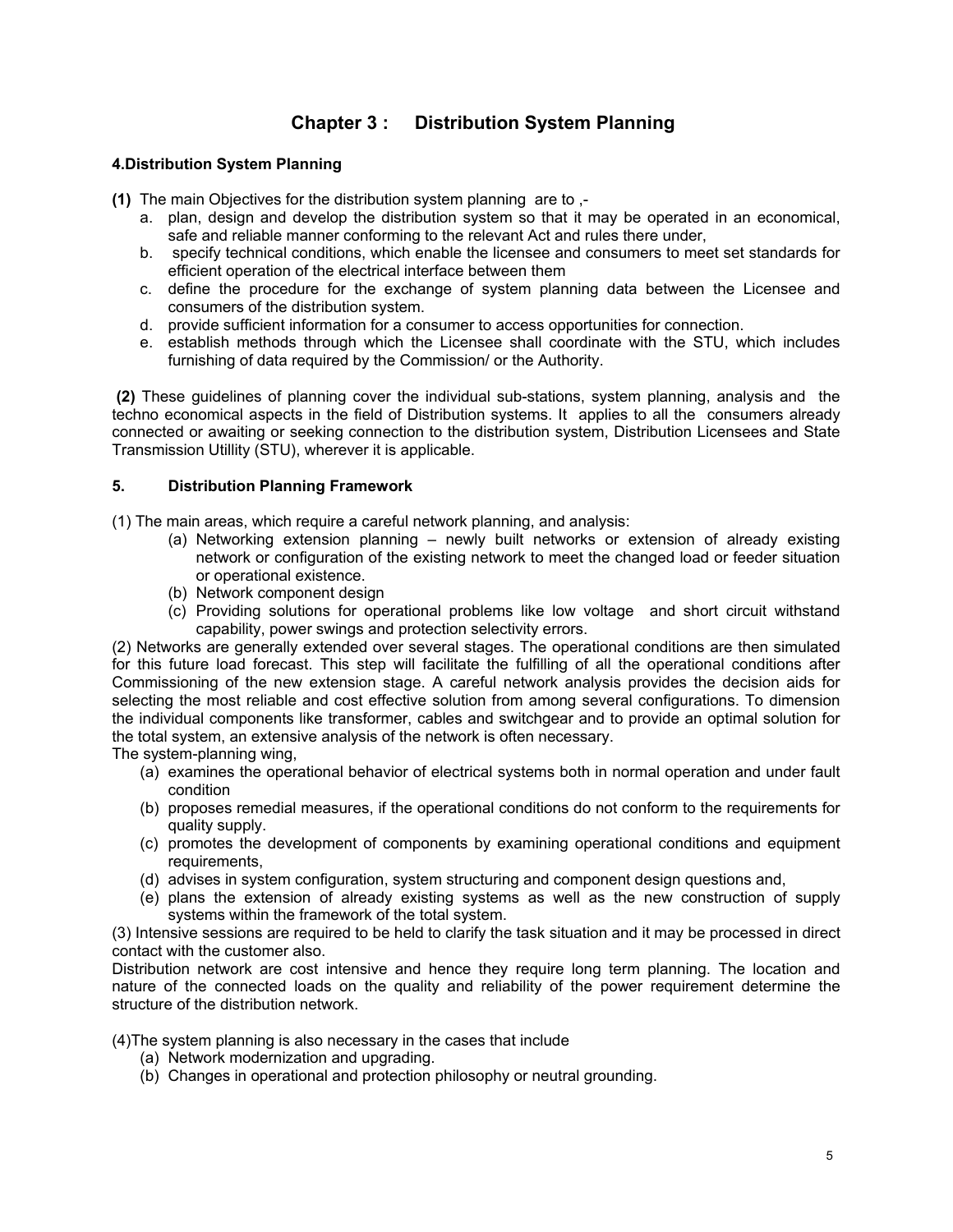The tasks, problems and activities related to Network Expansion planning, component design and operational problems are brought out as follows.

| S.No           | <b>Description</b>      | <b>Tasks and Problems</b>                                                                                                                                                                                   | <b>Activities</b>                                                                                                                                                                                                   |
|----------------|-------------------------|-------------------------------------------------------------------------------------------------------------------------------------------------------------------------------------------------------------|---------------------------------------------------------------------------------------------------------------------------------------------------------------------------------------------------------------------|
| 1              | Expansion<br>planning   | Load increase<br>New transformer, substations<br>Integration of peripheral_ Networks<br>Cable relaying<br>Modernization of substations<br>Network coupling<br>Power station extension<br>High voltage level | Network documentation<br><b>Graphic Information System</b><br>Network calculations for load flow<br>and short-circuit.<br>Dynamic network<br>Calculations.                                                          |
| $\mathfrak{p}$ | Component<br>design     | Circuit-breaker stress<br>Cable cross section<br>Transformer size<br>Neutral earthing resistor                                                                                                              | Stability<br>Fault analysis<br>Relay coordination studies                                                                                                                                                           |
| 3              | Operational<br>problems | Substation faults<br>Voltage quality<br><b>Harmonics</b><br>Earthing problems<br>Motor starting<br>Power swings<br>Frequency of occurrence of faults<br>Fault tripping<br>Overloads<br>Over voltages        | Harmonics analysis<br>Harmonics filter design<br>Earthing measurement<br>Network configuration<br>Substation design<br>Economic analysis<br>Relay selection<br>Handling of neutral point<br>Insulation coordination |

(5) Stages involved in network expansion planning:-

- (a) Define the task
- (b) Commence the planning task which consists of:
- i) Recording of the status of the existing distribution network and analysis of its operational situation
- ii) Load forecast and analysis Compilation of data on the characteristic features of the loads that will be incident in the near future and that of the existing loads;
- iii) Estimation of load development
- iv) Examination of the alternative options
- v) Checking the issues involved in the above options and also the feasibility of introducing a new transformer, enhancement of existing transformer capacity etc.
- vi) Establishment of site location and new substation design.
- vii) Modification / Redesign of sub-transmission and distribution networks and its protective arrangement including protective relay setting and coordination.
- viii) Study on alternatives for least cost investment.
- ix) Assessment of operational advantages and disadvantages and anticipated supply reliability levels of various options
- x) Investment planning
- xi) Procurement of the required network components
- **6. Planning process:**

The system planning considerations are -,

(1) Load Forecast

It commences with a forecast of the anticipated load requirements (both demand and energy). The Licensee shall forecast the demand for power within the area of supply, annually or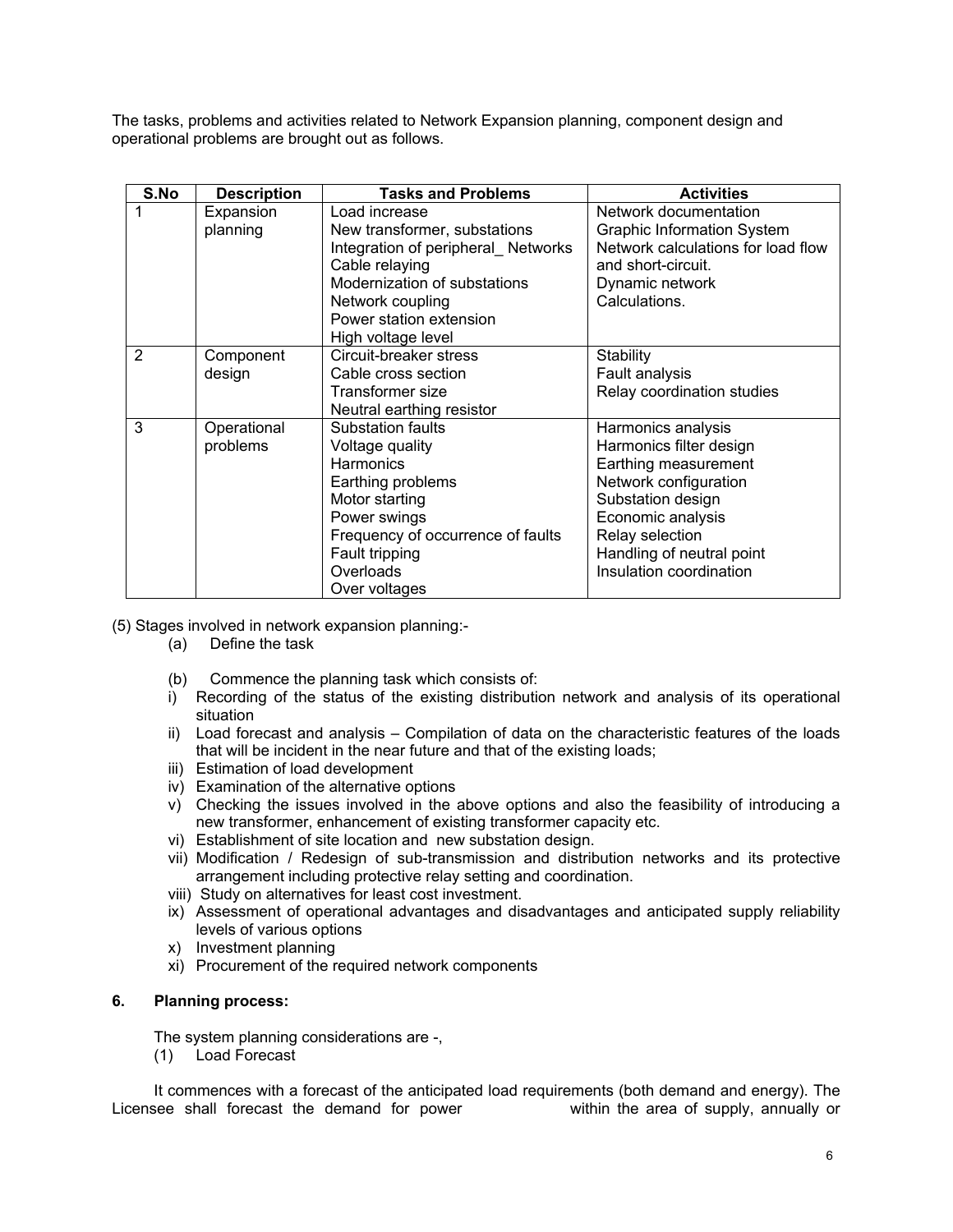more frequently, if required by the Commission, in each of the succeeding five years. The Licensee shall prepare a demand forecast and generally follow the procedures set out herein. The licensee shall create a database of loads for each consumer category and for each distribution substation and update it annually.

# (2)Load Research:

The Licensee shall develop a load research program with the objective of obtaining customer load profile data that provides the usage characteristics of specific appliances, consumers and group of consumers. This load research will also facilitate,

- (a) Demand status according to end use at the hour of system peak, daily, monthly, seasonally or annually
- (b) Hourly end use demand for the day of the system peak, monthly, seasonally or annually
- (c) Hourly end use demand for the average day of the system peak, monthly, seasonal or annually.
- (d) Category wise diverse or coincidence factors and load factors
- (e) Total energy consumption for each category of consumer by month, season or year.
- (f) Category wise non-coincident peak demands.

# (3) Load Data:

From the metering data collected at each connection point with the transmission system, the Licensee shall develop load curves for the area fed and also the system load curve for the area of supply in point by applying a suitable diversity factor. By reconciling the figure for actual energy sales with the drawal based on the metering data complied, approximate losses in the system may be arrived at for any period. This data shall be furnished to the STU and the Commission annually. All the consumers with a demand of 1 MW and above seeking connection shall furnish their load data to the Licensee, as detailed in Annexure I. The Licensee shall exercise special care in monitoring the actual development of loads in respect of consumers who desire to contract for loads of 1 MW and above at any single point. On demand by the consumer seeking connection, the Licensee shall furnish relevant system data as detailed in Annexure – II. The Licensee shall update the system data at least once in every six months.

# **(**4) Forecast Methodology**:**

The Licensee shall formulate the long-term demand forecast taking into account the previous financial year ending March 31<sup>st</sup> as the Base Year and projecting the demand over the succeeding five years.

- (a) Energy Sales per tariff class shall be projected in the forecast period over the corresponding figures relating to the Base Year by adopting a suitable methodology, such as considering the trend for the previous five years.
- (b) The projections shall take into account assumed normal growth for non-specific loads, specific and identified loads of 1 MW and above and also the effects if any, of Demand side management and Loss reduction measures.
- (c) The Licensee shall compare the aggregate energy requirement at each of the connection points with the transmission system after accounting for system losses. The future peak load in each of the years in the forecast period may be derived using an Annual Load Factor.
- (d) The Licensee shall take into consideration any authenticated report on demand forecast or Power survey carried out by agencies like Advisory Board on Energy, Planning Commission, Central Electricity Authority, STU, Commission, CERC and Government of Tamil Nadu.

The Licensee shall forward the long term demand forecast for the area of supply on an annual basis to the STU and the Commission, along with the details as indicated below.<br>i.) Data.

- Data.
- ii.) Methodology
- iii.) Assumptions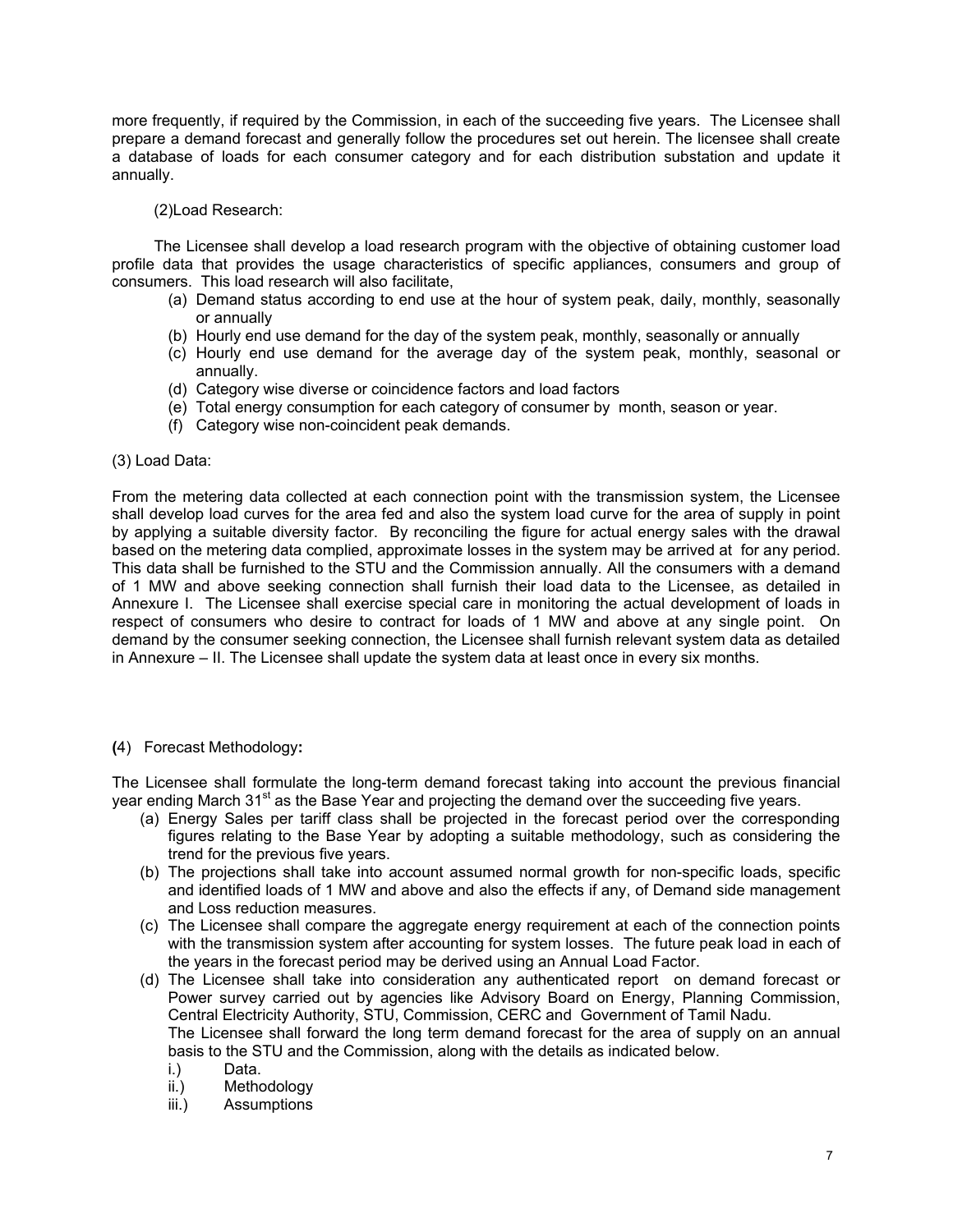The Licensee under the conditions of the licence shall co-operate with the STU in the preparation of demand forecasts for the State of Tamil Nadu. The format for the demand and energy forecasts shall be specified by the STU.

(5) Planning Criteria and performance bases **:** 

The planning criteria for the distribution system as specified by Commission shall form the basis. The performance bases to be considered in the system planning are as follows:

- a) The Distribution performances established herein shall be implemented in a manner so as to ensure that no entities are forced to achieve goals beyond the capability and limitations of the current system in the immediate future while continuing to strive for the higher standards by improving their system in the long term. As for the existing arrangements, the implementation can be in stages and shall be determined by the Commission.
- b) The capacity of step down transformers used in the distribution system and the layout of bus bars, switchgear, transformers, capacitors, earthing system, surge arrestors, control panels, station battery, fire extinguishers and other accessories required for the protection and safe operation of the substations shall as far as possible be standardized by the Licensees and shall conform to the guidelines and principles contained in the Code. The Commission, in specific cases and to ensure uniform adoption, can however specify the standards to be adopted.
- c) While planning the distribution system, the Licensee shall examine the cost effectiveness of loss reduction measures without compromising the security standards. The Licensee shall take measures to reduce the length of low tension bare conductor, overhead lines, wherever cost effective and these shall include but not limited to the following:
	- i) Achievement of HT: LT ratio to the level of 1 to 1.5
	- ii) Laying of underground cables
	- iii) Increasing the number of low loss distribution transformers.
- d) Substation Design Criteria: HV substations, Sub transmission, primary and secondary distribution shall be designed taking into account the following factors:
	- i) Safety of Operating Personnel
	- ii) Adequate cross section of Busbar to meet the electrical and mechanical requirements.
	- iii) Mechanical and electrical interlocks to prevent inadvertent operation of equipments including switches .
	- iv) Adequate Flexibility in operation and maintenance.
	- v) Operation and Maintenance needs.
	- vi) Space for future expansion

Substation layouts shall comply with the safety measures specified by the Authority under section 53 of Act.

- e) Distribution Line Clearances: Overhead lines shall comply with the safety measures specified by the Authority under section 53 of the Act.
- f) Earthing : The distribution system shall be properly earthed in accordance with the Indian Standards in force, substation earth mats shall be designed to provide the required earth resistance and limit the ground potential rise limited by Touch and Step potential criteria as per standards. All individual earth electrodes, earthing pits and interconnection arrangements shall be correctly installed and maintained. The bodies, cases, trucks and enclosures of all equipment shall be properly earthed in accordance with the system requirements and equipment ratings. Metallic line supports of overhead lines, cable sheaths and shields shall also be earthed in a proper manner. Connections may be compressed using crimping tool, welded, braced, or bolted using suitable lock washers/ locknuts. Bolts should not be used for buried connections.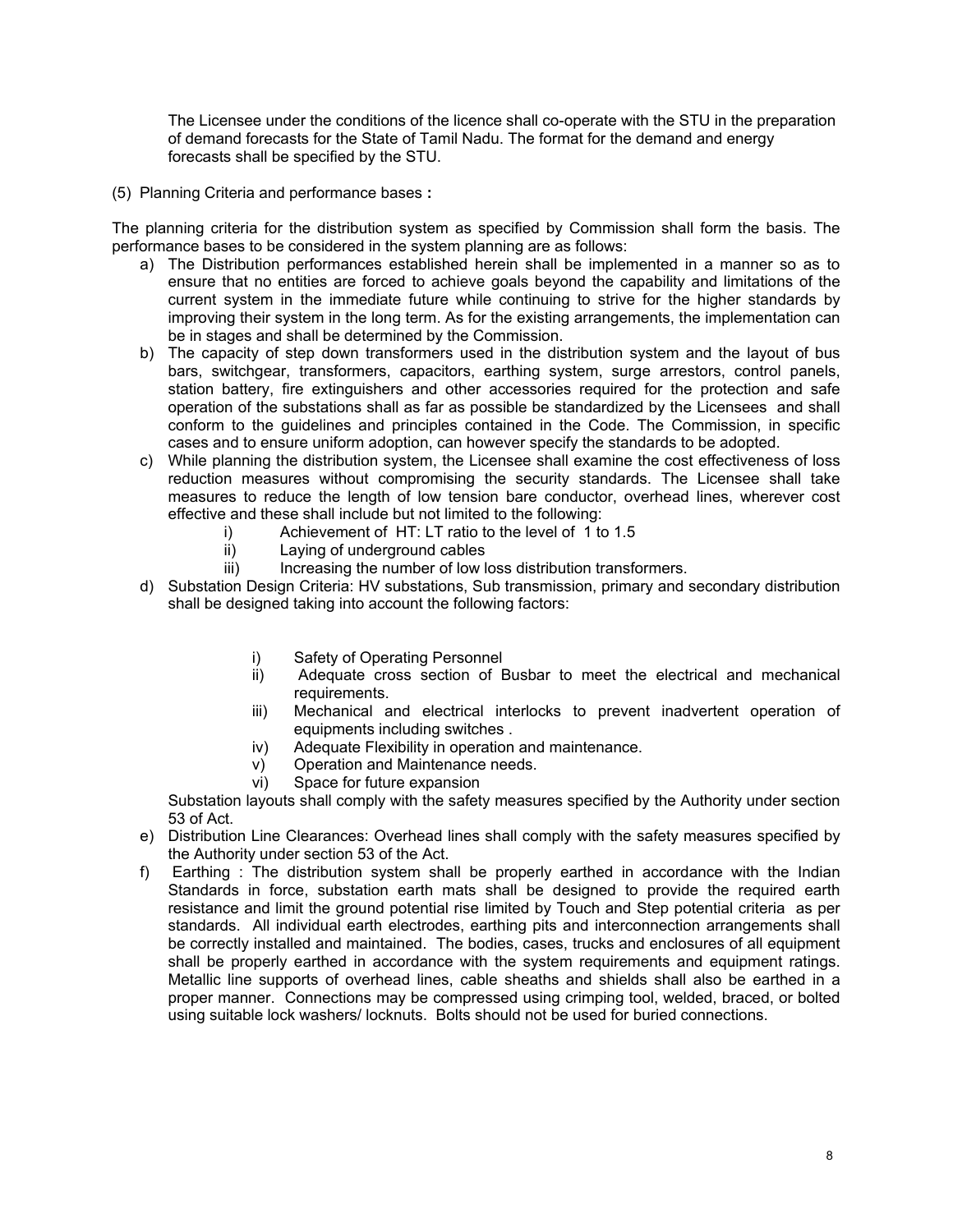# **Chapter 4 : Connectivity Conditions**

**7. Connectivity Conditions:** The Connectivity Conditions specify the minimum technical and design criteria, which shall be complied by any agency connected to, or seeking connection to the Distribution System. The Licensee shall ensure compliance of the above criteria by any agency as a pre-requisite for the establishment of an agreed connection. The terms and conditions of supply under Chapter 6 of this code shall be read in conjunction with this chapter. The connectivity conditions shall fulfill the requirement stipulated in section 50 and 53 of the Act. The Connectivity Conditions are provided to ensure that:

- (a) The basic rules for connections are complied by all agencies. This will help to treat all agencies in a non-discriminatory manner.
- (b) Any new or modified connection, when established, shall not suffer unacceptable effects due to its connection to the Distribution System nor produce unacceptable effects on the system or any other connected agency.
- (c) The ownership and responsibility for all the equipments, shall be clearly specified in a schedule (site responsibility schedule) for every site, where a connection is made.

**8. Distribution System Interface with Small Generators-.**The electricity generated by the private developers pertaining to power projects based on non-conventional energy sources of wind, biomass etc or captive power plants shall be evacuated by interfacing with the distribution system or intra state grid. The voltage levels, connection points and connectivity conditions, safety etc., for such interfacing shall comply with the conditions laid down under Tamil Nadu Electricity Grid Code (TNEGC) and the regulations issued by the Authority in this regard.

# **9. Distribution Systems protection arrangement:**

(1) Protection of the distribution system and the consumer's system shall be well coordinated. Individual protection schemes shall have adequate selectivity, sensitivity and reliability and speed of operation to disconnect the faulty equipment/circuit from the healthy system. No item of electrical equipment shall be allowed to remain connected to the distribution system unless it is covered by appropriate protection scheme.

(2) In the distribution system protection for lines / U.G cables, transformers and other equipments shall be followed by the Licensee, and by the consumers of the distribution system as well in accordance with the provisions made in TNEGC. The distribution system relay setting shall be coordinated with that of STU and it shall be endorsed by STU and SLDC.

(3) Every consumer within the area of supply of the Licensee who are availing / desire to avail of supply at 66KV, 110 KV, 230 KV level shall furnish the details of their equipment protection schemes to the Licensee and get approved before the connection is effected. On demand, the Licensee shall provide similar protection data relating to their distribution systems to any consumer seeking the above connection.

(4) The Licensee and the EHT consumers of the distribution system shall attend the protection coordination meetings as and when called upon to do so by the STU / SLDC to discuss all related issues and take remedial measures as discussed and agreed to in such meetings.

**10. Operational Labeling: -** The Licensee and the consumers shall be responsible for the provision and maintenance of clear, unambiguous signs and labels indicating the numbering and / or name of the equipment / apparatus and circuit at the substations and connection sites.

**11. Metering: -** The minimum requirement of commercial and operational metering at distribution system substations and higher voltage consumer's sub stations shall conform to the requirement stipulated in Tamil Nadu Electricity Grid Code (TNEGC).

**12. Communication:** Reliable communication links shall be established for the exchange of data, information and operating instructions between the Licensees, consumers with demand of 1 MW and above, the load control centers of the Distribution Licensee and the SLDC / SSLDC, as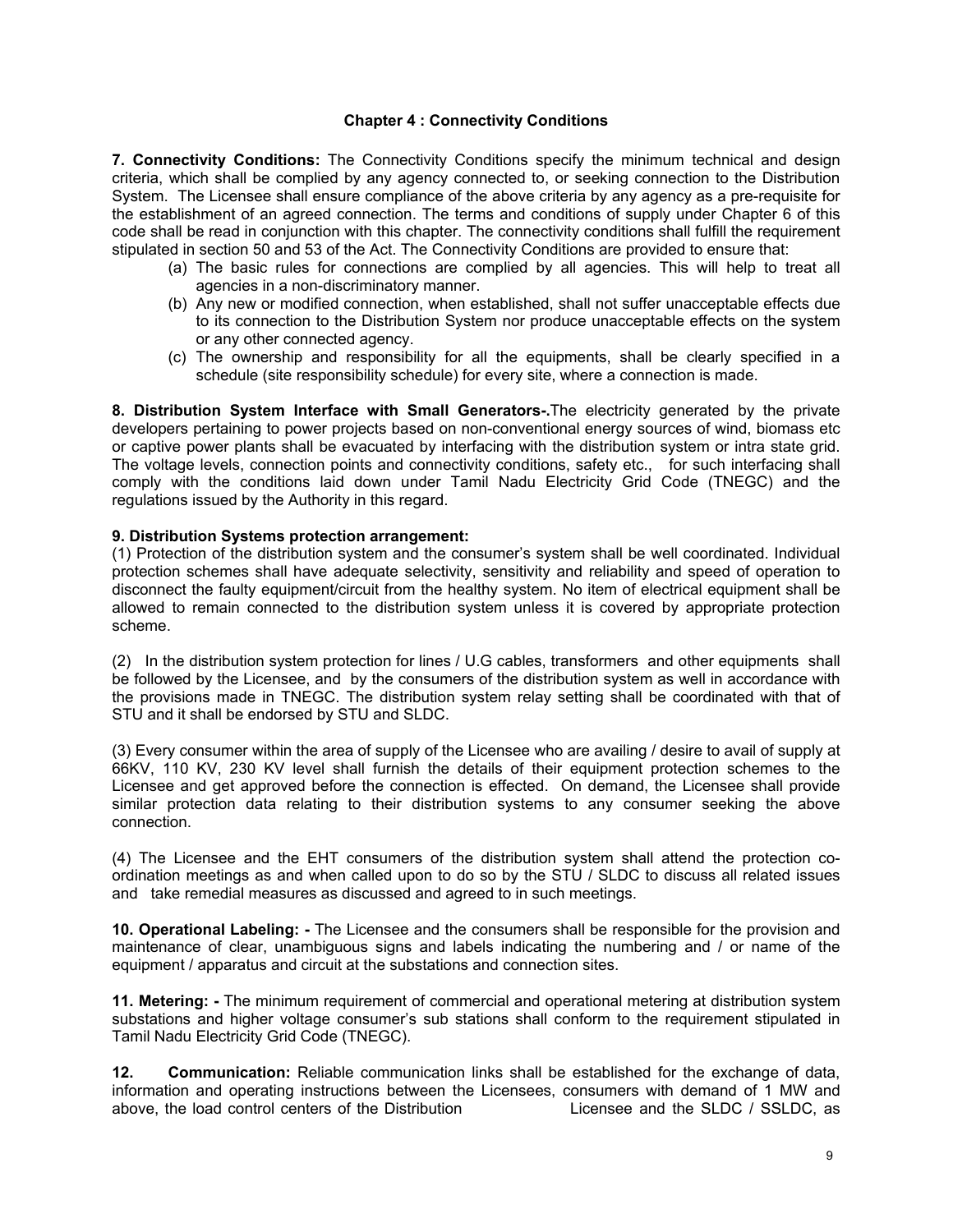the case may be.

**13.** The Licensee shall monitor the voltage, frequency and power factor in the distribution system at different points, during the peak and off peak hours and take all reasonable measures for the improvement of the same, if it falls below the prescribed level continuously.

**(1) Voltage:** The variation in the voltage levels in the distribution system may depend upon the available VAR generation, system loads and configuration of the transmission system and distribution system. Under normal operating conditions the Licensee shall exercise proper voltage monitoring and control in the distribution system beyond the point of interconnection so as to maintain voltage at all levels in accordance with the Standards of Performance specified by the Commission. The means adopted shall include.

- a. Use of transformers equipped with tap changers (on load /Off Load).
- b. Balancing of loads between phases of the LT network.
- c. Limiting KVA- km loading of the circuits
- d. Reduction of overloaded transformers by planning and installing additional distribution transformers.
- e. By installing the required regulating transformers (Boosters) and synchronous Condensers at appropriate locations.
- f. Installation of shunt capacitors / Capacitor banks at optimum locations depending upon the requirement of VAR compensation in the network
- g. Provision of switched capacitor on the (secondary) LV side of Distribution Transformers.

**(2) Frequency:** The Licensee shall abide by the instructions issued by the SLDC on load frequency control for maintaining the supply frequency within the statutory limits either by resorting to load shedding or by rolling blackouts.

**(3) Power Factor:** The Licensee shall maintain the system power factor at the level of minimum of 0.9 (Lag) at the interface/s and carry out system improvement measures at strategic points in the distribution system by undertaking useful system studies and installing the required VAR compensation equipment to meet the situation. The Licensee shall also counsel and advise consumers on the ways and means to improve the power factor in their respective systems to the required level. It shall be obligatory on the part of the consumers to improve the power factor of their connected loads to the required level in accordance with provisions made in this code. Every consumer with a power factor less than the stipulated level may be suitably advised to rectify the situation by installing appropriate power factor correction equipment, without prejudice to the levy of compensation charges as per the orders of the Commission from time to time.

**(4) Special Conditions:** Special conditions shall be incorporated in the connection agreement for loads with high harmonic content, low power factor and unacceptable supply voltage and frequency fluctuations, so that the consumer shall be forced to install appropriate correction equipments to meet the requirements of this Code.

**13. Demand Side Management:** The Licensee shall make suitable provisions in the Service Connection Agreements to make it mandatory on the part of selected categories of consumers with a contracted Demand over and above a specified KVA limit (to be specified by Commission) to carry out an Energy Audit at their establishment for in-plant load management and for carrying out end use energy efficiency / conservation measures. On their part, the Licensee shall provide such consumers with relevant information relating to energy audits and its methodologies and the financial incentives offered by recognized financial institutions, banks and other government organizations.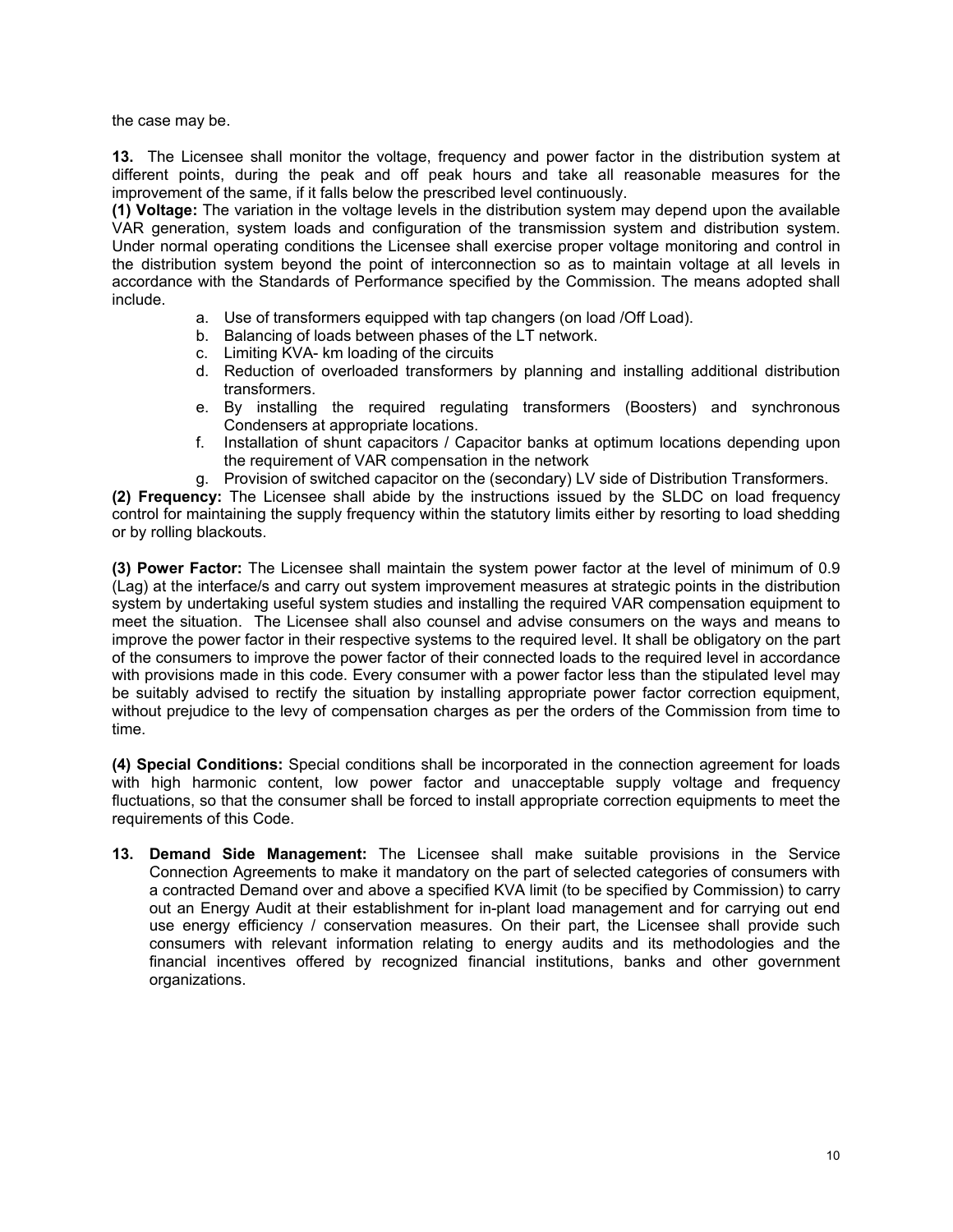# **Chapter 5: Operation Guidelines for Distribution System**

**15.** The procedures and practices to be followed by the Licensees and consumers whose electric lines and electrical plants are connected to the Licensee's distribution system for safe and efficient operation of their respective systems are -,

**(1) Demand Estimation:** The Licensee shall provide to the SLDC / SSLDC, its projection of demand on a year ahead, month ahead and day ahead basis. The time frames for such submission, as set out in the TNEGC shall be adhered to by the Licensee. The SLDC or SSLDC shall be the agency to receive the details from the licensees or issue directions to the Licensees as the case may be in line with the requirements prescribed in this chapter on Operational Guidelines and as per the provisions of the relevant Code. On demand, the concerned consumers shall furnish these data to the Licensees. The Licensee shall estimate its hourly and daily demand on the basis of relevant load curves drawn on a day ahead basis, subject to modification depending upon information received from any specific consumer or caused by any untoward incident / contingency.

**(2) Scheduled Shutdown Programs:** The Licensee shall furnish the proposed (planned) outage (scheduled shutdown) programs to the STU/ SLDC as specified in TNEGC. Planned outage programs shall furnish clearly the details of the electric lines/cables and the equipments of the distribution system that will be taken out of service, and other details of the planned interruption namely the date, duration and quantum of load that may be limited/restricted at any interconnection during this planned interruption.

**(3) Contingency Planning:** The contingencies in the distribution system are mainly due to:

- a. Total or partial blackout of intra transmission or inter transmission network. (Loss of generating sources)
- b. Failure of network components like breakers, lines and UG cables in the transmission system.
- c. Breakdown of components in the distribution system.

The procedure to be followed during such contingencies for the restoration of supply is detailed in the sections to follow

**(4) Intra / Inter Transmission System outage:** In regard to the restoration of supply during the total black out at any point of interconnection, the Licensee shall abide by the black start procedures framed by the STU / SLDC. Likewise, the Licensee shall follow the guidelines provided by the STU during the outage of the apparatus or lines/cables in the above networks. The licensees may also follow an approved Demand Side Management, Load shedding, rolling blackouts and other measures.

**(5) Distribution System Outage:** The interruption of the power supply to any part of the distribution system lasting more than an hour, due to the breakdown of any part of the distribution system/its components, may be termed as distribution system failure and the Licensee shall evolve a suitable supply restoration procedure for such distribution system failures under intimation to the Commission.

**(6) Demand Management / Load Shedding:** On getting directions from the SLDC rolling blackouts for short duration shall be carried out by the Licensees to maintain the load generation balance and security of the network. This may also be necessary due to the loss of any circuit, equipment or any other operational contingency that may occur in their Distribution Networks also. The Licensee shall estimate the loads that may be shed in discrete blocks at each interconnection point after consultation with the consumers if possible and submit the same to the SLDC. The consumers shall cooperate with the Licensee in this regard. The Licensee shall work out the modalities of the load shedding. A detailed procedure shall also be furnished to the SLDC and other officials in charge of the downstream substations of the Licensee, where such load shedding / rolling blackout are to be carried out. When provisions are available for the automatic load shedding with the aid of under frequency relays, the circuits involved and the quantum of load to be shed shall be intimated to the SLDC and officials persons in charge of downstream substations of the Licensee. The settings adopted for the UF relays shall also be furnished. If any constraint or bottleneck in the transmission system and/or distribution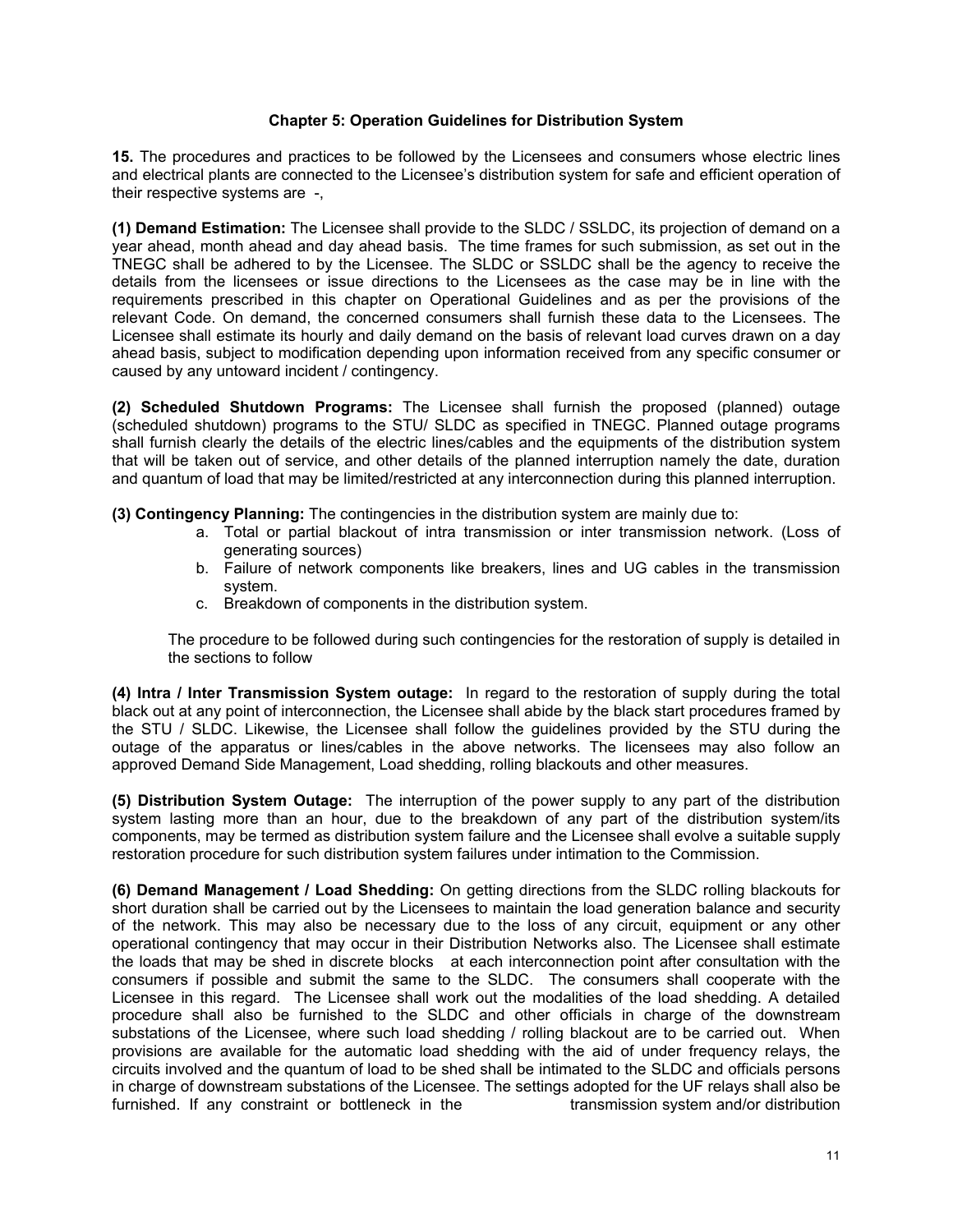system, warrants rotational load shedding then it shall be resorted to by the Licensees in their distribution system. On such occasions, the public shall be promptly informed of such arrangements through the media. Large consumers with contract demands of 1 MW and above and essential services such as hospital, public water works etc. shall be notified through telephone/ fax/ e-mail or any other communication systems.

# **16. Safety Aspects: -**

(1) Provisions with respect to safety and electricity supply is dealt in detail under section 53 of the Electricity Act, which reads as:

" (1) The Authority may in consultation with the State Government, specify suitable measures for –

- (a) Protecting the public (including the persons engaged in the generation, transmission or distribution or trading) from dangers arising from the generation, transmission or distribution or trading of electricity, or use of electricity supplied or installation, maintenance or use of any electric line or electrical plant;
- (b) Eliminating or reducing the risks of personal injury to any person, or damage to property of any person or interference with use of such property;
- (c) Prohibiting the supply or transmission of electricity except by means of a system which conforms to the specification as may be specified;
- (d) Giving notice in the specified form to the Appropriate Commission and the Electrical Inspector, of accidents and failures of supplies or transmissions of electricity;
- (e) Keeping by a generating company or licensee the maps, plans and sections relating to supply or transmission of electricity;
- (f) Inspection of maps, plans and sections by any person authorized by it or by Electrical Inspector or by any person on payment of specified fee;
- (g) Specifying action to be taken in relation to any electric line or electrical plant, or any electrical appliance under the control of a consumer for the purpose of eliminating or reducing a risk of personal injury or damage to property or interference with its use;"

(2) The measures specified by the Authority, in accordance with the above provision shall form the basis for safety. Primary focus should be laid on safety in all the works related to the location, erection, installation, operation and maintenance of the equipments, devices and other network components at the consumer's mains/premises. Safety of the end users, operating personnel and public shall be given focused attention. Adequate training will be imparted to the operating personnel with the adoption of relevant operating techniques and safety procedures / precautions necessary for satisfactory operation of the system and its equipments which include cross boundary connections and interface points as applicable.

**(3) Safety co-ordination:** The salient aspects involved in safety co-ordination are:

- a. The Licensee and the consumers of the distribution system shall observe safety rules, practices and precautions when work is to be carried out on any apparatus or circuits in any part of the distribution system or in any part of the consumer system.
- b. The objective of this safety co-ordination is to enforce the principles of safety as prescribed in the measures specified under section 53 of the Act and practices for their implementation.
- c. There shall be proper co-ordination between operating personal of the Licensee and the consumers, between two distribution licensees across common control boundaries, for carrying out work on any apparatus, switchgear, or circuits belonging to each party at the point of interconnection or interface point.
- d. The Licensee shall follow the provisions of the TNEGC for cross boundary operations in coordination with the STU
- e. The Licensee, all consumers and any other distribution Licensee having common electrical interface with the Licensee shall designate suitable persons to be suitable persons to be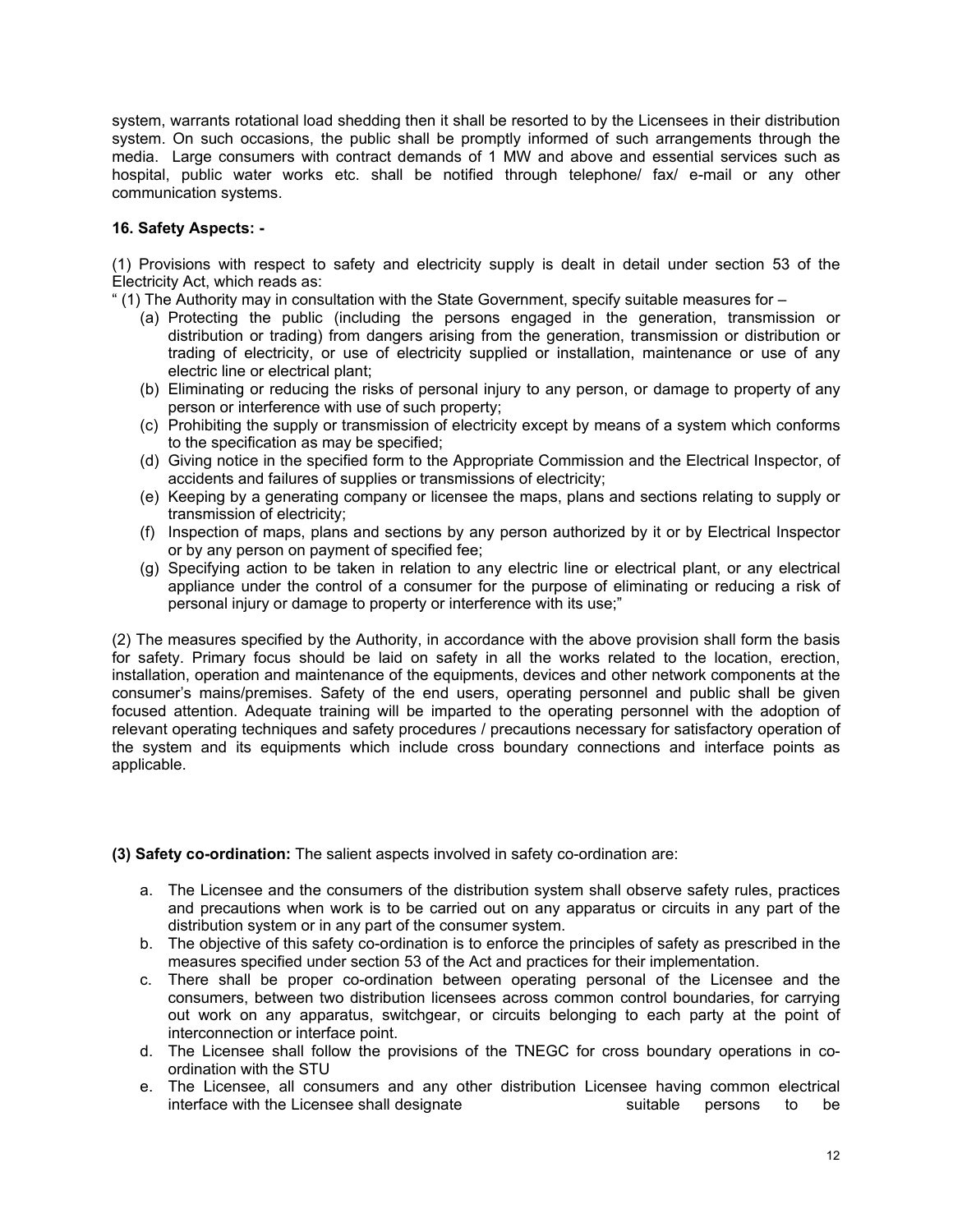responsible for safety co-ordination. These persons shall be referred to as control persons. The list of control persons, their designation and telephone numbers shall be exchanged between all concerned persons. Any change in the list shall be notified promptly to all concerned.

- f. The disconnecting device / or devices shall be provided at each electrical interface, which shall be capable of effectively disconnecting the system of the Licensee and other consumers and grounding the respective system at the common boundary. These devices shall be identified and marked by the Licensee and respective consumer and shall be maintained in good condition at all times. Such disconnecting devices shall be provided with interlocks to prevent inadvertent switching operations by unauthorized persons.
- g. Permission in writing shall be issued by the appropriate control person at the electrical interface to his/her counterpart responsible for carrying out work on any apparatus, switchgear or circuits beyond the electrical interface. Such permissions shall be termed as Line Clear Permits (LCP). The format of the LCP shall be standardized by the Licensee and shall be used by all concerned. Detailed rules framed by the Licensee pertaining to such works and Line Clear Permits (LCPs) shall be circulated to its personnel as part of its internal administration.
- h. A list containing the names and other details of the Officers/staff who are authorized to issue / get LCPs on the apparatus, lines and cables may be hung at an apt location in the substation.
- i. The Licensee shall formulate a checklist of operations to be carried out before the issue and return of LCPs and procedures for safety co-ordination for each electrical interface. Such procedures and checklist shall be issued to all concerned, by the Licensee, for implementation.
- j. The Licensee shall prepare a safety manual incorporating all operating procedures in addition to safety rules and safety precautions applicable to its distribution system and the Consumer's system and circulate the same among all concerned staff and Consumers for strict adherence.
- k. The Licensee shall devise and maintain uniform operating procedure for switching, isolation, and restoration, live line working and test charge of defective lines/apparatus duly incorporating the safety aspects.

**17.** Protective clauses as applicable to Railways, Highways, Airport, telegraphic signaling line etc., are as follows:

# **(1) Protection of Railways, Highways, Airport, etc.** as set out in section 159 of the Act reads as:

"No person shall, in the generation, transmission, distribution, supply or use of electricity, in any way injure any railway, highway, airports, tramway, canal or water-way or any dock, wharf or pier vested in or controlled by a local authority, or obstruct or interfere with the traffic on any railway, airway, tramway, canal or water-way."

# **(2) Protection of telegraphic, telephonic and electric signaling lines** as set out in section 160 of the Act reads as:

- (1) Every person generating, transmitting, distributing, supplying or using electricity (hereinafter in this section referred to as the "operator") shall take all reasonable precautions in constructing, laying down and placing his/her electric lines, electrical plant and other works and in working his/her system, so as not injuriously to affect, whether by induction or otherwise, the working of any wire or line used for the purpose of telegraphic, telephone or electric signaling communication, or the currents in such wire or line.
- (2) Where any difference or dispute arises between the operator, and the telegraph authority as to whether the operator has constructed, laid down or placed his/her electric lines, electrical plant or other works, or worked his/her system, in contravention of sub-section (1), or as to whether the working of any wire, line or current is or is not injuriously affected thereby, the matter shall be referred to the Central Government and the Central Government, unless it is of opinion that the wire or line has been placed in unreasonable proximity to the electric lines, electrical plant or works of the operator after the construction of such lines, plant or works, may direct the operator to make such alterations in, or additions to, his/her system as may be necessary in order to comply with the provisions of this section, and the operator shall make such alterations or additions accordingly:

"

Provided that nothing in this sub-<br>
Section shall apply to the repair,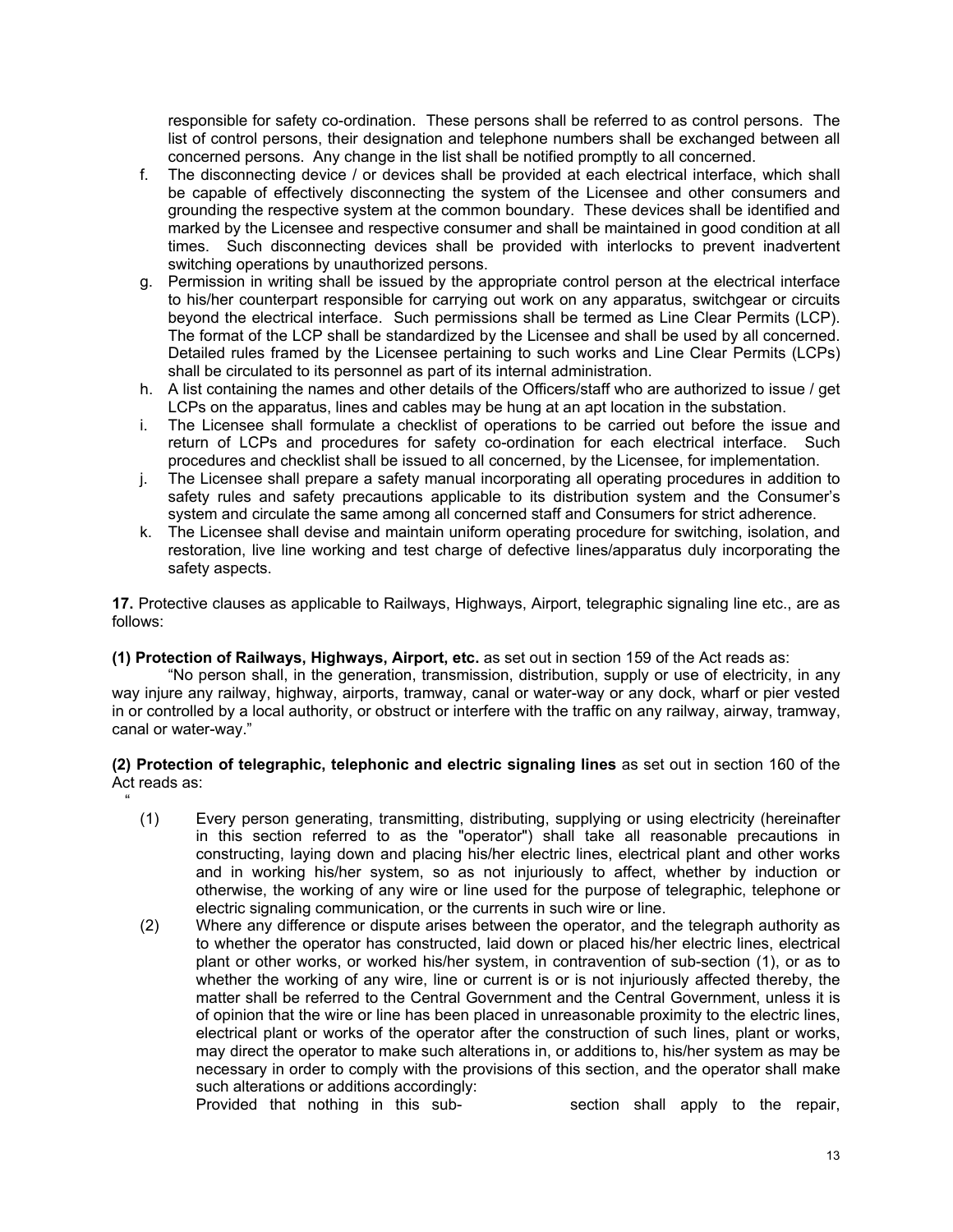renewal or amendment of any electric line or electrical plant so long as the course of the electric line or electrical plant and the amount and nature of the electricity transmitted thereby are not altered.

(3) Where the operator makes default in complying with the requirements of this section, he shall make full compensation for any loss or damage incurred by reason thereof, and, where any difference or dispute arises as to the amount of such compensation, the matter shall be determined by arbitration *Explanation.* - For the purposes of this section, a telegraph line shall be deemed to be

injuriously affected if telegraphic, telephonic or electric signaling communication by means of such line is, whether through induction or otherwise, prejudicially interfered with by an electric line, electrical plant or other work or by any use made thereof."

- **18. Accident Reporting:** Notice of accidents and inquiries as set out in section 161 of the Act reads as:
	- " (1) If any accident occurs in connection with the generation, transmission, distribution, supply or use of electricity in or in connection with, any part of the electric lines or electrical plant of any person and the accident results or is likely to have resulted in loss of human or animal life or in any injury to a human being or an animal, such person shall give notice of the occurrence and of any such loss or injury actually caused by the accident, in such form and within such time as may be prescribed, to the Electrical Inspector or such other person as aforesaid and to such other authorities as the Appropriate Government may by general or special order, direct.
	- (2) The Appropriate Government may, if it thinks fit, require any Electrical Inspector, or any other person appointed by it in this behalf, to inquire and report-
		- (a) As to the cause of any accident affecting the safety of the public, which may have been occasioned by or in connection with, the generation, transmission, distribution, supply or use of electricity, or
		- (b) As to the manner in, and extent to, which the provisions of this Act or rules and regulations made hereunder or of any licence, so far as those provisions affect the safety of any person, have been complied with.
	- **(3)** Every Electrical Inspector or other person holding an inquiry under sub-section (2) shall have all the powers of a civil court under the Code of Civil Procedure, 1908 ( 5 0f 1908 ) for the purpose of enforcing the attendance of witnesses and compelling the production of documents and material objects, and every person required by an Electrical Inspector be legally bound to do so within the meaning of section 176 of the Indian Penal Code ( 45 of 1860 ).

**19.** Major Incident Reporting: -

(1) The reporting on major incidents shall conform to the provisions under section 53 and 160 of the Act. Among the incidents that would affect the distribution system are:

- i. Aberrations/deviations in system voltage and frequency level. (Both for HV and LV networks).
- ii. Major breakdowns in the distribution system.
- iii. Major deviations of load drawal from any interconnection relative to the day ahead estimation of demand furnished by the Licensee to the STU / SLDC.
- iv. Any other incident which the Licensee or consumer may consider worth reporting with regard to safe and reliable operation of the distribution system.
- v. The Licensee and the consumers shall establish a hierarchy for reporting incidents and a procedure for the exchange of information. The consumers shall promptly furnish information to the Licensee regarding any major incident occurring in their system to the Licensee.
- vi. The adverse impact of Harmonics in the system.
- vii. The adverse impact of the operation of shunt capacitor banks on other equipments/devices in the network and at the consumer's premises as well.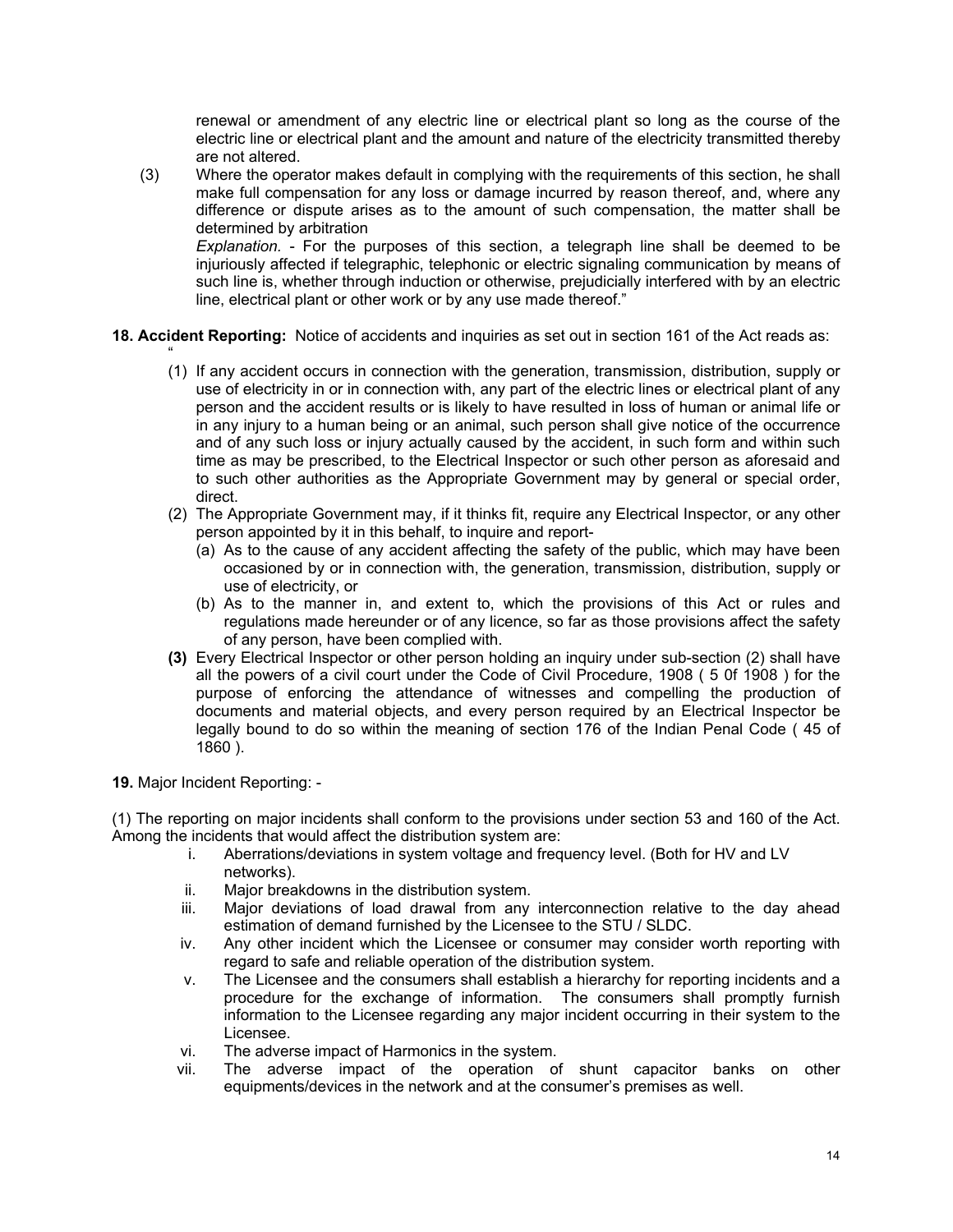**Explanation:** The basic characteristics of the incident, which constitute a major break down, shall be determined by the concerned Licensee /Consumer and reported.

(2) Prescribed time frame for the reporting by the Licensees in respect of major incidents.

- a. Deviations in the system voltage or frequency
- Exceeding the set tolerance levels monthly b. Major deviation in load drawals b. Major deviation in load drawals
- c. Major breakdowns of lines/cables/equipments
	- (Including any loss of capacity of 5 MVA and above) • Preliminary report followed by a detailed report -- Within 24 Indicating status, nature of break down, total Hours break down period, restoration period, and estimate of losses/ repairs, loss to persons /property, number of consumers affected etc
- (d) Any other incident referred to in the Code Monthly
- **20. Condition based monitoring / Preventive Maintenance programmes** shall be designed as follows:
	- i. The Licensee shall prepare pre monsoon inspection and other preventive maintenance schedules for lines and equipment and ensure its compliance at all levels. Necessary intimation shall be given to the affected consumers.
	- ii. The level of maintenance shall be appropriate to meet the manufacturers maintenance recommendations and the performance standards of the Licensee.
	- iii. All the bottom line, all the HV lines in the control area of the Licensee shall be inspected twice annually.
	- iv. Periodical testing and maintenance of transformers, switchgear and protective equipments and earthing in the distribution system shall be carried out by the Licensee in line with the manufacturers recommendations / standard practices for ensuring their smooth operation, serviceability, safety, reliability and efficiency.
	- v. The Consumers also shall maintain their apparatus, switchgear, electric lines, metering equipment and cables including their generator sets in good operating condition and conforming to the measures specified under section 53 of the Act and keep them suitable for connecting to the distribution system in a safe and reliable manner.
- **vi.** Licensee shall set up a Consumer Trouble Call Management Center and lay down suitable procedures.
- **vii.** The Licensee shall have provisions for sealing the meter, checking the quality of new meters, periodical calibration of customer meters, repair of defective meters and other related works.

**21. Tools, plants and Spares:** The Licensee shall ensure availability of proper tools and plants and keep the work places in good condition for carrying out the required repairs/maintenance. Serviceability of tools and plants must be checked periodically and certified for their healthiness. The Licensee shall maintain an inventory of replacement spares required for maintenance purposes at suitable locations. A clear policy may be laid down by the Licensee in this regard and submitted to the Commission for reference.

**22. Training:** The Licensee shall set up Training centers (or in coordination with the established Training centers) to impart proper and adequate training to its workmen and supervising staff in modern distribution practice, maintenance techniques and safety procedures. A syllabus suitable for the intended purpose shall be followed by them. The syllabus shall be submitted to the Commission for its perusal and approval.

**23. Research and Development :** The STU shall, in consultation and approval of the Commission, carry out R&D to analyze and solve common operational and other problems related to distribution. Also they will be responsible for carrying out improvement and up-dation studies. The study results shall be properly communicated to all the distribution licensees for adoption. The expenditure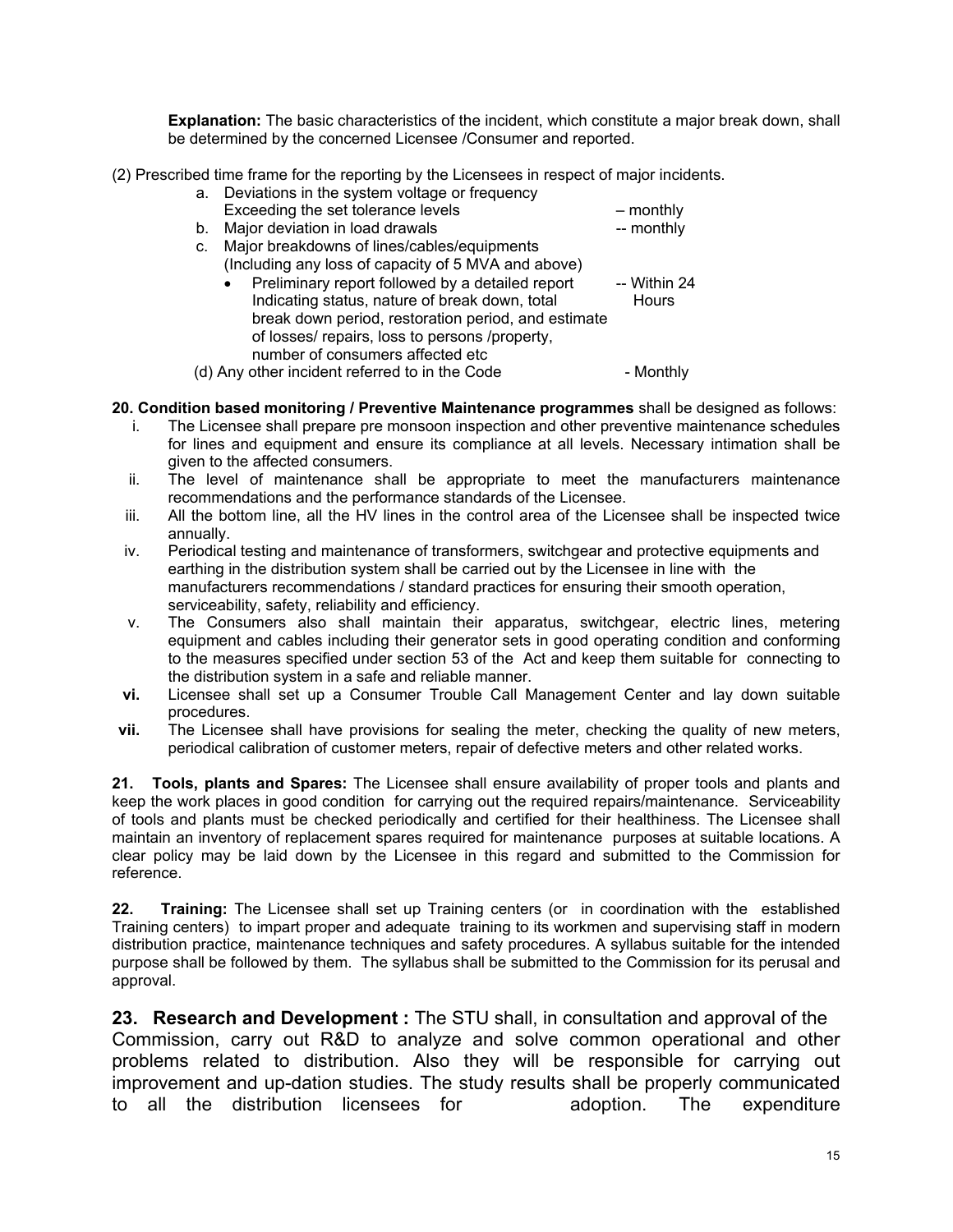towards the R&D work shall be met from a common fund for which the Commission shall prescribe the rate of contribution from each Licensee

**Chapter 6 : Terms and Conditions for supply of Electricity** 

**24 Terms and conditions for supply of Electricity:** The terms and conditions for supply of electricity is meant to govern the supply of electricity and procedures thereof, including the powers, functions and obligations of the Licensee and the rights and obligations of the consumers and matters connected therewith and incidental thereto. The terms and conditions are not exhaustive as to the requirements to be complied with by Users connected or seeking connection to the Licensee's distribution system.

**25. System of Supply:** The Licensee's declared voltage of supply will be generally as follows :

# **a. Low Tension Supply**

- i. Single phase 240 volts, 50 Hz A.C between phase and neutral.
- ii. Three-phase 415 volts 50 Hz A.C between phases.

# **b. High Tension Supply**

Three-phase 50 Hz A.C, 11,000 volts, or 22,000 volts and 33,000 volts between phases whichever is available.

# **c. Extra High Tension Supply**

Alternating current - 50 Hertz Three- phase 66,000 volts, 110,000 volts and 230,000 volts between phases whichever is available.

 For larger loads, the Licensee reserves the right to supply at higher voltages according to the convenience of the Licensee.

**26. Categories of Supply:** Supply of electricity shall be made available to the consumer under the following categories :

a. Single-phase 2 wire 240 volts between phase and neutral for supply to a total connected load not exceeding 4000 watts (including power loads).

b. Three-phase 4 wire 415 volts between phases and 240 volts between a phase and neutral for supply to a total connected load exceeding 4000 watts but not exceeding a demand of 112 KW. The consumer may elect to avail supply under any one of the above categories where the connected load does not exceed 4000 watts

c. Three-phase 3 wire, 11,000 volts and above between phases for power installation exceeding a demand of 112 KW, the minimum demand however being 63 KVA

d. The consumer shall avail supply at 33 kV and above when the demand is 5 MVA and above

# **27. Requisitions for Supply of Energy:**

**(1)** The provision regarding the duty of Licensee as detailed in section 43 to supply electricity on request is reproduced below:

" (1) Every distribution licensee, shall, on an application by the owner or occupier of any premises, give supply of electricity to such premises, within one month after receipt of the application requiring such supply :

Provided that where such supply requires extension of distribution mains, or Commissioning of new sub-stations, the distribution licensee shall supply the electricity to such premises immediately after such extension or Commissioning or within such period as may be specified by the Appropriate Commission.

Provided further that in case of a village or hamlet or area wherein no provision for supply of electricity exists, the Appropriate Commission may extend the said period as it may consider necessary for electrification of such village or hamlet or area.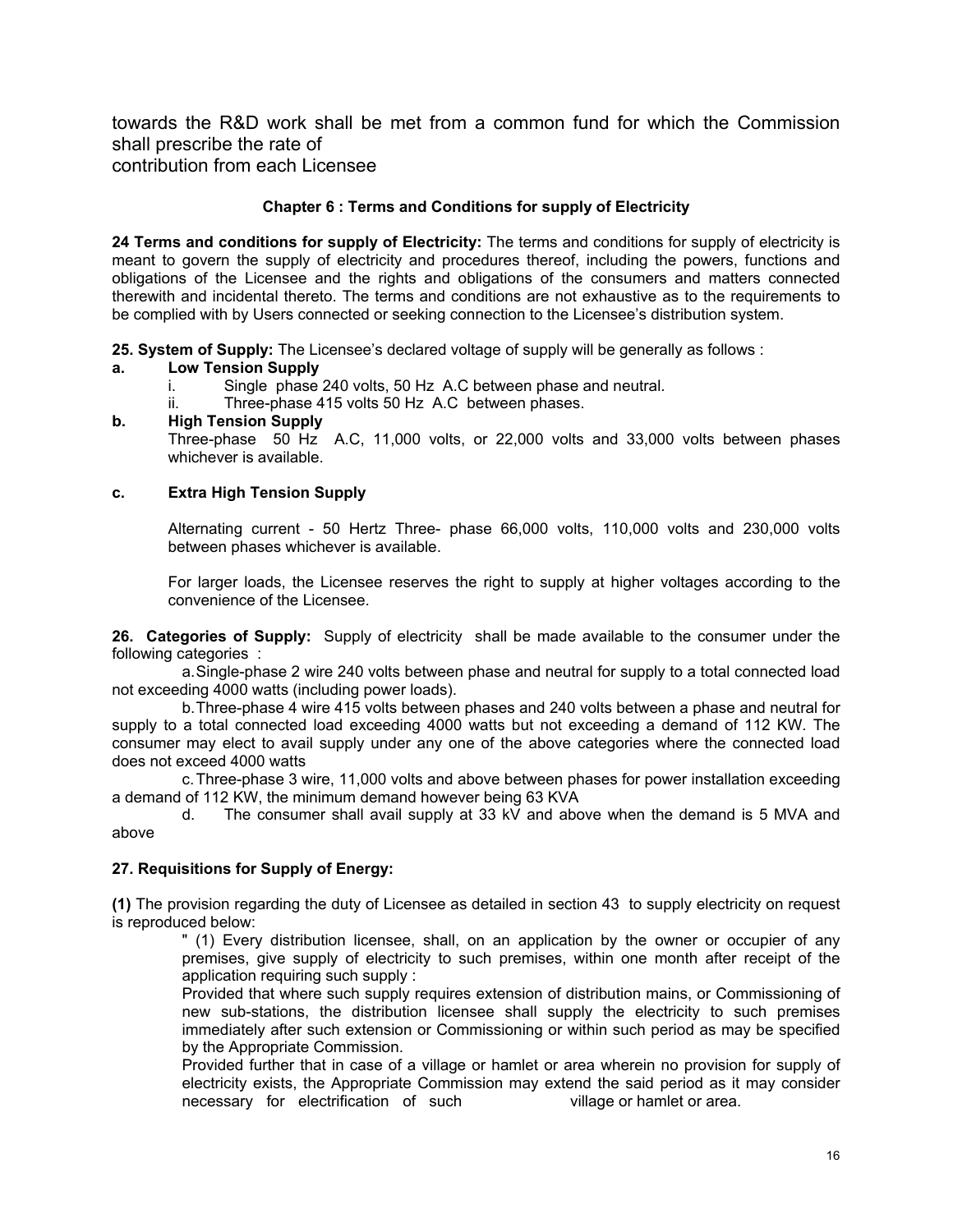(2) It shall be the duty of every distribution licensee to provide, if required, electric plant or electric line for giving electric supply to the premises specified in sub-section (1) :

Provided that no person shall be entitled to demand, or to continue to receive, from a licensee a supply of electricity for any premises having a separate supply unless he has agreed with the licensee to pay to him such price as determined by the Appropriate Commission.

(3) If a distribution licensee fails to supply the electricity within the period specified in subsection (1), he shall be liable to a penalty which may extend to one thousand rupees for each day of default."

(2) Supply to Agricultural category: Application for supply to agriculture category shall be in Form 2 of Annexure III. In respect of the agricultural category, this provision shall be governed by the directives issued by the Commission from time to time, on the basis of the guidance on this matter by the National Electricity Policy (as stipulated in sub section 4 under section 86 of the Act) and the policy directions in public interest given by the State Government under sub section (1) of section 108 of the Act.

(3) The application for HT supply shall be in Form 4. Application for LT supply ( except Agricultural category) including Hut service shall be in Form 1 & 3 of Annexure III.

Note : Requisitions for supply of energy ( Applications) , even if incomplete, and irrespective of whether they are handed over in person or by post, should be acknowledged in writing. If they are in order, they shall be registered immediately and acknowledged. If they are incomplete, the defects should be indicated and returned without registration.

(4). An intending consumer who is not the owner of the premises he occupies shall produce a consent letter in Form 5 of Annexure III to this code from the owner of the premises for availing the supply. If the owner is not available or he refuses to give consent letter, the intending consumer shall produce proof of his/her being in lawful occupation of the premises and also execute an indemnity bond in Form 6 of the Annexure III to this code indemnifying the licensee against any loss on account of disputes arising out off effecting service connection to the occupant and acceptance to pay security deposit twice the normal rate.

(5) The application for H.T / L.T. industries under 'Red Category' or highly polluting as notified by the Government/ Tamil Nadu Pollution Control Board from time to time shall be received only on production of letter of "consent to establish" issued by Tamil Nadu Pollution Control Board along with the application by the prospective consumer.

(6) Where the intending consumer's premises has no frontage on a street and the supply line from the Licensee's mains has to go upon, over or under the adjoining premises of any other person (whether or not the adjoining premises is owned jointly by the intending consumer and such other person), the intending consumer shall arrange at his/her own expense for any necessary way leave, licence or sanction before the supply is effected. Even when the frontage is available, but objections are raised for laying lines / cables/ poles through a route proposed by the Licensee involving minimum cost and in accordance with the technical norms, to extend supply to the intending consumer, the intending consumer shall arrange at his/her own expense necessary way leave , licence or sanction before the supply is effected. .Any extra expense to be incurred by the Licensee in placing the supply line in accordance with the terms of the way leave, licence or sanction shall be borne by the intending consumer. In the event of way-leave, licence or sanction being cancelled or withdrawn, the intending consumer shall at his/her own cost arrange for any diversion of the service line or the provision of any new service line thus rendered necessary.

(7) It shall not be incumbent on the Licensee to ascertain the validity or adequacy of way-leave, licence or permission obtained by the intending consumer. The consumer is liable for damages, if any, claimed by the person giving way-leave, licence or permission.

(8) Applicants requiring service connections to buildings comprising several flats, apartments etc., (irrespective of purpose i.e., domestic, commercial etc.,) should ensure that all the conditions stated above and also the conditions stipulated by Local body CMDA etc., in respect of supply of electricity to such buildings are strictly complied with. Failure in this regard may entail denial of service connection until all the conditions are fulfilled.

(9) In case of LT three phase supply, the Licensee shall ensure the following: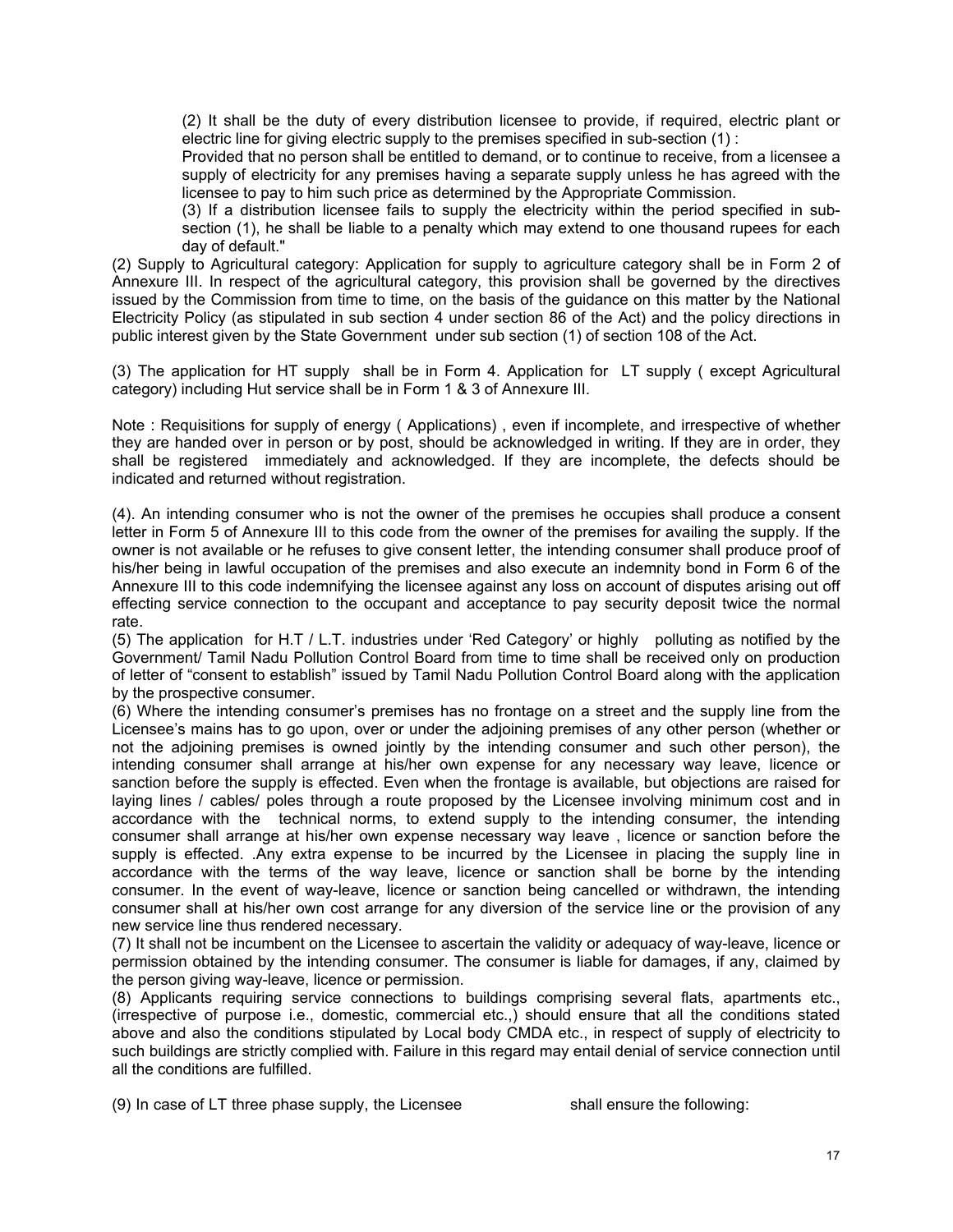- (i) For all LT three phase services other than domestic and agricultural category, when the contracted demand exceeds 18.6 KW (25 HP), the meter in the service shall have the KW demand recording facility.
- (ii) For all LT three phase services other than domestic and agricultural category, when the contracted demand does not exceed 18.6 KW (25 HP) and KW recording facility is not available in the meter, the consumer shall not be permitted to have excess connected load over and above the contracted demand. The consumer shall however be permitted to opt for meters with KW demand recording facility, allowed to have connected load in excess of contracted demand and covered under the provisions of the excess demand charges as stipulated in the Supply Code.

(10) Notwithstanding anything contained in this clause, the Licensee will refuse to supply electricity to an intending consumer for any industry, including welding purpose in any predominantly residential area , if in the opinion of the Engineer, such supply will cause voltage fluctuations in the supply to the area and consequent inconvenience in that area. The decision of the Engineer as to whether there will be voltage fluctuations in the said area shall be final and binding on the intending consumer. "Residential" area means area recognized as such by Municipal Corporations, Municipalities, Townships, Panchayats or such other local authorities constituted under any law for the time being in force. If however, the area under consideration is declared as a residential cum industrial area by the competent bodies, the above provision shall not apply.

(11)The requirement to be notified by the Authority through regulations shall be complied with for availing the service connection.

(12) Supply shall be given in poromboke land on production of necessary documents as per the directive from the Government from time to time.

(13) Within a door number or sub door number, an establishment or person will not be given more than one service connection.

(14) Where more than one person or more than one establishment is in occupation of a door number or sub door number, more than one service connection will be given only if there is a permanent physical segregation of areas for which different service connections are applied for.

(15) In case of flat system and shopping complexes where more than one flat or shops are located, more than one service shall be given.

(16) In case of non compliance by the Licensee, of the provisions as above, the intending consumer can approach the Consumer Grievance Redressal Forum.

**28.** Additional terms of supply as stipulated in section 48 of the Act reads as :

"A distribution licensee may require any person who requires a supply of electricity in pursuance of section 43 to accept -

(a) any restrictions, which may be imposed for the purpose of enabling the distribution licensee to comply with regulations made under section 53;

(b) any terms restricting any liability of the distribution licensee for economic loss resulting from negligence of the person to whom the electricity is supplied."

# **29 Service Lines :**

**(1)** More than one service connection in a door number/ sub-door number will be given if the second service connection is for a welding set in the same door number/sub -door number.

(2) In agricultural connections where the consumer requires a separate service connection for utilizing energy for radios and other appliances including domestic lighting in the farm house, more than one service connection in the same Survey Field Number /sub-divided survey field number will be permitted.

(3) The existing High Tension Consumers who want to avail a separate service for their expanded industrial activities within a door No., or sub-door No. (in the same premises) a new service connection shall be given, provided the extension is physically and electrically demarcated.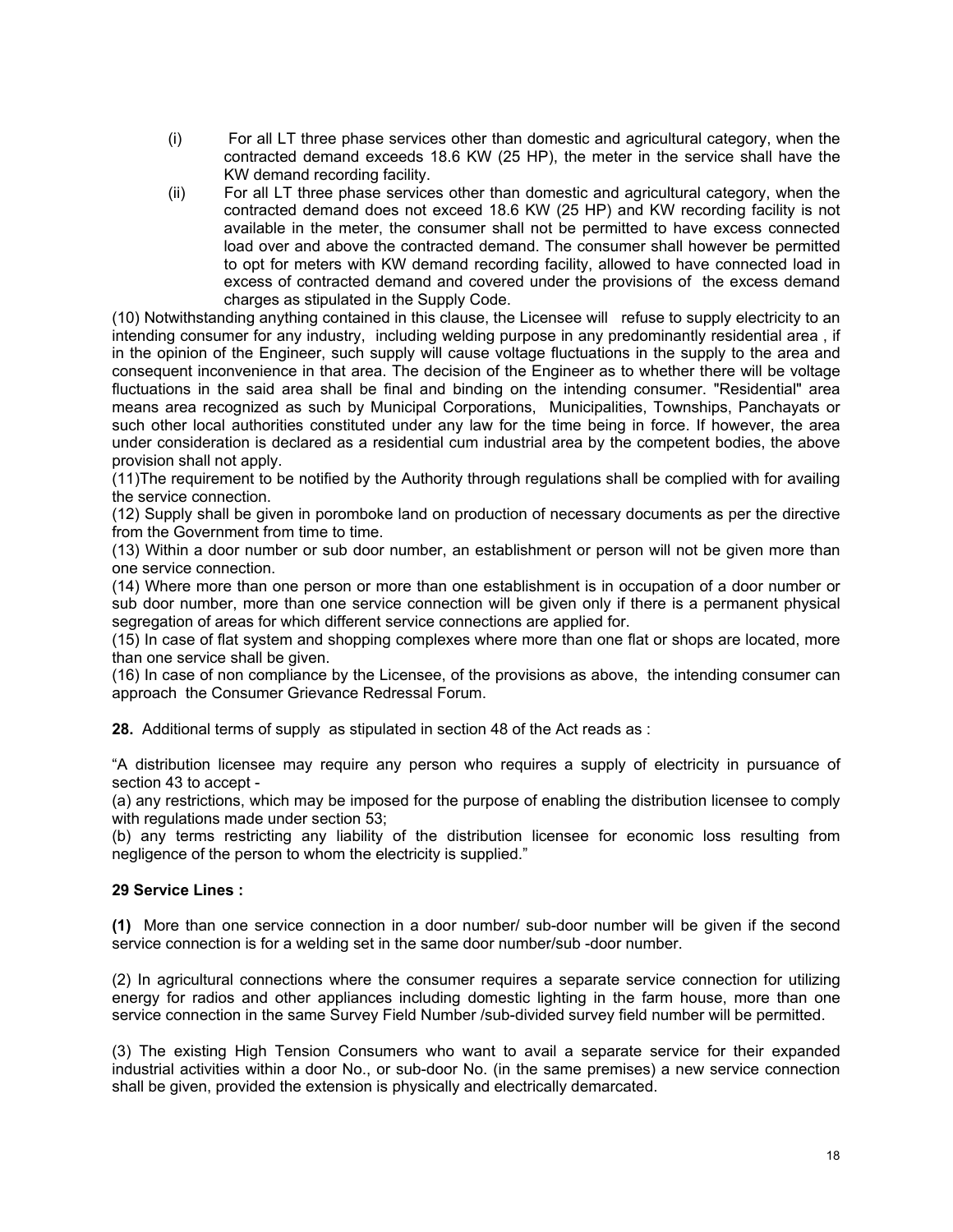(4) Upon receipt of an application for supply of electricity, a notice will be sent to the intending consumer that he or his/her authorized representative to meet the Engineer to agree on the position of the point of supply, cut-out or circuit-breaker and meter. The Licensee will in no case fix its meter, cut-out etc., nor allow the same to remain in any position which will entail entry by its employees into certain restrictive areas which are socially well defined. In case of service connection from OH line, the service mains shall be visible and accessible up to metering point for inspection.

(5)The consumer shall provide free of cost to the Licensee adequate land/space in his/her premises, as may be considered necessary by the Engineer and afford all reasonable facilities for bringing in not only cables or overhead lines from the Licensee's system for servicing the consumer but also cables or overhead lines connecting other consumers. The land/space should be at a location near the entrance to the premises and should be easily accessible to Licensee's officials for inspection.

(6) The Consumer shall permit the Licensee to install all requisite equipments such as Transformers, switchgears, meters etc., and to lay necessary cables or overhead lines and to provide connections thereto on the consumer's premises and shall also permit the Licensee to extend supply to other consumers through the cables, lines and equipments installed in the consumer's premises, provided that supply to the consumer in the opinion of the Engineer is not thereby unduly affected.

(7) The Service Line once laid shall not be transferred, interfered with or shifted from one place to another except with the permission of the Engineer.

(8) For housing the switchgears and meter cubicles of the Licensee, the High Tension Consumer shall provide and maintain at his/her own expense locked, weatherproof and fireproof enclosure of agreed design and location. The enclosure should preferably be in a building separate from the Consumer's substation and installation. Where this is not feasible, the equipments of the Licensee shall be completely segregated from the Consumer's equipments by fireproof walls.

(9) The consumer shall permit the Licensee, free of cost, the use of any land belonging to the consumer which may be required for erecting the posts, lines, structures, cables and other equipments necessary for the supply of electricity and shall give access at all time to the Engineer and /or his/her agents, employees, sub-ordinates and workmen with or without tools to inspect and/or work on the posts, lines, structures, cables and other equipments and the consumer shall have no claim whatsoever on account of any damage to his/her property by reason of such erection of or any other work on the posts, transmission lines, structures, cables and other equipments.

(10) In all storied buildings irrespective of the number of floors, service connections (whether through overhead wires or through under-ground cables) will be effected normally at the ground floor. Service connections will also be effected, at the request of the consumer, at the basement floor of the storied building, provided the place where the Licensee's meters, cut-outs etc., are installed has direct and independent access from outside, is well ventilated, has sufficient headroom and the doors provided for the service room have adequate fire resistance property and water proof and free from water logging.

(11) In storied building sufficient space at a suitable place shall be made available free of cost to the Licensee for installing transformers, switchgears etc., in addition to the space requirements stated below.

(12) For storied buildings having a total floor area of 900 square metre and above, and multistoried building i.e. Ground plus three or more floors including stilt floor/ basement floor for Low Tension Service Connection -.

(i) (a) an electrical room with RCC roof having clear floor area 6 metres  $x$  4 metres with a vertical clearance of 2.75 metres with locking facility, exhaust fans and adequate size of cable duct, shall be provided at the ground floor within the consumer premises of storied buildings nearer to the main entrance for installing floor mounted distribution transformer and associated switchgear or

(b) a clear space of 10mx4m or 5mx5m open to the sky shall be provided within the consumer premises preferably at the main entrance for installing structure mounted distribution transformer and associated switchgears, and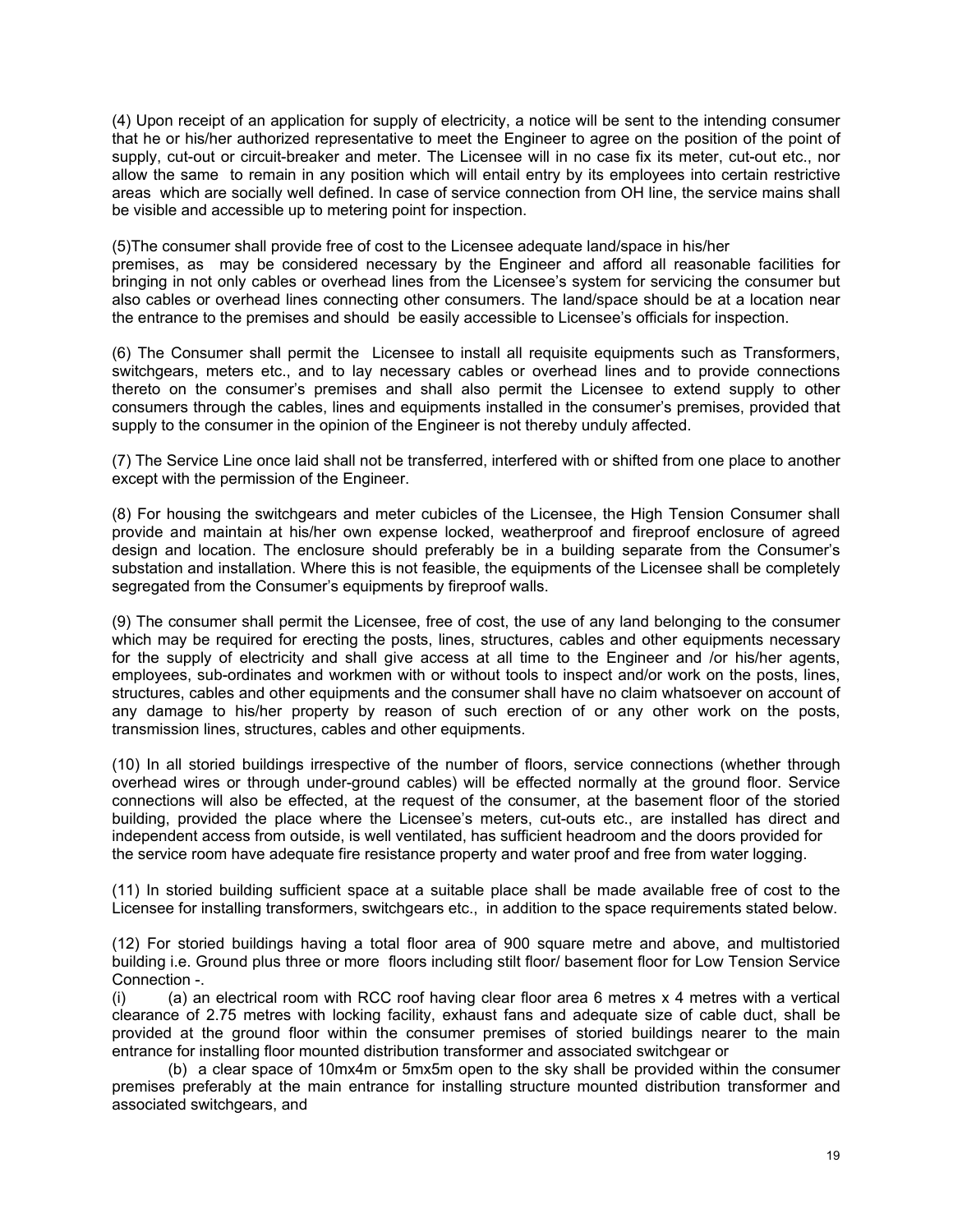(ii) Space as per the norms to be specified by the Commission shall be allotted for establishment of a sub station / switching station in places of group housing / commercial complex where the total demand exceeds 5 MVA. These areas shall be specifically shown in the plan.

(13) An approach road of not less than 3 metres width shall be provided from the public road to the electrical room/open space earmarked for installation of distribution transformer, associated switchgear, sub station / switching station.

(14) For High Tension service connections :-

(a) For indoor metering, an electrical room with RCC roof having a clear floor area 5mx6m with a vertical clearance of 3.7 metres between the floor and the ceiling/beam bottom with locking facility, exhaust fan and adequate size of cable duct shall be exclusively provided in the ground floor for installing the Licensee's equipments etc.This room shall be of fireproof and weatherproof.

(b) For outdoor metering, a clear space of 10Mx 4M or 5MX5M open to sky shall be provided.

This enclosure shall be at the periphery of the building and shall be cut off from other portions of the premises by fire resistance walls. These areas shall be specifically shown in the plan. Before the plan is sent to the competent authority for approval, it shall be sent to the Engineer and got approved. The point of supply shall be within 30 meters from the main gate easily accessible and visible and satisfactory with regards to security aspects. Failure to comply with the above requirements will result in denial of supply.

(15) With medium voltage supply i.e. above 250 volts and up to 650 volts, the Licensee's meter and service cutouts shall be enclosed in a strong vermin proof and water proof box suitably ventilated and provided with suitable locking arrangements at the consumer's cost at the location convenient to licensee for meter reading etc. All wires shall be made inaccessible to unauthorized persons. A 'caution' board shall be fixed thereto.

(16) Having agreed on the position of point of supply , the Engineer will render to the intending consumer an estimate for the cost of laying the service line. Any work of laying the service line will be taken up only after the intending consumer pays the estimated amount in advance in full. The charges payable by the intending consumer for service line shall be as estimated by the Licensee from time to time.

(17) The entire service line will be the property of the Licensee and the Licensee will maintain it at his/her cost.

(18) The Licensee will also have the right to use the service line for supply of electricity to any other person.

# **30**.**CONSUMER'S INSTALLATION:**

(1) The consumer's installation should invariably comply with the statutory provisions of the rules framed under Act relating to wiring and equipment. The responsibility with regard to maintenance or testing of equipments and wiring on consumer's premises shall vest with the consumer. The regulations made by the Regional Tariff Advisory Committee under the Insurance Act 1938 ( Central Act IV of 1938) applicable to the electrical equipments in buildings shall be complied with by the consumers.

(2) No cutout, link or switch (other than a linked switch arranged to operate simultaneously on the earthed neutral conductor and live conductors) shall be inserted or remain inserted in the earthed neutral conductor of the system.

(3) If any alteration is carried out either in equipment or in wiring , the same shall be intimated to the Licensee for updating the Test Report.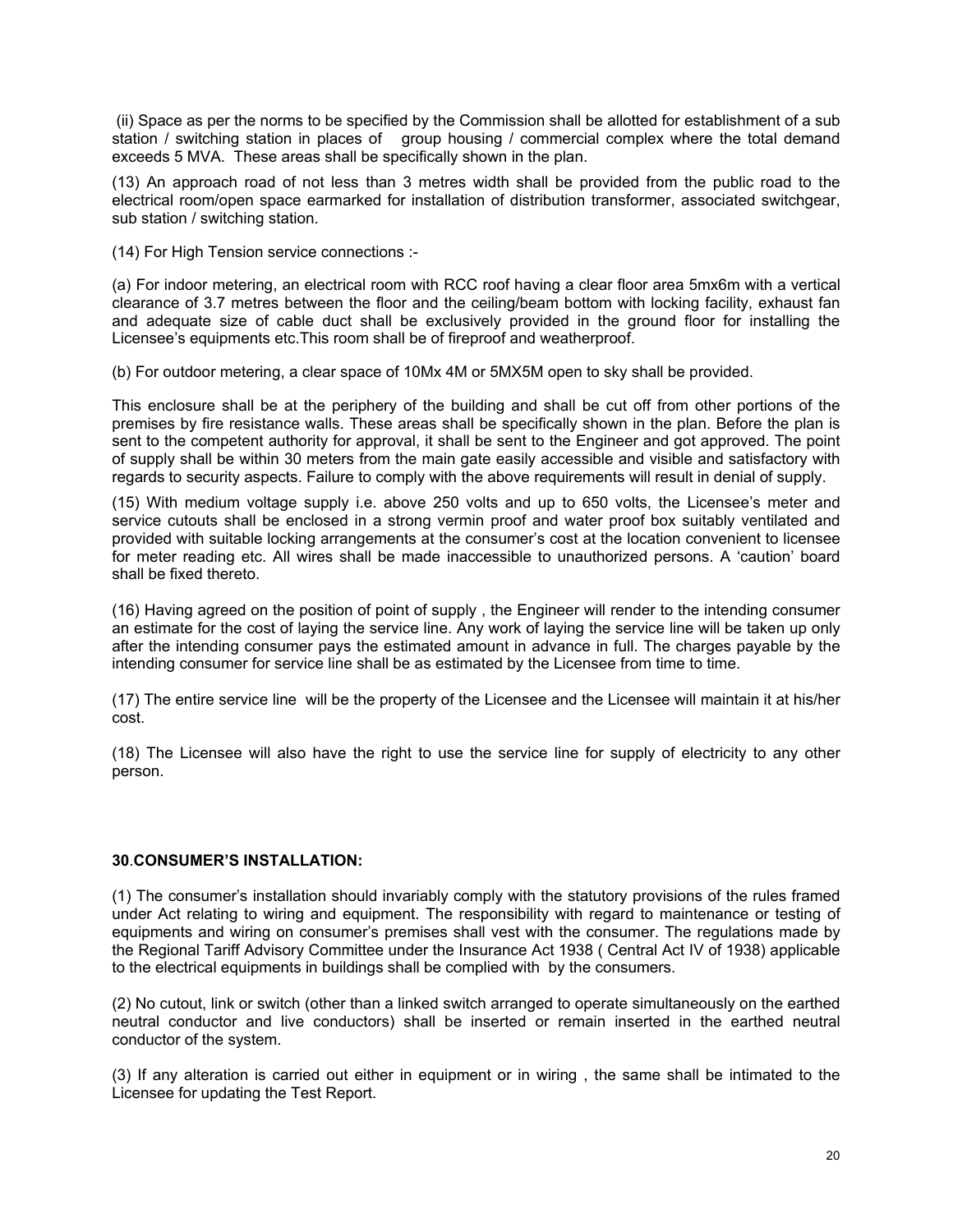(4) The consumer must in all cases provide quick-break linked switches and a main fuse/ MCB on each live conductor except the earthed neutral. The linked switch must be erected within a metre of the Licensee's meter board or in such other position as may be required/ approved by the Engineer. Where a conductor forming part of the consumer's system is to be connected to the Licensee's earthed neutral conductor, an indication of a permanent nature shall be provided by the consumer at the point where such connection is to be made to enable the conductor to be distinguished from any live conductor. The consumer shall provide a cable loop of at least one metre for each connection to the Licensee's meter board in the same room. In the case of High Tension supplies, suitable circuit breakers must be installed on the low-tension side of the transformer or on each of the individual low-tension feeder.

(5) All electric motor used in all new Low Tension service connections shall be of ISI marked with manufacturers name plate indicating rating and capacity permanently affixed on it.

(6) If at the time of effecting service connections under the Low Tension Domestic, Educational and other special institutions, etc., and General purpose category (presently Commercial and other categories), it is found that the assessed capacity is in excess of the capacity applied for by the consumer, the Engineer will include the assessed capacity in the Test Report and effect supply.

(7) All transformers, switchgears, control equipments and other electrical equipments belonging to the consumer and connected to the mains of the Licensee shall be maintained to the reasonable satisfaction of the Engineer of the Licensee and shall be in conformity with the applicable Acts, Codes, Rules and regulations etc.,

(8) Before any wiring or fitting of motor or any other electrical equipment is connected to the system, the same shall be subject to the inspection of the Engineer of the Licensee. However, this condition will not apply to Low Tension Service Connections under the Tariffs for Domestic, Educational and other special institutions, and General Purpose categories (Commercial and other categories).

(9) All High Tension installations and their associated medium voltage and low voltage installations will have to comply with the applicable safety and security rules prescribed by Authority / Government / Commission.

(10) If the connected load of any installation exceeds 15 amperes at 240 volts the installation shall be wired on the group system, separate neutral wires being brought back in each case to the point of supply. Each circuit shall have a distinct control switch. The lamps, fans and other equipments in the installations shall be so grouped that under normal conditions the current will be balanced and no current will flow in the neutral wire.

(11) A caution Board printed in Tamil and English shall be affixed by the Licensee on the meter board of each service.

(12) In order to save the expenses of a long underground service connection on private property, consumer may, with the Engineer's approval, erect a pillar on that portion of his/her property which will be the metering point nearest to the Licensee's supply mains into which the service shall be laid and from which the consumer shall run overhead lines / UG cables to his/her premises. These overhead mains shall constitute portion of his/her installation. and shall be laid in compliance with the applicable Safety Rules. An efficient lightning arrester may be fixed at the commencement of the overhead line at the consumer's cost, should he desire the same, as an additional protection for his/her installation.

(13) Gas and water pipes shall on no account be used for earthing purposes. All wiring shall be kept as far as possible away from gas and water pipes.

(14) All wall plugs shall be of the three-pin type, the third pin connected to earth. All plugs shall be provided with switches on the live wire and not on the neutral.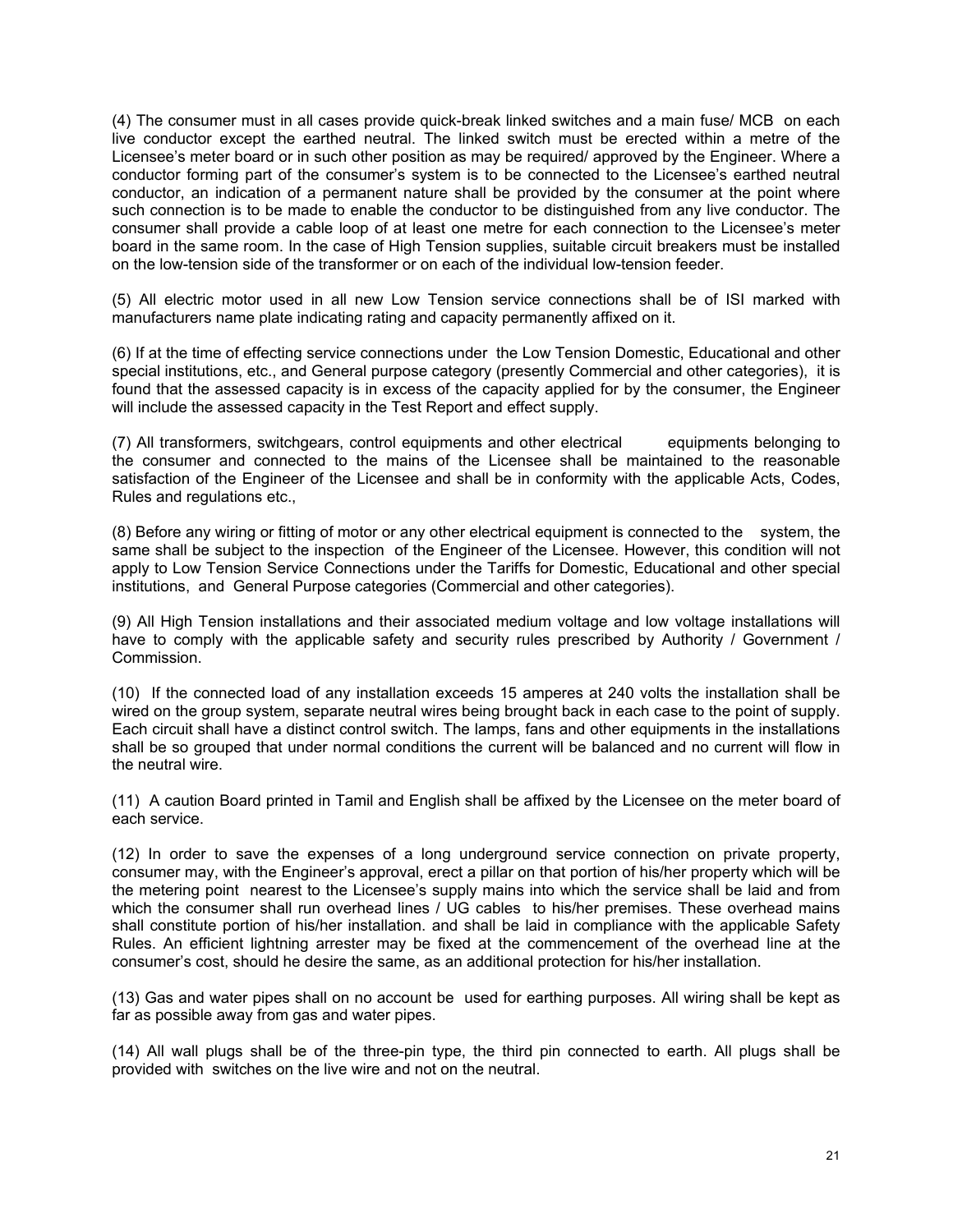(15) Motors shall be provided with control gear so that the maximum current demand of the consumer's installation does not in any case exceed the limit given in the following schedule.

| Nature of supply | Size of installation                                    | Limit of maximum current<br>demand |  |
|------------------|---------------------------------------------------------|------------------------------------|--|
| Single Phase     | Up to $3 H.P$                                           | Full load current x 6              |  |
| Three Phase      | i. Up to $3$ HP                                         | Full load current x 6              |  |
|                  | ii. Above 3 HP and up to 15 HP<br>Full load current x 2 |                                    |  |
|                  | iii. Above 15 HP and up to 100 HP                       | Full load current x 1.5            |  |
|                  | iv. Above 100 HP                                        | Full load current x 1.25           |  |

Note :

- 1. The capacity may exceed for the single-phase motors in areas where High voltage Distribution System using Single phase Distribution Transformers is implemented.
- 2. Providing of automatic switching facilities to the three phase motors with a direct on line starter is prohibited.
- 3. The use of phase shifters ( to operate the three phase motors during two phasing by the Licensee) in respect of Agricultural services by the consumers is prohibited.
- Failure to restrict within these limits and also to comply with the above requirements will render the service connection liable for disconnection.

(16) Three-phase motor circuits shall be controlled by triple-pole switch with no-volt release and fuse protection. It is important that the release should be maintained in working order. Functionally equivalent controls shall also be acceptable. Wiring for such motors shall be run with all wires bunched in a conduit, which shall be efficiently earthed through and connected to the frame of motor from which two separate and distinct earth wires shall be run. The earth wire shall be preferably of copper.

(17) In the case of temporary supply, the consumer shall provide current limiting switch of appropriate capacity and capacitor, if any required.

# **31 INSPECTIONS , TESTING AND EFFECTING SUPPLY:**

**(1)** After completion of the wiring, notice must be sent to the Engineer by the intending consumer ( upon printed test report form obtainable free of cost from the offices of the Licensee) that the installation has been completed and tested and that the same is complete and ready for inspection and test by the Engineer. Notice of the Engineer's intention to inspect and test the installation will be sent to the intending consumer who must be present or his/her competent representative at the time fixed to give information that may be necessary concerning the installation.

(2) The intending consumer shall avail himself of the supply within three months in case of HT and one month in case of LT from the date of issue of notice in writing, informing him that supply is available.

(3) If the intending consumer fails to avail the supply within the above period, a further three months notice in case of HT and one-month notice in case of LT will be sent to the intending consumer to avail the supply. If he does not avail himself the supply during this notice period, the application will be treated as lapsed and cancelled in the case of Low Tension supply and the application shall be treated as cancelled, terminating the agreement, in the case of High Tension supply. The service connection charges and the Security Deposit / development charges, etc. except Meter Caution Deposit will be forfeited. In case the intending consumer could not avail the supply under force majuere conditions, the Security Deposit / development charges and meter caution deposit shall be refunded to the intending consumer.

(4) However, Licensees of the Distribution are delegated with powers to condone the delay on specific request from them if received before expiry of second notice period and to accord approval to effect supply any day after the date of expiry of second notice of availability of supply without forfeiture of development and other charges and cancellation of application subject to his/her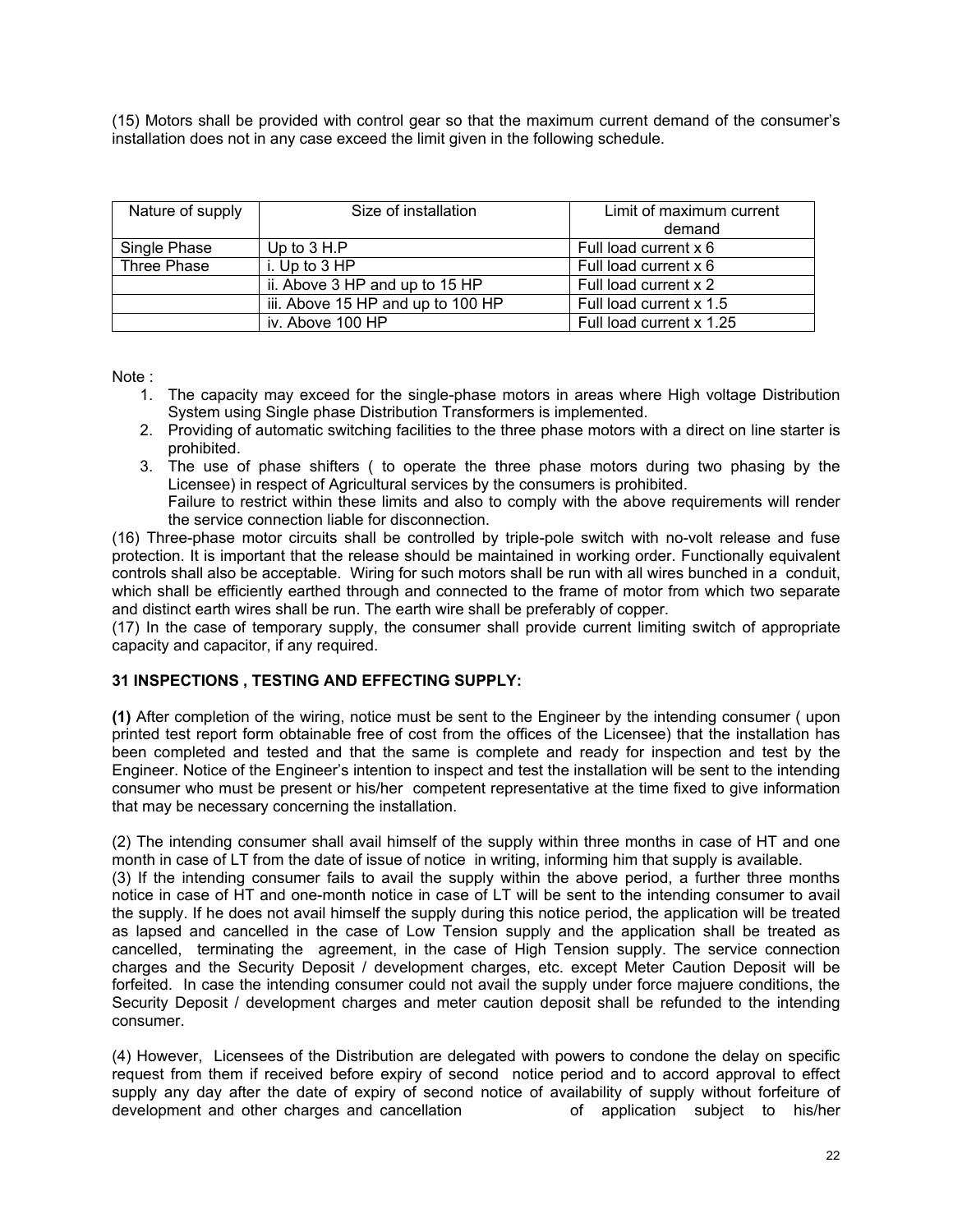consent to pay monthly minimum charges up to the date of availing supply.

(5) If the intending consumer avails supply during the notice period of availability of supply he shall pay the monthly minimum charges at the notified tariff rate for the period from the date of issue of first notice of supply availability till the date of availing supply.

(6) Requisition for supply or additional supply of electricity should be made in the prescribed form obtainable from the local office of the Licensee sufficiently in advance of the date of requirement of supply. Such Forms can also be made available in downloadable mode in the Licensee's website or allowed to be printed by others and made available in open market. The requisition should be made by the owner, or occupier, of the premises for which supply is required, and should indicate his / her full name and address. Any assistance or information required in filling up the form has to be given to the intending consumer at the local offices of the Licensee.

# **32. LICENSEE'S SUPPLY MAINS AND EQUIPMENTS:**

(1) The Licensee may provide in Low Tension service connections its own meter, board, cut-out and other equipments and for High Tension Service connections, its own circuit breaker, High Tension fuses and other equipments and these will remain the property of the Licensee and must on no account be operated, handled or removed by anyone, who is not an employee of the Licensee, unless authorized by the Licensee.

(2) The Licensee will have the right to use its supply lines and equipments provided under the conditions above and to lay cables under, across, over or through the consumer's premises for supply to other premises in the neighborhood.

(3) The consumer shall not interfere in any manner with the property of the Licensee and shall be fully responsible for the safety of the property of the Licensee in the consumer's premises. In the event of any loss or damage caused to Licensee's property by any act, neglect or default of the consumer, his/her servants or persons employed by him or due to any reason other than force majeure conditions the consumer shall compensate the Licensee for the cost of necessary repairs or replacements as may be indicated by the Engineer, within thirty days of issue of the bill in this behalf. Non-payment of such bill by the consumer shall entail disconnection of supply under section 56 of the Act.

# **33 AGREEMENTS:**

**(1)** All intending consumers shall execute an agreement governing the supply of electricity in the form prescribed at the time of paying the Security Deposit and the service connection charges. The work of extension of supply will be taken up for execution only after the agreement is executed and the Security Deposit and the service connection charges, etc. are paid. For LT consumers other than agricultural and industrial consumers the application is treated as application-cum-agreement. In case of LT agriculture and industrial services , the agreement shall be in Form 7 in Annexure III and in case of HT consumers,

the agreement shall be in Form 8 in Annexure III (2) Every agreement is for a specific purpose and a specified location. The Engineer may at his/her discretion permit a consumer to change the point of supply from one place to another on such terms as may be prescribed by the Licensee including payment of charges incidental to such change.

(3) The agreement can be terminated by the consumer at any time by giving one month's notice in writing to the Licensee expressing his/her intention to do so.

(4) The Licensee can terminate the agreement of a consumer at any time by giving one month's notice if the consumer has violated the terms of the agreement or the terms and conditions of this Code or the provisions of any law relating to the agreement including the applicable Acts and Rules under the Act and other orders from time to time. It is obligatory on the part of the Licensee to inform the consumer regarding the grounds for such termination.

# **34. EARNEST MONEY DEPOSIT:**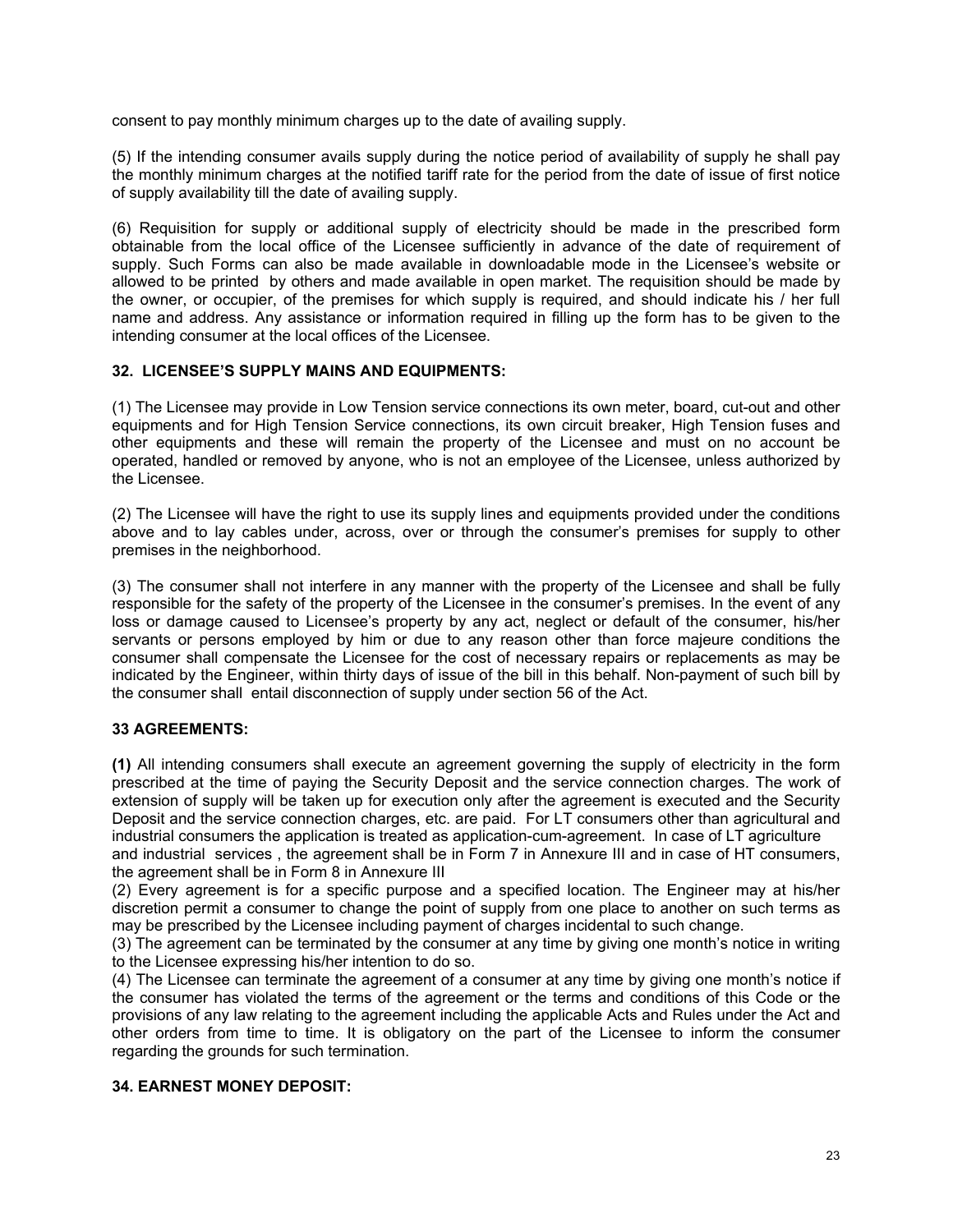**(1)** The applicants required to pay Earnest Money Deposit will be asked to pay Earnest Money Deposit along with registration fee for registration of application.

(2) This Earnest Money Deposit will be adjusted against the quantum of initial Security Deposit payable by the applicant before availing supply and balance amount if any shall be collected.

(3) In respect of High Tension applicant the Earnest Money Deposit payable will be equal to the quantum of initial Security Deposit.

(4) If the applicant backs out after registration and payment of E.M.D. but before payment of Development charges, Service Connection charges and Meter Caution Deposit, then the application shall be cancelled and E.M.D. forfeited.

(5) If the applicant backs out after payment of all charges and execution of agreement, the application shall be cancelled and agreement terminated forfeiting all amount remitted except meter caution deposit in the case of both High Tension and Low Tension.

(6) If the H.T. applicant who prefers to back out partially against the sanctioned demand before availing supply, then the above forfeiture rule may be applied proportionate to the demand backed out.

(7) The Earnest Money Deposit paid does not bear any interest until the date of service connection.

# **35. SECURITY DEPOSIT:**

**(1)** All applicants for supply of electricity shall pay initial Security Deposit, before availing of the supply, in Cash / Cheque /Demand draft at the rate fixed by the Commission from time to time.

(2) The following categories of service connections may be exempted from payment of Security Deposit :

- i) Service connections in the name of the State Government Departments
- ii) Service connections to premises occupied by Foreign Diplomats or Consulate Establishments, irrespective of whether the service connection is in their name or not.

(3) Applicants for supply of electricity for agricultural and hut service connections shall pay Security Deposit equivalent to seven months levy of lump sum charges / metered energy charges or the amount notified by the Commission from time to time.

 (4) Interest will be paid by the Licensee on Security Deposit at the rate as may be fixed by the Commission from time to time. Full calendar months only will be taken into account for the purpose of calculating the interest and the interest will be calculated to the nearest rupee i.e. 50 paise or above will be rounded off to the next higher rupee and less than 50 paise will be ignored.

(5) If the consumer is prepared to take supply through pre payment meter such consumer is not required to pay security deposit.

**36. ACCESS TO PREMISES, INSTALLATIONS AND EQUIPMENTS:** The access to premises , installations and equipments is subject to the provisions envisaged under sections 163 of the Act, which reads as :

**"** (1) A licensee or any person duly authorized by a licence may, at any reasonable time, and on informing the occupier of his intention, enter any premises to which electricity is, or has been, supplied by him, of any premises or land, under, over, along, across, in or upon which the electric supply-lines or other works have been lawfully placed by him for the purpose of –

- (a) inspecting, testing, repairing or altering the electric supply lines, meters, fittings, works and apparatus for the supply of electricity belonging to the licensee; or
- (b) ascertaining the amount of electricity supplied or the electrical quantity contained in the supply; or
- (c) removing where a supply of electricity is no longer required, or where the licensee is authorized to take away and cut off such supply, any electric supply-lines, meters, fittings, works or apparatus belonging to the licensee.

(2) A licensee or any person authorized as aforesaid may also, in pursuance of a special order in this behalf made by an Executive Magistrate and after giving not less than twenty-four hours notice in writing to the occupier, -

- (a) enter any premises or land referred to in sub-section (1) for any of the purposes mentioned therein;
- (b) enter any premises to which electricity is to be supplied by him, for the purpose of examining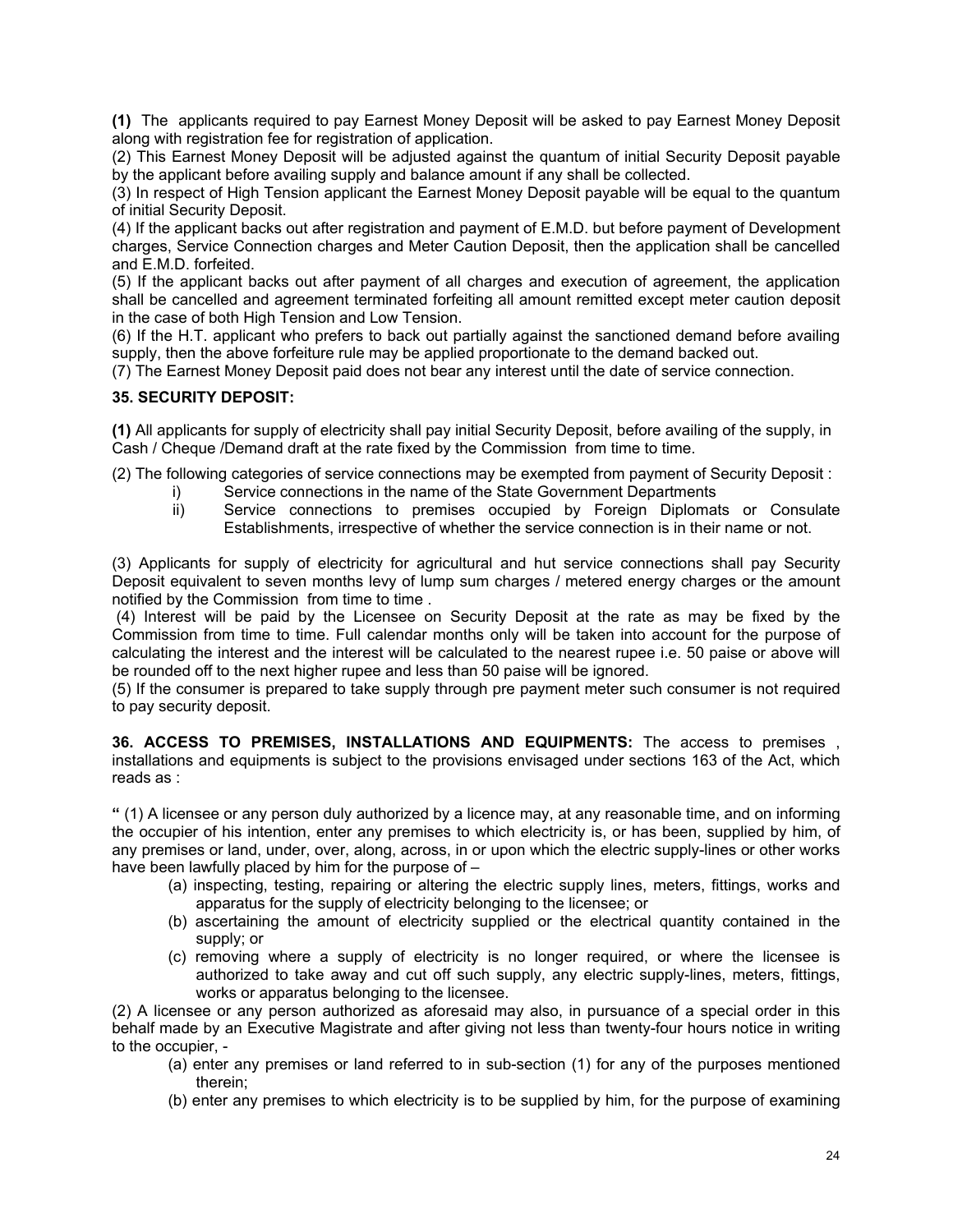and testing the electric wires fittings, works and apparatus for the use of electricity belonging to the consumer.

(3) Where a consumer refuses to allow a licensee or any person authorized as aforesaid to enter his premises or land in pursuance of the provisions of sub-section (1) or, sub-section (2), when such licensee or person has so entered, refuses to allow him to perform any act which he is authorized by those subsections to perform, or fails to give reasonable facilities for such entry or performance, the licensee may, after the expiry of twenty-four hours from the service of a notice in writing on the consumer, cut off the supply to the consumer for so long as such refusal or failure continues, but for no longer."

**37. SHIFTING OF SERVICE CONNECTION :** The cost of shifting a new service connection for which line is laid but service connection is yet to be effected shall be borne by the intending consumer. The intending consumer shall pay the above charges in advance in full. The shifting work will be taken up only after the payment is made. The estimate will cover the following: -

- (a) Charges for dismantling at the old site.
- (b) Charges for transport from the old site to the new site.
- (c) Charges for re-erection at the new site.
- (d) Depreciation on retrievable old materials, if any, not re-used at the site.
- (e) Cost of new materials, if required.
- (f) Cost of irretrievable materials.
- (g) Overhead charges.

**38. RESTRICTIONS ON USE OF ELECTRICITY:** The consumer shall curtail, stagger, restrict, regulate or altogether cease to use electricity when so directed by the Licensee, if the power position or any other emergency in the Licensee's power system or as per the directives of SLDC/ SSLDC warrants such a course of action. The Licensee shall not be responsible for any loss or inconvenience caused to the consumer as a result of such curtailment, staggering, restriction, regulation or cessation of use of electricity. Notwithstanding anything contained in any agreement/ undertaking executed by a consumer with the Licensee or in the tariff applicable to him, the consumer shall restrict the use of electricity in terms of his/her maximum demand and/ or energy consumption in the manner and for the period as may be specified in any order that may be made by the Licensee on the instructions of State Government or the Commission.

**39.TEMPORARY SUPPLY:** Temporary supply of electricity to any premises will be considered by the Licensee on special terms and conditions as below:-

(1)The Licensee shall extend temporary supply on application from intending consumer with required fees and on receipt of deposit.

| (2) | The deposit for temporary supply shall be calculated as below:<br>Total value of materials to be used on the extension and<br>Service connection |         |
|-----|--------------------------------------------------------------------------------------------------------------------------------------------------|---------|
|     | Less: Value of meters / meter board / cut out<br>Net value of materials to be recovered from                                                     | R       |
|     | the consumer                                                                                                                                     | $A - B$ |
|     | Add: Labour charges to be incurred                                                                                                               |         |
|     | Add: Overhead $15\%$ on $A - B + C$                                                                                                              |         |
|     | Probable consumption charges<br>Advance current consumption (CC) charges                                                                         |         |
|     | Total deposit to be obtained<br>$(A - B + C + D + E)$                                                                                            |         |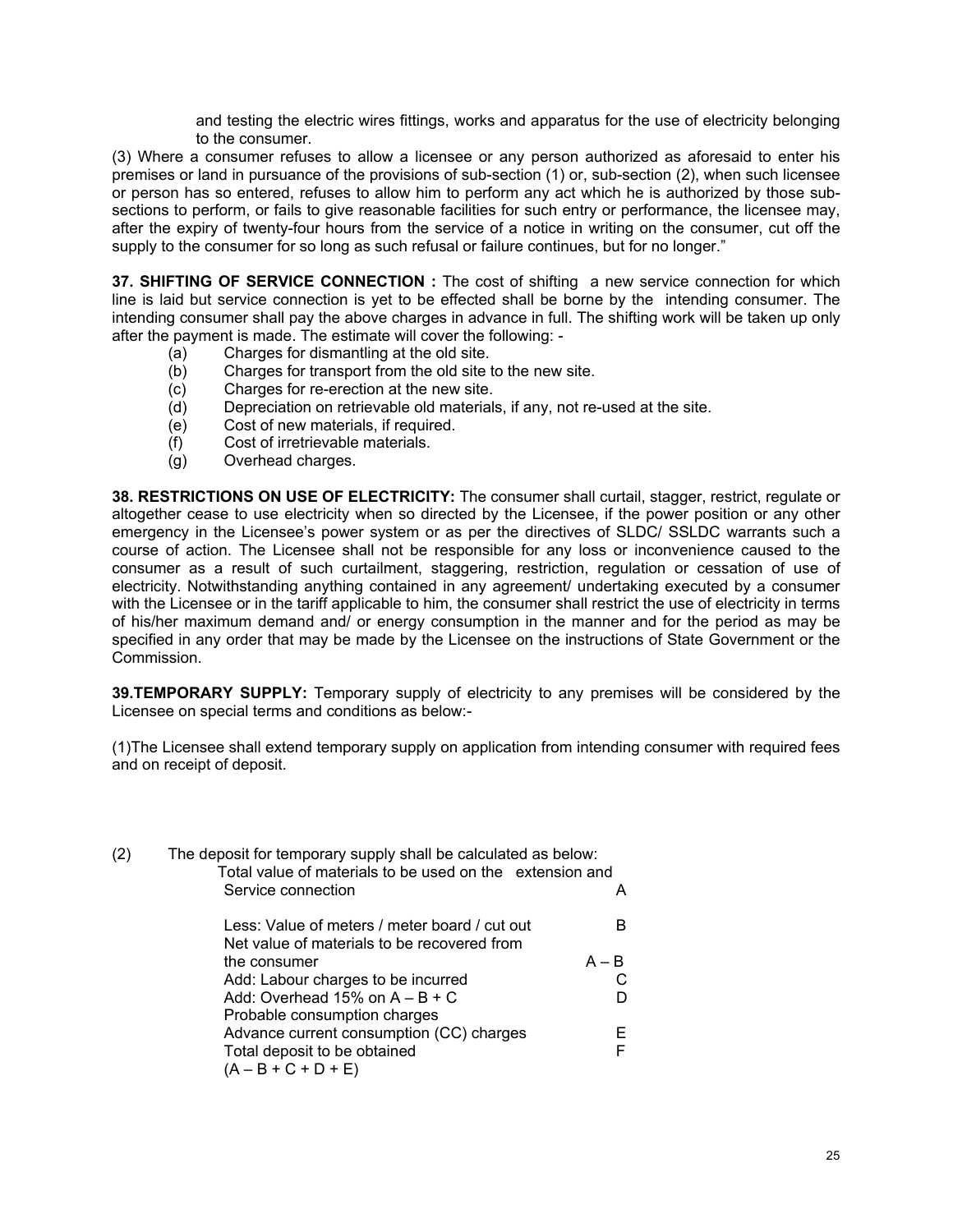(3) On completion of temporary supply works, the following charges shall be adjusted against the deposit.

- 1. 10% cost of the retrieved materials
- 2. 10% cost of meter devoluted
- 3. 100% cost of materials not retrieved
- 4. original erection charges, dismantling charges and transport charges
- 5. Overhead at 15% on the total cost of materials plus labour charges (including cost of meter)

(4) The Licensee shall refund the balance deposit if any after the temporary supply period is over within a period to be specified by the Commission.

**40. ENERGY CONSERVATION:** Promoting efficient use of energy including energy audit towards this end and energy conservation by all the consumers and the Licensee shall be mandatory as per the provisions contained in the Energy Conservation Act 2001 subject to the condition that such stipulations are not inconsistent with the Electricity Act 2003.

**41. SERVICE OF NOTICE:** All letters, bills and notices including those under statutory requirements will be sent by the Licensee to the consumer by ordinary post or by messenger. Documents of notices so dispatched shall be presumed to have been duly received by the consumer on the date on which he could be reasonably expected to receive the same. The Licensee may, if it chooses, adopt any other mode of service of documents and notices to the consumer.

**42. KNOWLEDGE OF FACTS, RULES, ORDERS, etc., :**The consumer will be deemed to have full knowledge of the provisions of `applicable Acts, Rules and all regulations and notifications made there under. The consumer shall act in due conformity with all the applicable Acts, Rules and all regulations mentioned above and, if he does not so act, his/her supply may be discontinued without prejudice to any other action that may be taken by the Licensee.

**43. INTERPRETATION:** These terms and conditions shall be read and construed as being subject in all respects to the provisions of the Act, Rules, and regulations in force and as amended from time to time.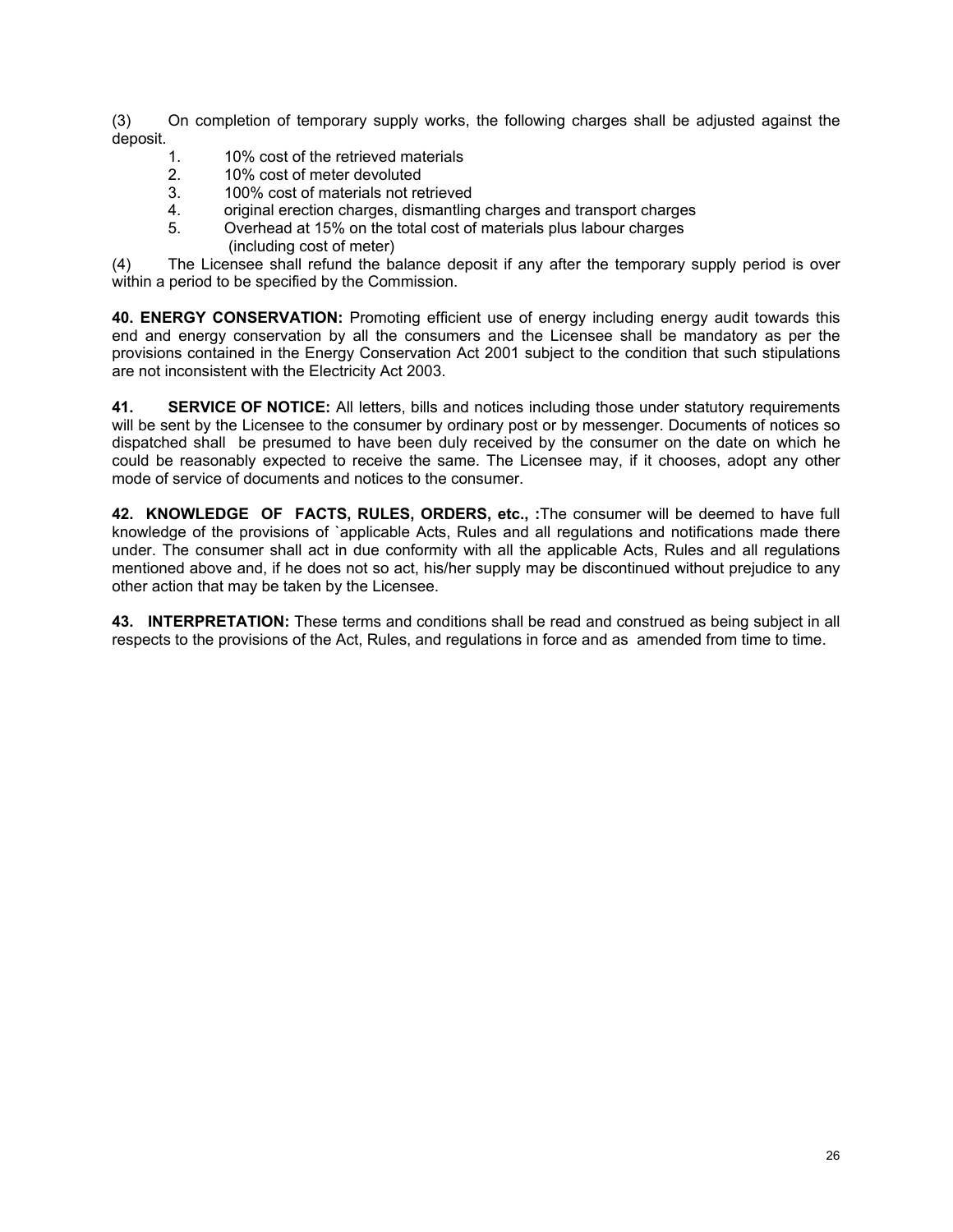# **Chapter 7 : Recovery Charges**

**44.** The Licensees are entitled to collect the charges from a person requiring supply of electricity any expenses reasonably incurred in providing any electrical line or electrical plant used for the purpose of giving that supply. These charges have also to be reviewed either periodically or at times of an urgent need for a revision. The consumers are liable to pay such charges as applicable and at the rates specified by the Commission from time to time through separate orders/ notifications. The various charges to be collected are furnished in the following clauses.

**45. (1) Service Connection Charges:** Regarding the recovery relating to service connection charges:

- (i) For connecting up an installation, the Licensee shall be entitled to charge the consumer the actual cost of materials upto meter board, labor, transport plus overhead charges.
- (ii) Extension, improvement or alteration to service lines to meet any additional demand will be charged on the same basis. In each case, the consumer will be furnished with an estimate of the cost of the work and this amount is payable in advance. On completion of the work, a bill for the actual amount payable will be forwarded to the consumer and any difference shall be paid by the consumer or will be refunded by the Licensee as the case may be.
- (iii) The estimate for service connection charges may also include the service connection charges for metering referred to in regulation 45(2). The licensee shall give due credit for the materials if any supplied by the consumers.

**(2) Service connection charges for metering.** The licensee is authorized to collect service connection charges for metering.

**46. Meter Security Deposit:** The Licensee is authorized to collect security for the price of meter from LT/HT consumers at the rates specified by the Commission from time to time and enter into an agreement for hiring of the meter. The Licensee may permit the consumer to install his/her own meter. However, it shall be calibrated by the Licensee.

- Note :
	- 1. The above rate shall also apply to L.T.Temporary Supply.
	- 2. Interest is payable on the above deposit at the rate specified by the Commission from time to time. The deposit shall be refunded after termination of service agreement, as per rules.
	- 3. If a consumer elects to purchase his own meter, he is not required to pay Meter Security Deposit.

**47. Development Charges:** The Licensee is authorized to collect development charges from LT/HT consumers at the rates specified by the Commission from time to time. Note:

- (1) The above development charges (one time payment) shall be collected from all applicants both for new and additional loads.
- (2) For additional loads applied in the existing service the same rates are applicable.
- (3) In case of conversions from Single Phase to Three Phase the difference in the development charges shall be collected provided the initial development charges were paid while availing Single Phase Service.
- (4) One fourth of the development charges shall be applied to temporary supplies.

**48. Earnest Money Deposit (EMD) :** The Licensee is authorized to collect Earnest Money Deposit from all applicants for HT and LT industrial applicants at the rates specified by the Commission from time to time. This will be adjusted against the quantum of initial Security Deposit payable by the applicants before availing supply.

**49. Security Deposit :**The Licensee is authorized to collect initial security deposit at the rates specified by the Commission from time to time. Wherever Earned Money Deposit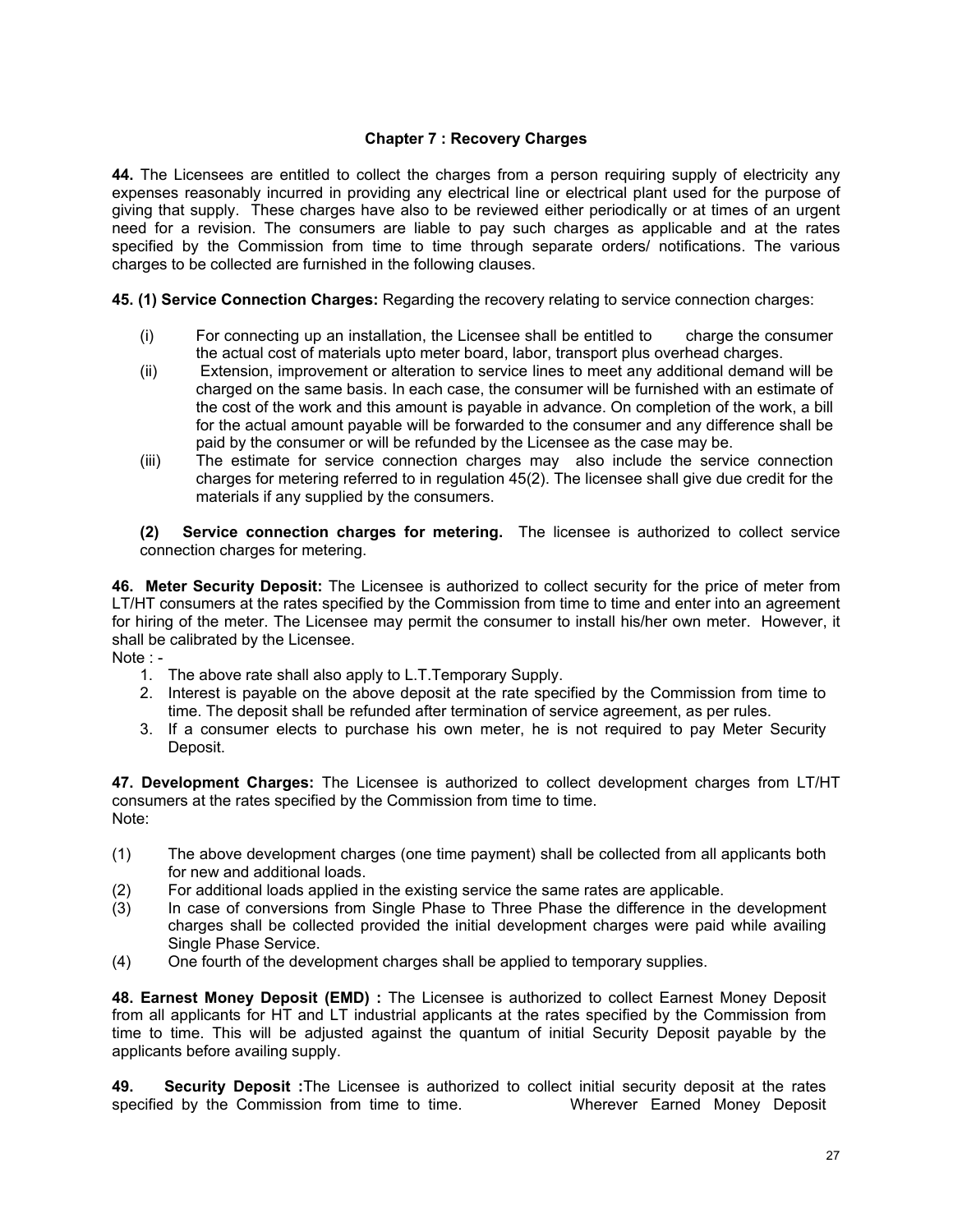has been adjusted against the initial security deposit the balance if any will be collected from the applicants before giving supply.

# **50. Code to be read along with Supply Code, Electricity Act 2003 and amendments etc.,**

- (1) This Code shall be read along with the Supply Code, the Tamil Nadu Electricity Grid Code and other relevant provisions of the Act, along with amendments thereon, rules and regulations made there under.
- (2) Where any of the provisions of this Code is found to be inconsistent with those of the Act, rules or regulations made hereunder, not withstanding such inconsistency, the remaining provisions of this Code shall remain operative.
- (3) Where any dispute arises as to the application or interpretation of any provision of this Code, it shall be referred to the Commission whose decision shall be final and binding on the parties concerned.
- (4) Wherever extracts of the Electricity Act 2003 are reproduced, any changes / amendments to the original Act shall automatically be deemed to be effective under this Code also.

# **Chapter 8 : Code Review Panel**

# **51. Appointment of Code Review Panel etc.,**

(1) The Commission may appoint a Code Review Panel ( hereafter in this Chapter referred to as "Panel") consisting of -.

- (a) A Chairman who is not below the rank of Chief Engineer or an equivalent cadre from STU.
- (b) A Member Secretary, who is an officer not below the rank of a Superintending Engineer or an equivalent cadre from STU.
- (c) One Member from the SLDC.
- (d) One representative from each of the distribution Licensees.
- (e) One Member from Rural Electricity Co-Operatives Societies if any.
- (f) Two representatives from domestic consumer sector, one from LT industry sector and one from agricultural consumer sector.
- (g) One Member representing the EHT / HT consumers.
- (h) One member representing captive / non-conventional energy source.
- (2) The panel may, from to time , and in any case, at least once in three months and shall, when so required by the Commission, meet to consider changes or modifications to the Code as may be warranted.
- (3) The functions of the panel are-
- (a) to review the working of various provisions of this Code, the Tamil Nadu Electricity Grid Code and the Supply Code.;
- **(b)** to consider the suggestions received from Licensees, consumers and other interested persons;
- (c) to consider and offer its views on any specific matter as may be referred to it by the Commission.

**(**4) Manner of reviewing the Code -

 (i) Any licensee, consumer or other interested persons desiring any change in this Code shall send the proposal in writing to the Panel specifying the reasons for such change and setting out the attendant circumstances. For this purpose, the licensee may hold meetings with the consumer or group of consumers if it is considered that the Code may require changes to meet the individual requirements of the consumer or group of consumers.

 (ii) The Panel shall, upon receipt of such proposal or where the Commission has made a reference, forward the same to the STU for its consideration and written comments.

 (iii) The Panel shall convene a meeting of its members to consider the comments of the STU, and if necessary at its discretion, invite and hear the person who made the suggestions for change and other interested persons and also the local authorities and telecommunication companies.

 (IV)The Panel may, in considering the suggestion and the comments of the STU thereon, set up sub committees to study the related issues.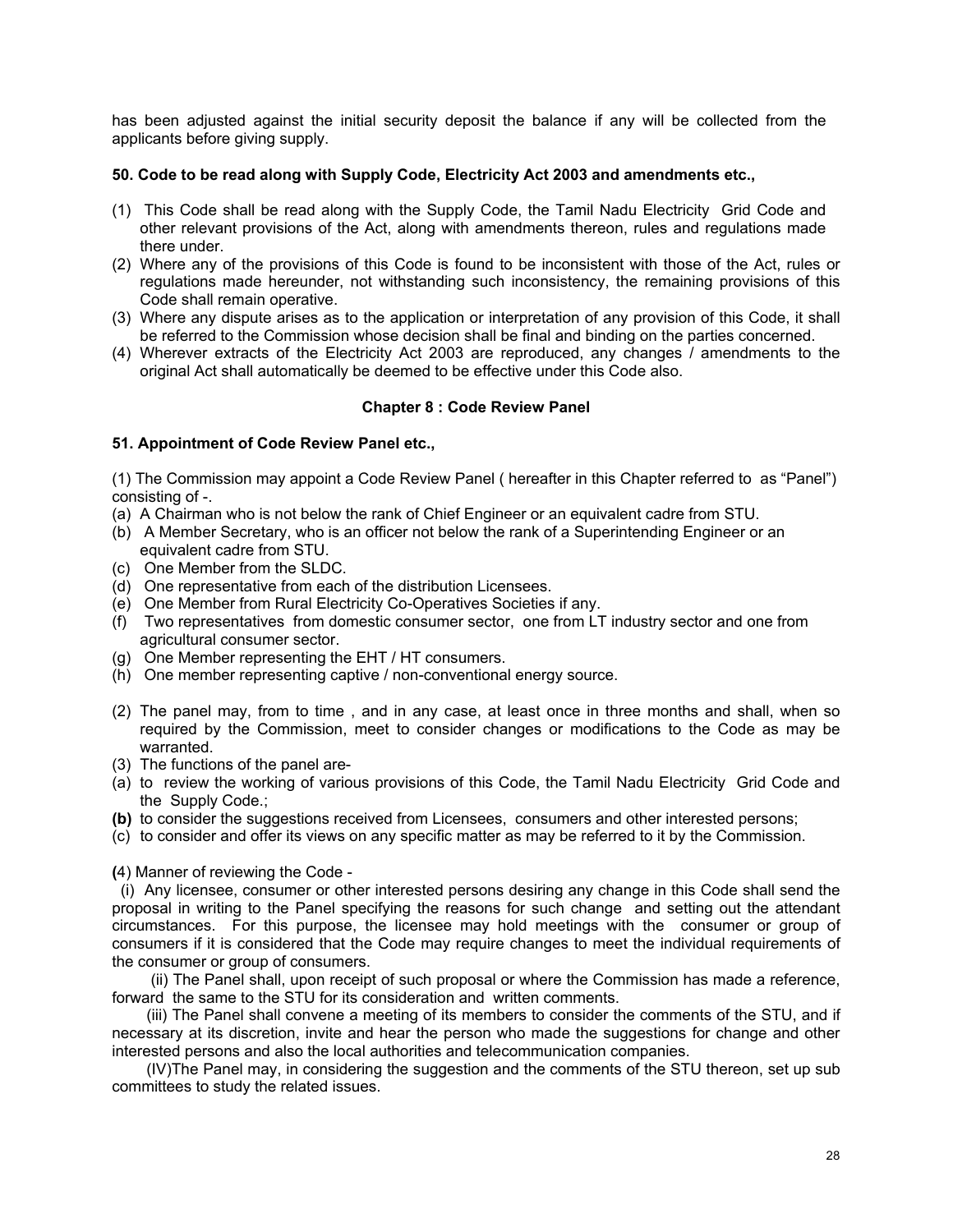(v) The Panel after finalizing its views on the modifications to the Code, forward the same to the Commission:

 Provided that the Panel may supplement its own procedure in addition to the procedure laid down herein for conducting its meetings and in carrying out its functions.

(5) The Commission may approve the changes with or without modification as it may deem fit and cause the publication of the same in such manner as may be necessary.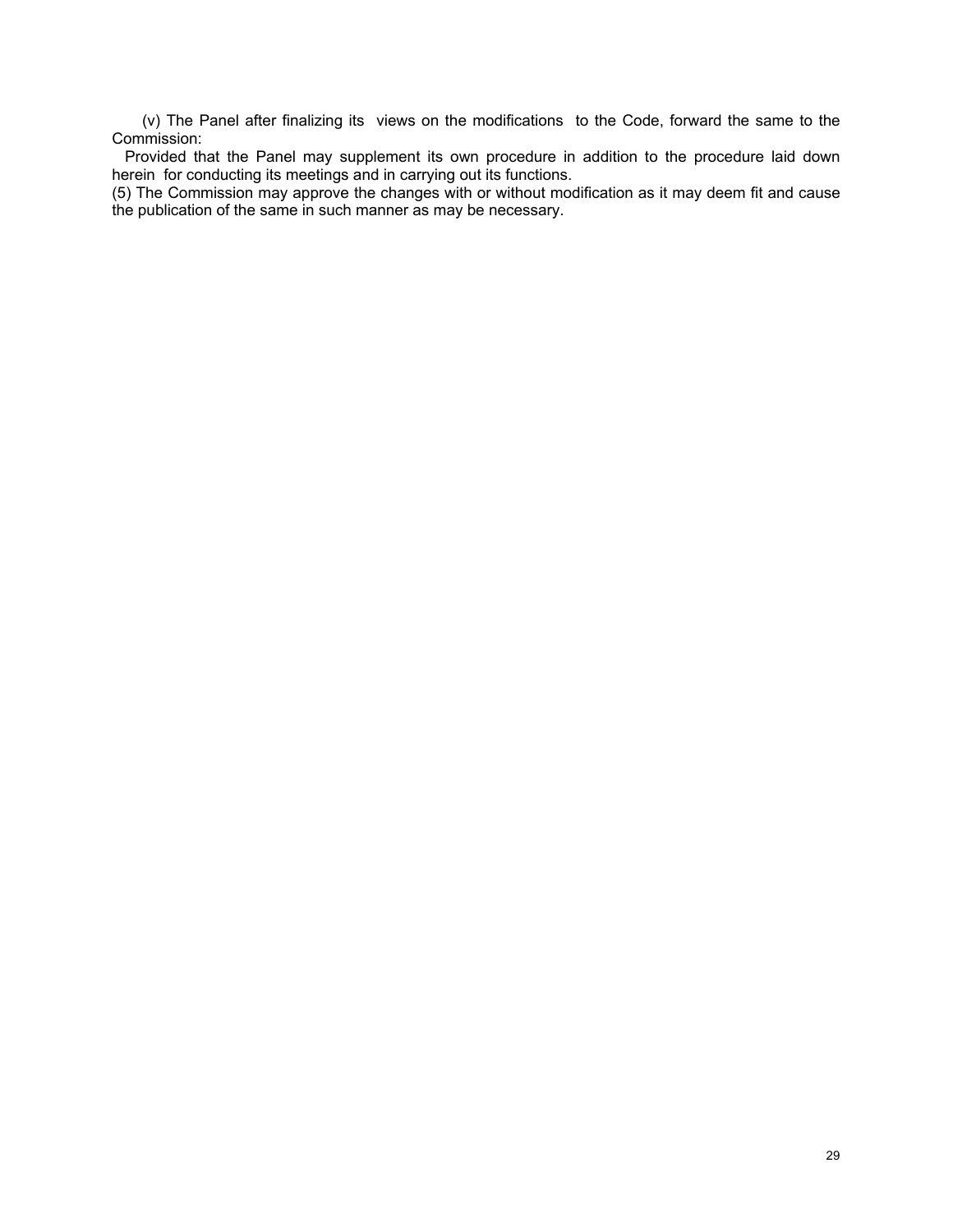# **ANNEXURE I LOAD DATA FOR DEMANDS OF 1 MW AND ABOVE ( Refer clause 6(3))**

- 1. Type of Load
- 2.Minimum Demand (KVA)
- 3. Year/Years by which full / part
- supply is required
- 4. Load location details
- 5.Rated Voltage and Frequency
- 6. Expected load curve
- 7. Withstand level of equipments/devices for the
- fluctuations, surges, swells, flickers and spikes
- 8. Characteristics of the loads

(State whether the loads are steel melting furnace

Arc/induction furnace and rolling mills, traction,

containing welding sets in large numbers, software park etc )

(Furnish location map to scale, indicate details of nearest consumer and category / capacity)

i. Motors ( with a specific focus on variable speed motors; soft start motors; fans; Blowers etc.) (State purpose and number of Installations, voltage and KW rating, starting current, type of Motors, types of drives and

control arrangements.)

ii. Heating

(Type and KW rating)

iii. Furnace

( Type, Furnace Transformer

- Capacity and voltage ratio)
- Iv. Computer, Inverters, UPS and other switched mode supply unit
- v. Electrolysis
	- (Purpose, kVA capacity)
- vi. Lighting (types of lighting used)
- ( Low loss energy conservation lamps,
- fluorescent Lamps, M.V Lamps, Sodium Vapour lamps)
- demand in kVA

vii. P.F improvement capacitors/ Capacitor Banks

- ( Nos , Capacity in MVAR)
- viii. Air conditioning / Chilling plant
- ix. Electronic Regulator for fan
- x. Phase unbalance imposed on system
	- (a) Maximum (%)
	- (b) Average (%)

9. Maximum harmonic content imposed

on the supply system on the end consumer level in

percentage of fundamental voltage/current.

10. Details of any loads, which may cause demand fluctuations of greater than 10 MW at the point of connection, including Voltage Dips (percentage) lasting for 5 seconds and more

MVAR/KV

MW/Hz

MVAR/Hz

(Furnish details of devices included in system for the suppression of harmonics i.e. the details of harmonic filter in use.)

11. Details of Captive Power Plants :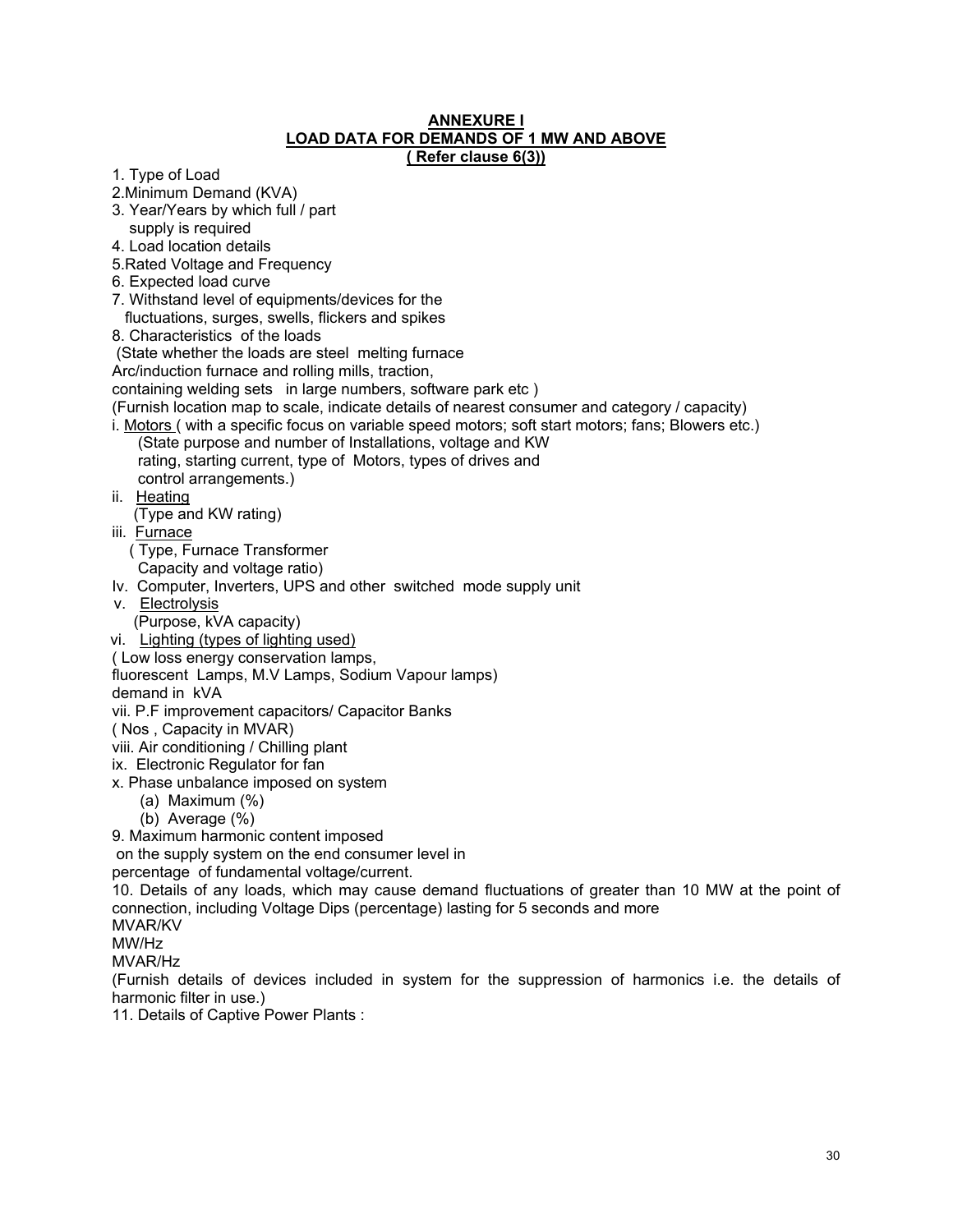# **ANNEXURE II**

# **SYSTEM DATA TO BE PROVIDED TO THE INTENDING CONSUMER WITH A CONTRACTED DEMAND OF 1 MW OR MORE ( Refer clause 6(3))**

- 1. A topographical map indicating the area of the licensee's supply network in the State of Tamil Nadu.
- 2. Single line diagram of distribution system ( OH lines/ UG cables -length and conductor sizes) Primary and secondary substation capacity in KVA, capacitor bank sizes, fault level etc. to be indicated. (restricted area of concern for the prospective consumers)
- 3. Protective relaying and metering arrangements at substations.
- 4. Details of the substation and its main equipments (Transmission/Sub Transmission) along with a single line diagram of the SS.

| Furnish the details of Auto/Power Transformer            |                             |                                 |
|----------------------------------------------------------|-----------------------------|---------------------------------|
| Capacity in MVA                                          |                             |                                 |
| Voltage rating                                           | Primary                     | KV                              |
|                                                          | Secondary                   | KV                              |
| <b>Current rating</b>                                    | Primary Amps                |                                 |
|                                                          | Secondary                   | Amps                            |
| Tap changing                                             | off load/on load            |                                 |
| Range                                                    | $-$ % to $+$ %              |                                 |
| Percentage impedance                                     | percent                     |                                 |
| Vector group                                             | .                           |                                 |
| Impulse level (BIL)                                      | KVP                         |                                 |
| Fault level of the system                                | MVA                         |                                 |
| Earthing system                                          | solidly earthed or not      |                                 |
| Power frequency voltage                                  | KV for one minute           |                                 |
| withstand                                                |                             |                                 |
| <b>Circuit breakers</b>                                  |                             | Type: Vacuum/SF6/Oil (OMCB,OCB) |
|                                                          | <b>Current rating</b>       |                                 |
|                                                          | Voltage rating              |                                 |
|                                                          | Rupturing capacity in (KA)  |                                 |
|                                                          | Symmetrical                 |                                 |
|                                                          | Asymmetrical                |                                 |
|                                                          |                             | Impulse withstand level  KVP    |
|                                                          | Operating mechanism         |                                 |
| Surge arrester                                           | (Gapless) – MCOV            |                                 |
|                                                          |                             | Surge current rating            |
|                                                          |                             |                                 |
|                                                          | (Gapped) - rated voltage    |                                 |
|                                                          |                             | Surge current rating            |
|                                                          |                             |                                 |
| Provision of spiked Mats for the Power/ Auto Transformer |                             |                                 |
|                                                          | Ground wire for the station |                                 |
|                                                          | Line entrance Arrester      |                                 |
|                                                          | Earth mat                   |                                 |
| <b>Current Transformer</b>                               | <b>Type</b>                 |                                 |
|                                                          | Rated voltage               |                                 |
|                                                          | Current ratio               |                                 |
|                                                          |                             |                                 |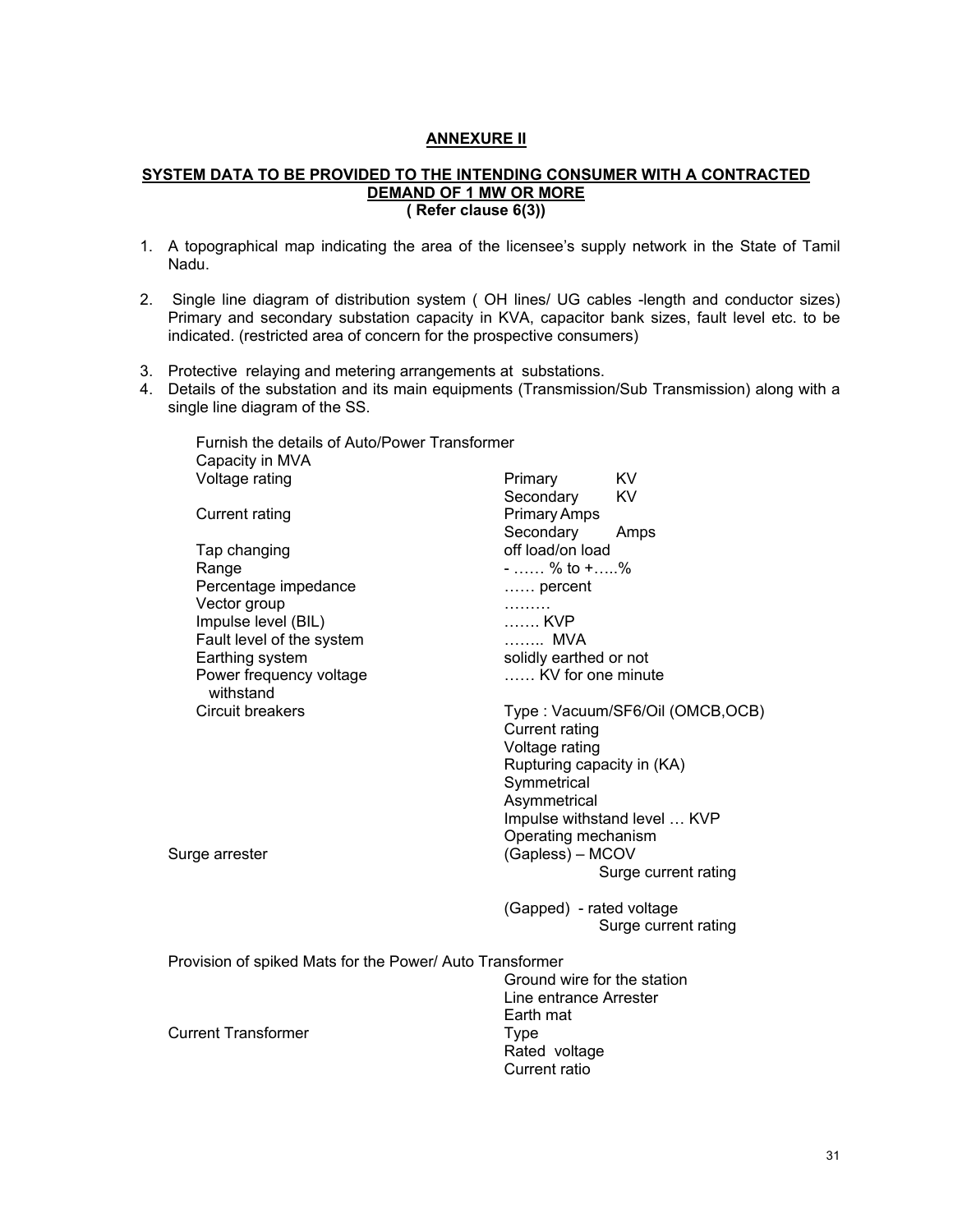Potential Transformer

Capacitor Bank MVAR/Bank

Fire fighting equipment Type – Nos (Details)

Rated voltage and the state of the Rated voltage Burden in the contract of the contract of the Burden state of the Burden Voltage rating …KV **Current rating … Amp** Current rating … Amp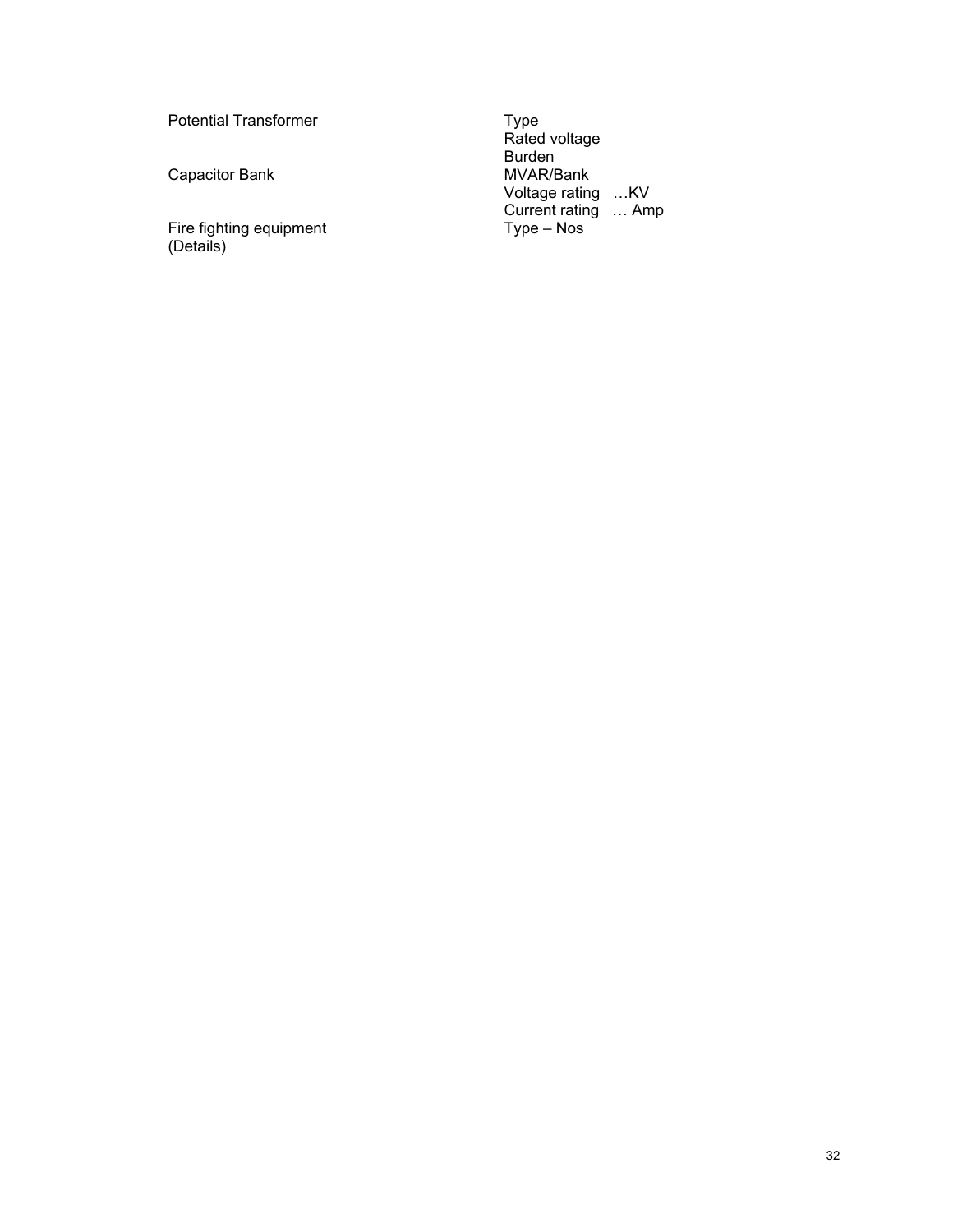# **ANNEXURE III : FORMATS**

| FORM 1            | $\, > \,$ | Application Form for L.T. Service Connection<br>(except agriculture and hut) |
|-------------------|-----------|------------------------------------------------------------------------------|
| FORM <sub>2</sub> | $\geq$    | Application Form for Agriculture Service Connection                          |
| FORM <sub>3</sub> | $\, > \,$ | Application Form for Hut Service Connection                                  |
| FORM 4            | $\, > \,$ | Application Form for H.T. Service Connections (including additional demand)  |
| FORM 5            | $\, > \,$ | Owner Consent Letter for getting New Supply                                  |
| FORM 6            | $\geq$    | Indemnity Bond from the Occupier when there is no Consent letter from owner  |
| FORM 7            | $\, > \,$ | L.T. Agreement for Industrial / Agricultural Services                        |
| FORM 8            | >         | H.T. Agreement Form                                                          |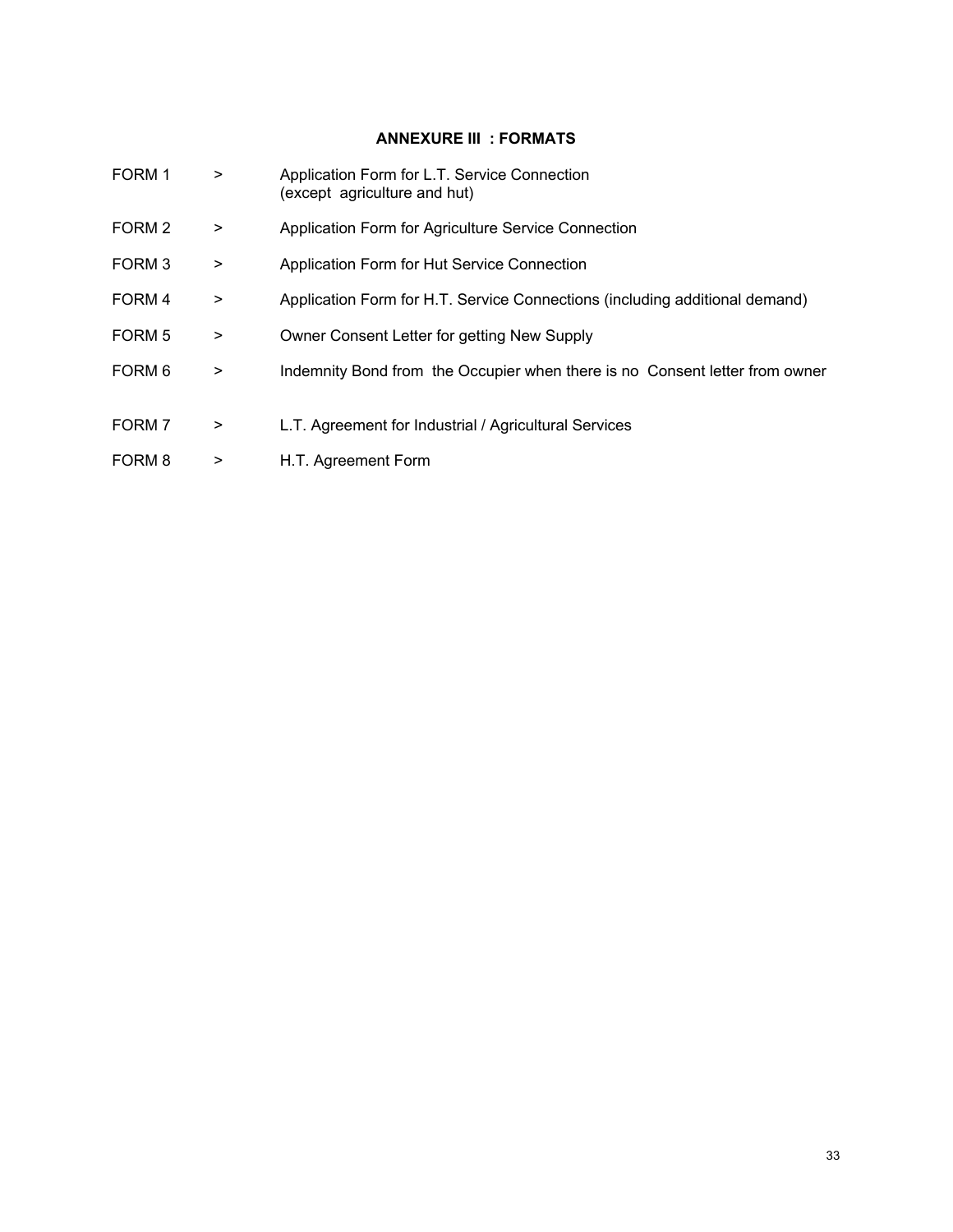# **FORM I**

# **Application Form for L.T. Service connection (except Agriculture and Hut)**

# **FORM OF REQUISITION FOR SUPPLY OF LOW TENSION ENERGY ( Single Phase / Three Phase) (Refer clause 27(3))**

To

The Designated Engineer (Address of the Licensee)

Sir,

1. I hereby require you to supply electrical energy to the premises hereinafter described.

(Note this undertaking does not preclude a separate written contract being entered into, if so desired by the Licensee or the consumer.)

 2. I agree to pay for said energy, service connection and other dues including the deposit of such security, meter rent, as may be demanded in accordance with the scale of rates prescribed under Tamil Nadu Electricity Distribution Code, Supply Code, notifications and orders issued in this regard by Tamil Nadu Electricity Regulatory Commission.

3. I wish to be charged under Tariff ………… under schedule of the TNERC tariff order dated.

 4. I agree to take supply for ……………. years and utilize the energy in the premises described hereunder or outside the premises for my bonafide use.

 5. In case I sell or otherwise dispose of the property / vacate the premises while the supply is continued, I agree to give one Calendar month notice in writing and pay all the arrears to the Licensee. Failing such notice, I hold myself responsible for energy consumed in the premises till such notice is given to the Licensee.

6. Description of the premises

Door No. and / or name of the house or premises Street Town / village and Taluk

Owned by (Name in Block letters) Tenanted by (Name in block letters)

Applicant's correspondence address

# 7. The following are my requirements

| (A) Lighting                | Number of<br>Point's         | Wattage of<br>point's    | Total<br>wattage |
|-----------------------------|------------------------------|--------------------------|------------------|
| (i) Lights                  | $\qquad \qquad \blacksquare$ | $\overline{\phantom{a}}$ |                  |
| (ii) Fans                   | $\qquad \qquad \blacksquare$ | $\overline{\phantom{0}}$ |                  |
| (iii) Convenient wall plugs | $\overline{\phantom{0}}$     |                          |                  |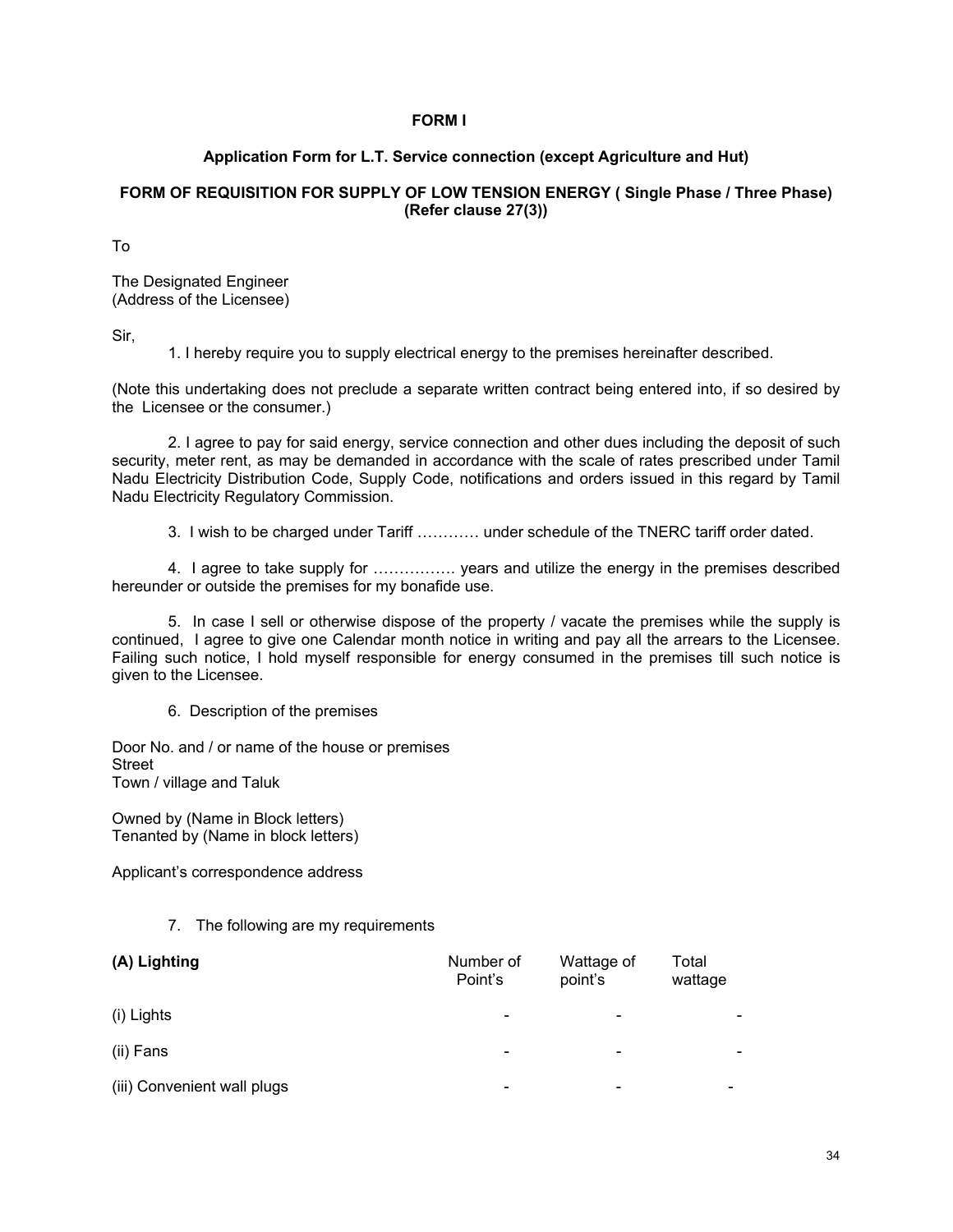# **(B )Domestic electrical apparatus**:

 $(i)$ Cookers (ii) Water heaters - - -(iii) Refrigerator -(iv) Air Conditioners  $(v)$  Other purpose (vi) Convenience wall plugs

# **(C) Power Loads**

- (i) Domestic
- (ii) Industrial
- (iii) Welding
- (iv) Other purposes
- (v) Convenient Wall Plugs

Demand applied for in KW

The wiring has been completed on :

Signature of the Consumer

Place Date

Note : The application shall be accompanied with the following documents:

- i) Proof of ownership (sale deed or property / water / sewerage tax receipt) ii) Consent letter from owner wherever applicable
- Consent letter from owner wherever applicable

# FOR LICENSEE'S USE ONLY

Application registered as No. dated

 Note.1. In case of transfer of the service, fresh application should be signed by the transferee (or a letter signed by both the transferor and transferee, agreeing to the above conditions for transfer should be obtained).

2. Additions or omissions to the connected load to be notified to the Licensee before effecting the electricity connections.

#### PRECAUTION TO BE ADOPTED BY CONSUMERS, OWNERS ELECTRICAL CONTRACTORS, ELECTRICAL WORKMEN, AND OTHER SUPPLIERS OF ENERGY

 No electrical installation work, including additions, alterations, repairs and adjustments to existing installations except such replacement of lamps, fans, fuses, switches and other component parts of the installations as in no way alter its capacity or character shall be carried out upon the premises or on behalf of any consumer or owner for the purpose of the supply of energy to such consumer or owner, except by an authorized person specified by the Authority.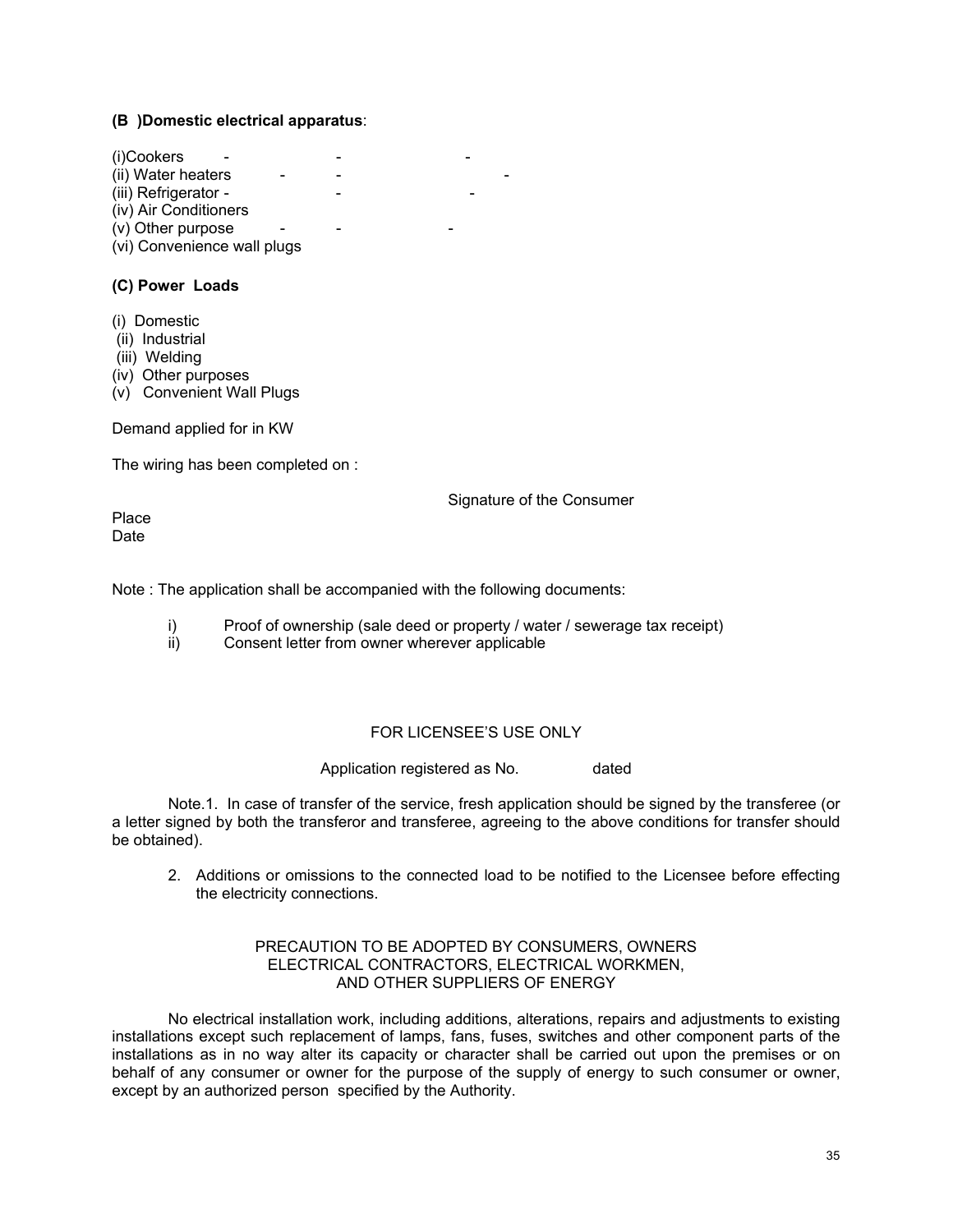# **FORM-2 Application Form for Agriculture Service connection (refer clause 27(2)**

# APPLICATION FOR SUPPLY OF POWER TO AGRICULTURAL PUMP SETS

(Note: The application should be signed by the owner of the well, if there are partners, all must sign or consent to be given by co-owners)

To

| The Designated Engineer,                        |
|-------------------------------------------------|
| (Address of the Licensee's Distribution Centre) |

- 1 Name of owner of the well or partners
- 2 Full residential address of the owner or partners
- 3 S.F. No. in which the well is situated
- 4 Revenue village name , Taluk and District<br>5 Area and type of land to be irrigated by thi
- Area and type of land to be irrigated by this well ( Wet / Dry)
- 6 Horse Power of motor pump sets proposed to be installed.
- 7. Type of pump set ( Centrifugal/ Submersible/ Air compressor)
- 8. Consent to abide by R&C of Licensee with regard to duration of supply

It is certified, I am the sole owner of the well / this application is signed by all partners

Place

Date **Signature of Applicant/ Partners** 

Note : The document such as FMB map showing the location of the well, patta, chitta, adangal etc., shall be enclosed with the application

Date of receipt in the Office of the Engineer,

----------------------------------------

| Certified that the open well / bore well and lands measuring acres and cents in |  |  |  |
|---------------------------------------------------------------------------------|--|--|--|
|                                                                                 |  |  |  |

Jointly owned by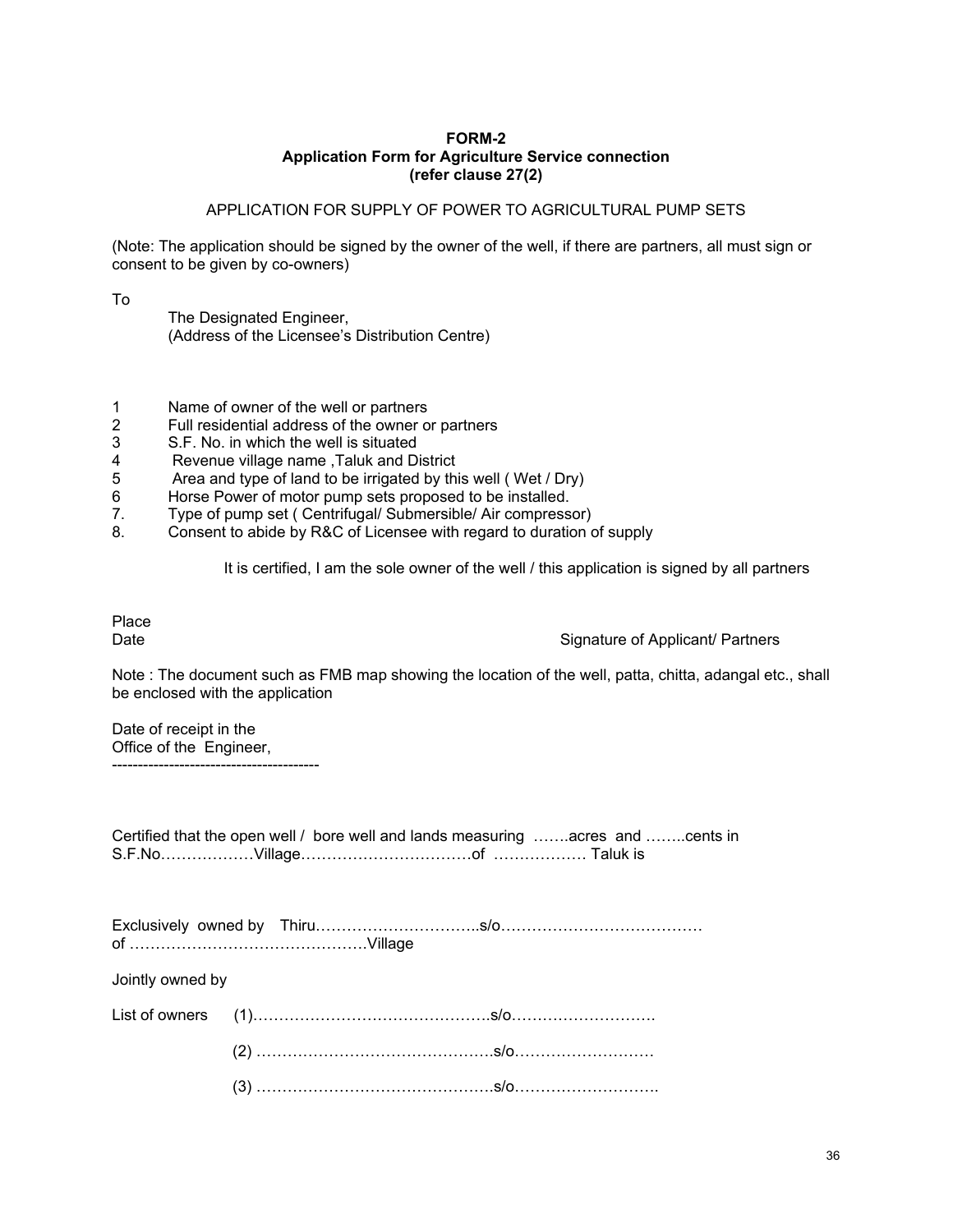Certified that Thiru ……………………………………….s/o……………………… is small / big farmer(s)

Village Administrative Officer.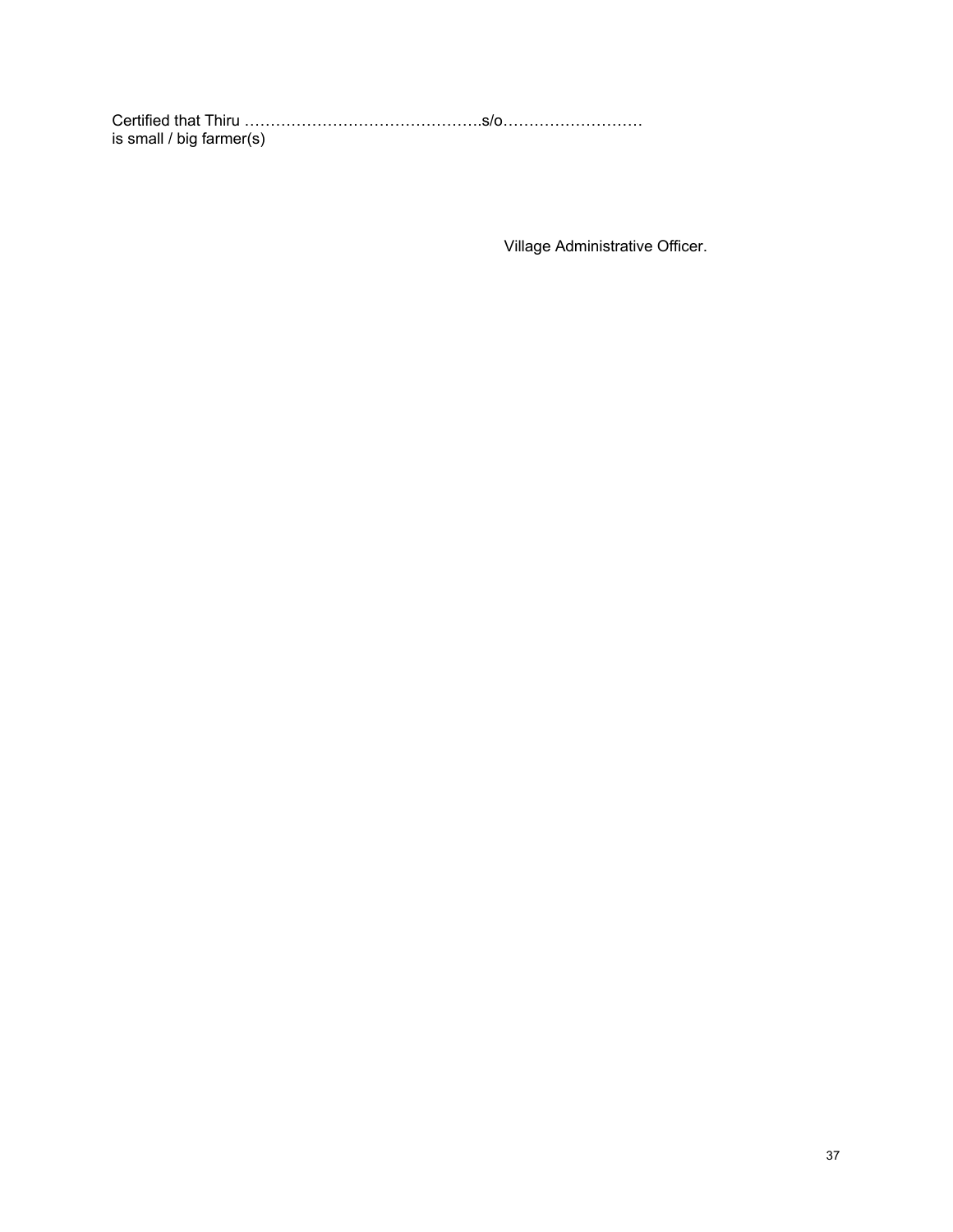# **FORM-3**

#### **APPLICATION FOR HUT SERVICE (Refer clause 27(3)**

(Form of requisition for supply of Low Tension Energy 40 Watts to huts in Panchayats)

To

The Engineer of the Licensee

# Sir,

- 1. I hereby request you to supply electrical energy to my hut described below:
- 2. I agree to pay for energy, service connection meter rent and other charges including security deposit as demanded in accordance with the regulations prescribed by Tamil Nadu Electricity Regulatory Commission.
- 3. I wish to be charged under Tariff ………… under schedule of the TNERC tariff order dated.
- 4. I agree to receive supply only for 40 W lamp and utilize the energy for my hut described hereunder and I agree that the authorities may disconnect the service connection in case I utilise the energy above 40 W.
- 5. In case I sell or otherwise dispose of the hut, I agree to give one Calendar month notice in writing and pay all the arrears to the Licensee.
- 6. I will make arrangements to make the single point wiring for lighting in my hut in accordance with the Code provisions and the safety rules prescribed by the Authority . I request the Licensee to provide single point wiring for lighting in my hut and the necessary payment will be made by me.
- 7. Self Declaration

The service connection applied for the hut is owned by me and

- a) it is built in my patta land (Land Tax Receipt is enclosed)
- b) it is built in the private land and No Objection Certificate obtained from the landowner is enclosed.
- c) it is built in the poromboke land and No Objection Certificate obtained from the Officer (not below the rank of Deputy Tahsildar) is enclosed.

(Delete clause not applicable)

- 8. Description of the premises
	- (a) Name of the applicant
	- (b) Father's Name
	- (c) Adi Dravidar / Other Castes
	- (d) Survey No. / identification of hut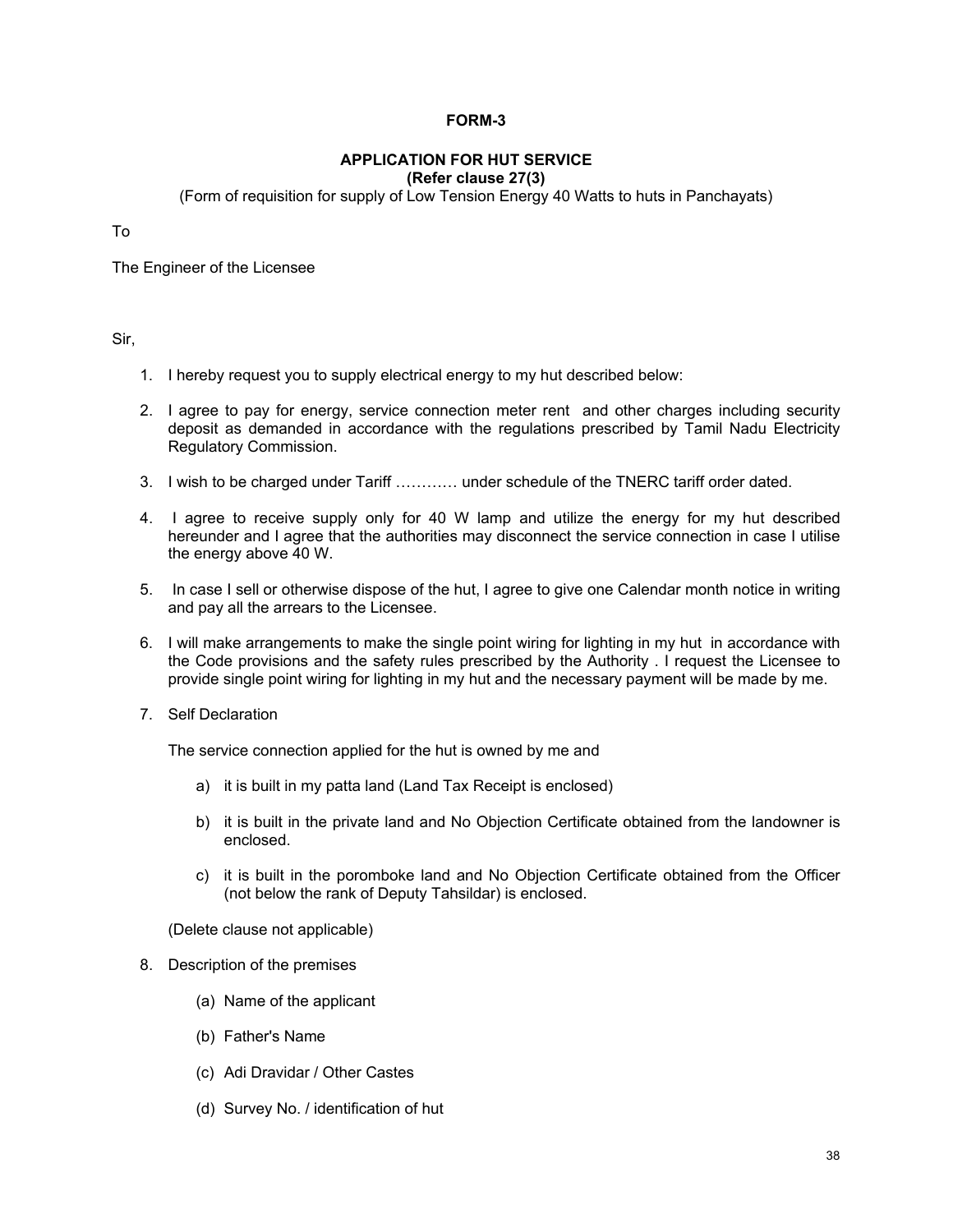- (e) Area of hut
- (f) Whether the hut constructed with clay soil / thatched roof
- (g) Village and Taluk
- (h) Tenanted by (Name in block letters)
- (i) Applicant's correspondence address

Signature of the Consumer / left thumb impression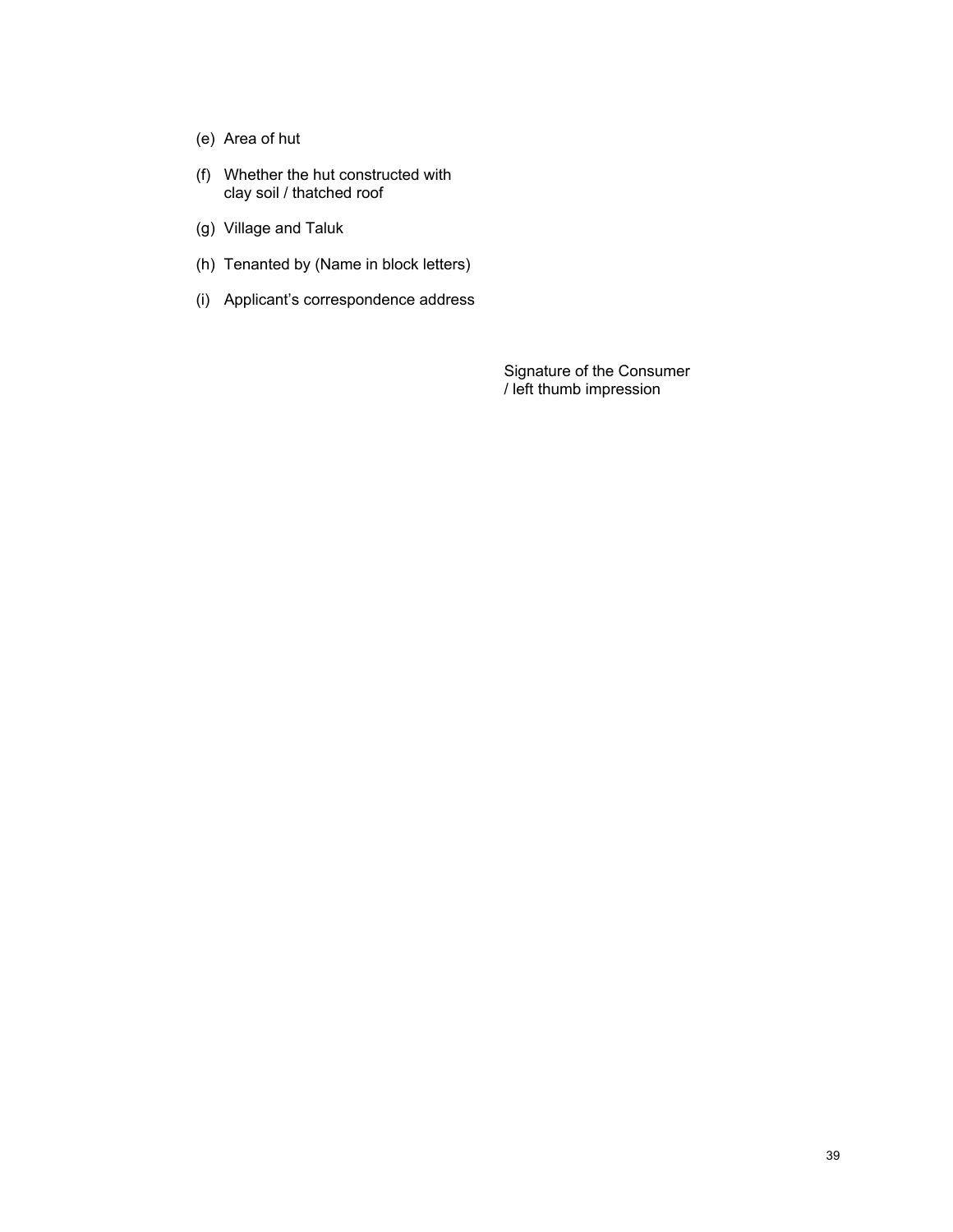# **FORM-4**

# **Application for H.T. Service connections (Including addl. Demand).**

# **FORM OF APPLICATION OF NEW SUPPLY OR ADDITIONS TO CONNECTED LOAD AND HAVE MAXIMUM DEMAND EXCEEDING 63 KVA. (Refer clause 27(3)**

- 1. Name of Electricity supply Licensee and registered address:
- 2. Name of consumer and registered address
- 3. Address of consumer's premises at which supply is required
- 4. Nature of service
- 5. Voltage rating at which H.T. supply is required.
- 6. Data on consumers load

|                                                | Notified connected load in | M.D. in KVA |
|------------------------------------------------|----------------------------|-------------|
|                                                | H.P.                       |             |
| Description                                    |                            |             |
| As on date                                     |                            |             |
| Subsequent additional sanction                 |                            |             |
| Estimated requirement now applied              |                            |             |
| Total                                          |                            |             |
| Brief details of industry to be served         |                            |             |
| No. of shifts                                  |                            |             |
| Probable date of load maturing                 |                            |             |
| Remark if any regarding essentiality of supply |                            |             |

Signature of Consumer

Name (in capital letter)

**Date Date Date Date Date** Office Seal.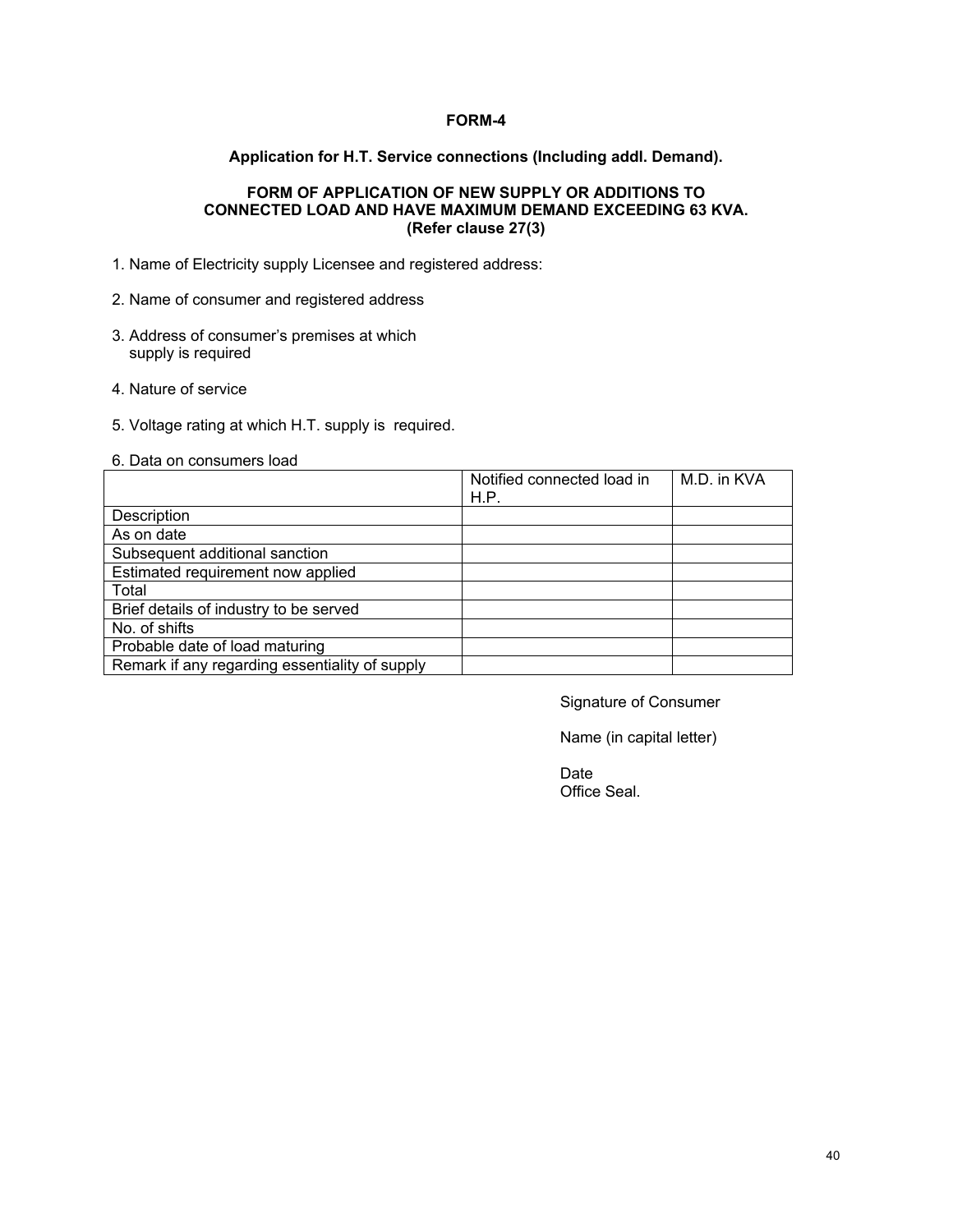Note :

- (1) The application shall be accompanied by the following documents
- $\triangleright$  Proof of ownership of the premises (or) Registered lease deed
- $\triangleright$  Partnership deed in case the applicant is a partnership firm
- ¾ Memorandum / Articles of Association in case of companies registered under Companies Act
- $\triangleright$  Letter / Resolution authorizing the signatory
- $\triangleright$  Site Plan
- 7. Data to be furnished by Licensee

| Estimated<br>increase in<br>M.D. of the<br>undertaking<br>if any, the<br>application is<br>recom-<br>mended | Capacity<br>οf<br>existing<br>services<br>if any | <b>Nature</b><br>οf<br>supply<br>DC /AC<br>voltage<br>or low<br>voltage<br>etc., | Brief list of<br>materials<br>required i.e.<br>cable<br>transformer<br>switchgear<br>etc., | Approximate<br>cost of<br>giving<br>service |                                       | Any other<br>remarks<br>affecting<br>the supply<br>undertaking<br>with<br>particular ref.<br>to plant site<br>location of<br>consumer<br>installation |
|-------------------------------------------------------------------------------------------------------------|--------------------------------------------------|----------------------------------------------------------------------------------|--------------------------------------------------------------------------------------------|---------------------------------------------|---------------------------------------|-------------------------------------------------------------------------------------------------------------------------------------------------------|
|                                                                                                             |                                                  |                                                                                  |                                                                                            | Mate<br>rials<br>in.<br>stock               | Mate<br>rials<br>to be<br>order<br>ed |                                                                                                                                                       |
|                                                                                                             | 2                                                | 3                                                                                | 4                                                                                          | 5                                           |                                       | 6                                                                                                                                                     |

8. Information regarding priority whether there is any prior H.T. applications in the connected area awaiting supply of power

Note For the purpose of priority, the area served by the sub-station feeder will be taken into account.

**Signature of Licensee's Engineer**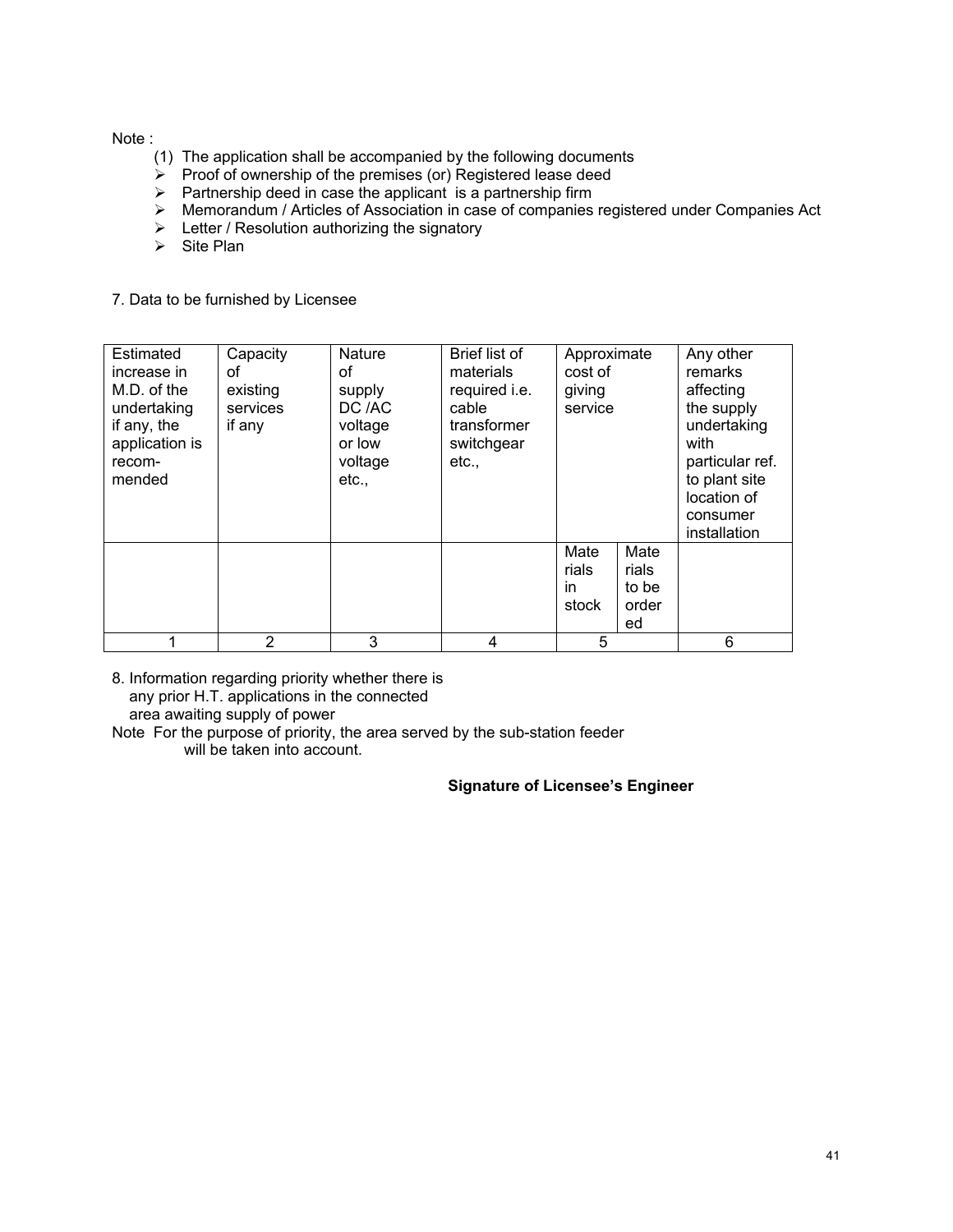#### **FORM-5**

#### **Owner Consent Letter for getting New Supply.**  (Refer clause 27(4)

To

The Designated Engineer ( Address of the Licensee)

# **OWNER'S CONSENT LETTER**

I ---------------------------------------------------------------have----------- -----------------------------------being the legal owner----of the premises No.---- -------------------------hereby agree as follows-

I consent to the installation by you at the above mentioned premises tenanted by Thiru / Thirumathy ----------------------------- ----------------------------------of electric service cables, meters, wiring, fittings and other equipments for the supply of electricity (hereinafter called "The Installation") under the terms of an agreement between you and the tenant of the above said premises.

In the event of the above said tenant vacating the aforesaid premises, I shall give you due notice fifteen days advance to enable you to arrange for the termination of your contract with the aforesaid tenant failing which I shall be responsible for any loss that may accrue on that account.

#### **FORM-6**

(To be obtained in a stamped paper).

#### **(Refer clause 27(4)**

Indemnity Bond from the occupier when there is no consent letter from owner.

Indemnity Bond to be furnished by an intending consumer who is not the owner of the premises and applies without the consent of the owner

# DEED OF INDEMNITY

|                                                                                                         | THIS DEED OF INDEMNITY EXECUTED ON THIS, THE TWO |  |  |  |  |  |
|---------------------------------------------------------------------------------------------------------|--------------------------------------------------|--|--|--|--|--|
|                                                                                                         |                                                  |  |  |  |  |  |
|                                                                                                         |                                                  |  |  |  |  |  |
|                                                                                                         |                                                  |  |  |  |  |  |
| executors, administrators, heirs, successors and assigns) to and in favour of the (name of Licensee and |                                                  |  |  |  |  |  |
| address), a body corporate, hereinafter called the Licensee (which terms shall mean and include its     |                                                  |  |  |  |  |  |
| successors in office and assigns).                                                                      |                                                  |  |  |  |  |  |

|  |  |  | owner of the above said premises. |  |
|--|--|--|-----------------------------------|--|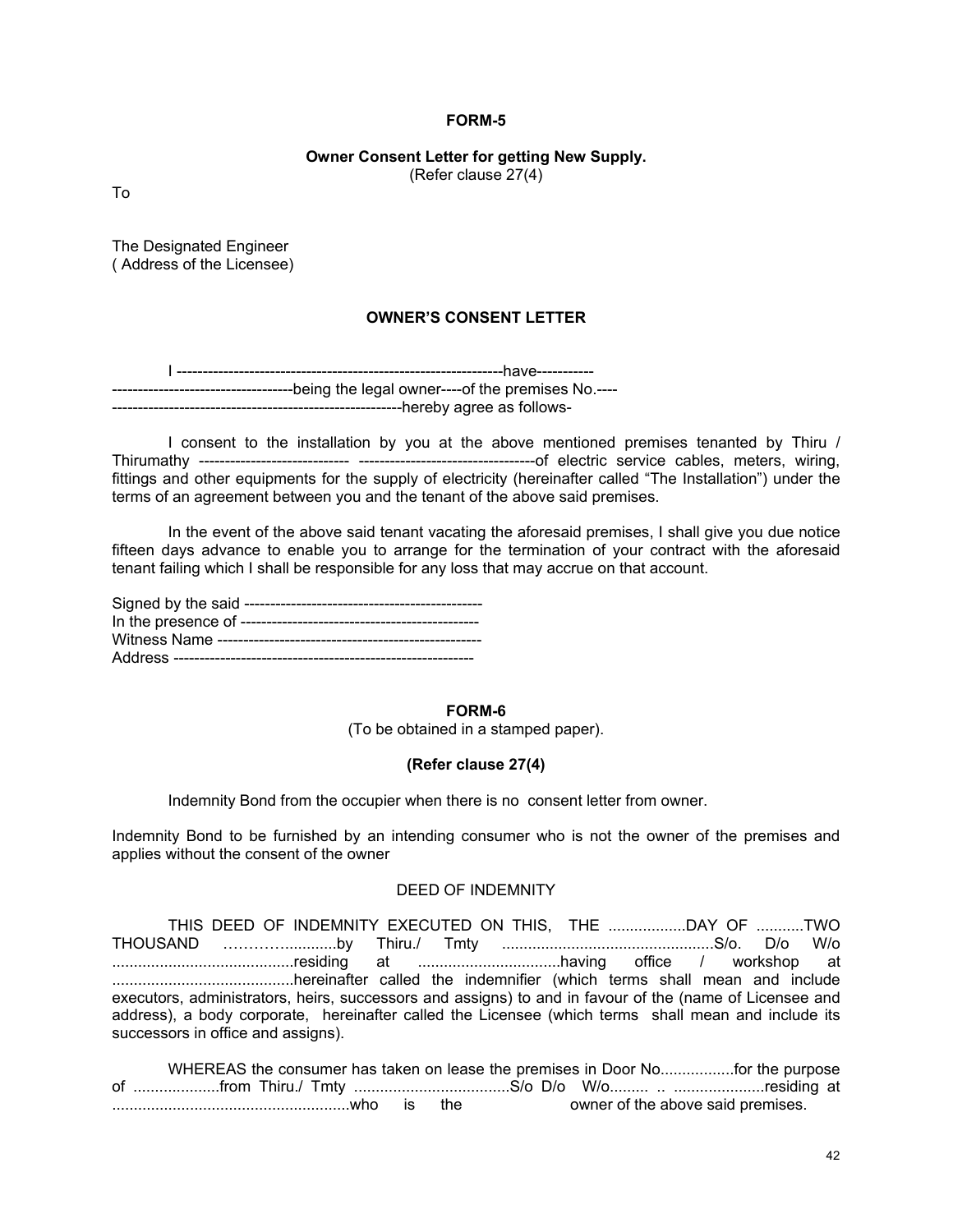AND WHEREAS the consumer has approached the said owner of the premises to give his /her consent in writing to avail of a service connection in his/her name for the purpose of his / her business.

AND WHEREAS the said owner is not available/has refused to give his/her consent in writing for the purpose.

AND WHEREAS the indemnifier has requested the Licensee to give a service connection in his/her name subject to execution of an indemnity bond by him/her indemnifying the Licensee against any damage or loss caused to the Licensee in respect of the service connection in his/her name.

AND WHEREAS in consideration of the acceptance of the above for a service connection in his/her name, the indemnifier hereby agrees to indemnify the Licensee against all proceedings, claims, demands, costs, damages, expenses which the Licensee may incur by reason of a fresh service connection given to the indemnifier without the consent of the owner of the premises. The indemnifier further undertakes to make good any sum that may be found to be and become payable to the Licensee with regard to all liabilities and claims personally as well as by means of both movable and immovable properties. The indemnifier agrees that the enhanced Security Deposit paid by him shall be adjusted against the arrears of current consumption charges but also against any claim that may arise in the event of termination of the agreement prior to the expiry of the contracted period. The indemnifier further undertakes that the Licensee shall be at liberty to disconnect the service connection given to him/her , and also for loading the dues remaining unpaid by him/her to other service connection (s) that may stand in his/her name.

NOW THE CONDITION OF THE above written bond is such that if the indemnifier shall duly and faithfully observe and perform the above said conditions, then the above written bond shall be void. otherwise the same shall remain in full force.

IN WITNESS WHEREOF Thiru/ Tmty ............................................the indemnifier has signed this deed on the day month and year herein before first mentioned.

> SIGNED AND DELIVERED BY

In the presence of Witness (Name and Address)- 1.

2.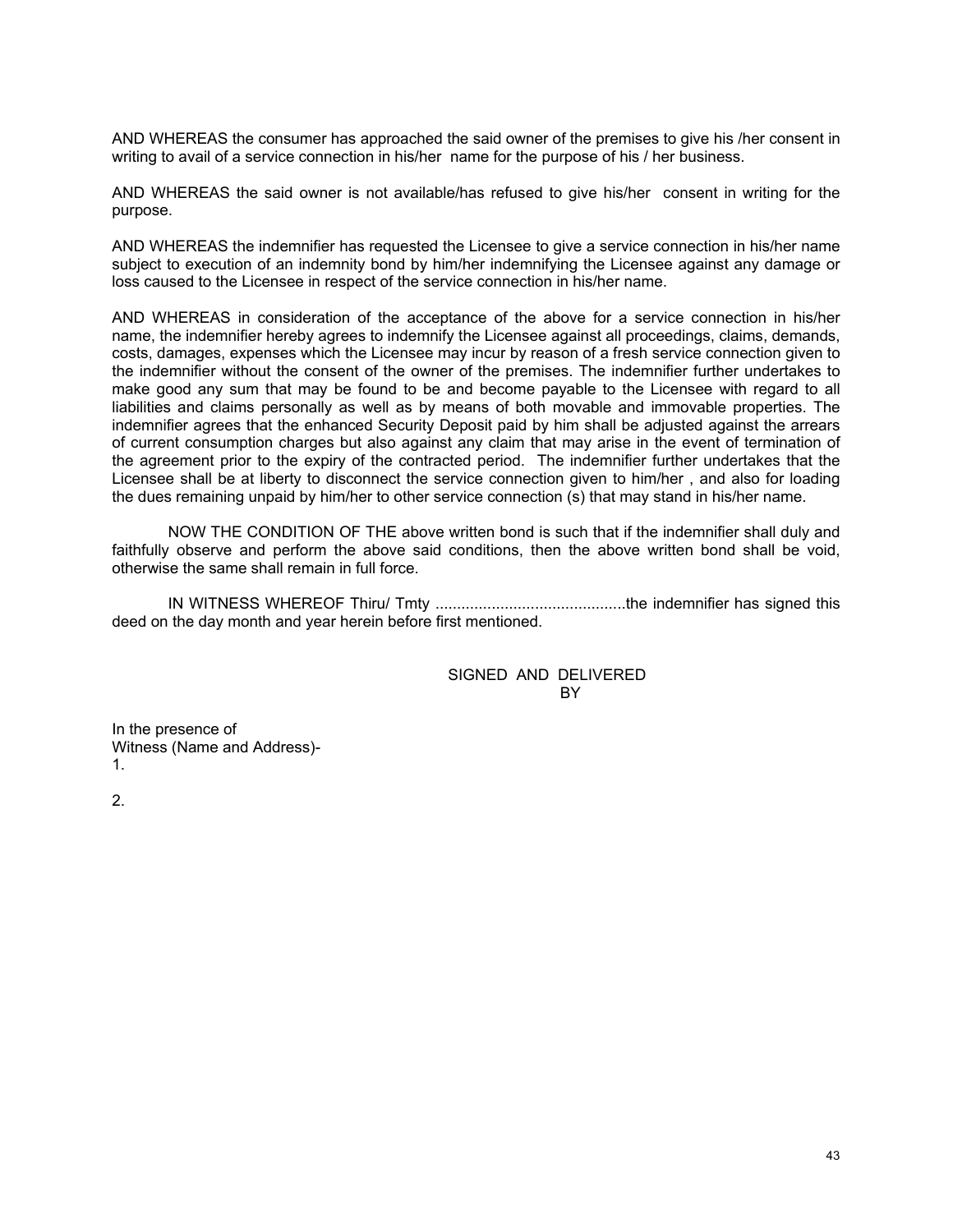# **FORM-7**

# **L.T. Agreement for Industrial / Agricultural Services (Refer clause 33(1)**

# **(LICENSEE NAME)**

# **L.T. AGREEMENT FORM**

1. Scheme No....................... Name of Extension

(ii) Sanction No. ..

Name of consumer

Security Deposit

Permanent Receipt No.......................Dt..........................

Stamp fee of Rs...................Collected in Receipt No....................Date.............

S.C. No,..........................

Distribution....................................

Date of Service Connection (Date of Supply)...................................

Date of commencement of agreement.................................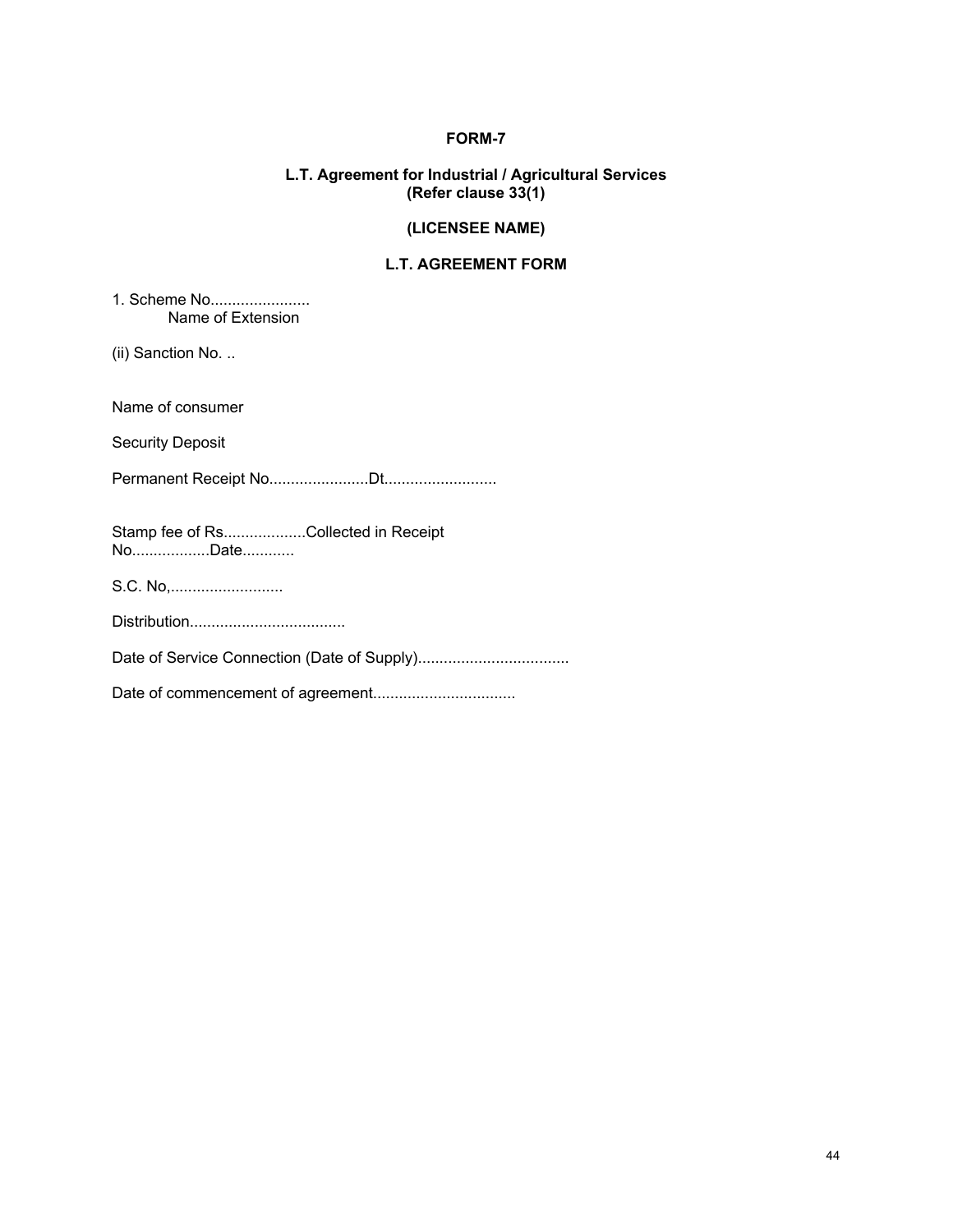FORM OF AGREEMENT TO BE TAKEN FROM CONSUMERS FOR SUPPLY OF LOW TENSION ELECTRICAL ENERGY AND MISCELLANEOUS CHARGES CONNECTED THEREWITH

Agreement made this .............................................day of ...................................... Two thousand and ..................................................................................... between the (Name of the Licensee) a body corporate for distribution of electricity in the area (Hereinafter referred to as the Licensee which expression shall include its representatives) of the one part, and...................................................................................... (Hereinafter referred to as "the Consumer" which expression shall include his/her heirs, executors, administrators and Legal Representatives and permitted assigns) of the other part, whereby it is agreed as follows-

# 1.CONDITIONS OF SUPPLY

 The Licensee shall furnish to the Consumer and the Consumer shall accept at the premises mentioned in the Schedule hereto on and from the date on which the said premises shall be connected with the Licensee's distributing main a constant supply of electrical energy for the purpose and up to the maximum specified and under the conditions laid down in the Distribution and Supply Code. But the Licensee or its employees, servants or agents will not be responsible for any interruption or diminution of the supply due to lockouts, strikes of the employees of the Licensee, breakdown of machinery or plant, flood or other force majeure or any other cause beyond the control of the Licensee.

The conditions if any imposed by the licensee based on the directions of the Commission shall bind the consumer

The Consumers shall commence to take supply within a month from the date of receipt of intimation from the officers of the Licensee that supply is available unless the consumer, in the opinion of the Engineer, is unable to do so for causes reasonably beyond control. Where the supply is not availed of within one month from the date of intimation as aforementioned, the sanction for the load shall lapse and this agreement also shall stand cancelled.

The energy shall be utilized within the premises mentioned in the schedule hereto or outside the premises for the bonafide use of the Consumer. In case of difference of opinion as to whether any utilisation of energy outside the premises is for the bonafide use of the consumer, the matter shall be referred to the Engineer, whose decision shall be final.

The consumer shall permit the Licensee free of cost to erect the posts, transmission line, structures and other apparatus necessary for the supply of electrical energy under this agreement over the land belonging to the Consumer and the Consumer shall have no claim whatsoever on account of any damage to his/her property by reason of such erection of, or any other work on the posts transmission lines, structures and other apparatus.

The Consumer agrees to take supply under any conditions of restrictions of load and time that may be fixed by the Licensee from time to time and to pay the minimum under this agreement in full notwithstanding such restrictions.

Supply is liable to be restricted, staggered or cut off altogether, as the case may be, if the power position or any other emergency warrants such a course of action.

The Licensee reserves the right to periodical shut down as and when required for purposes of routine maintenance after giving reasonable notice to the Consumer.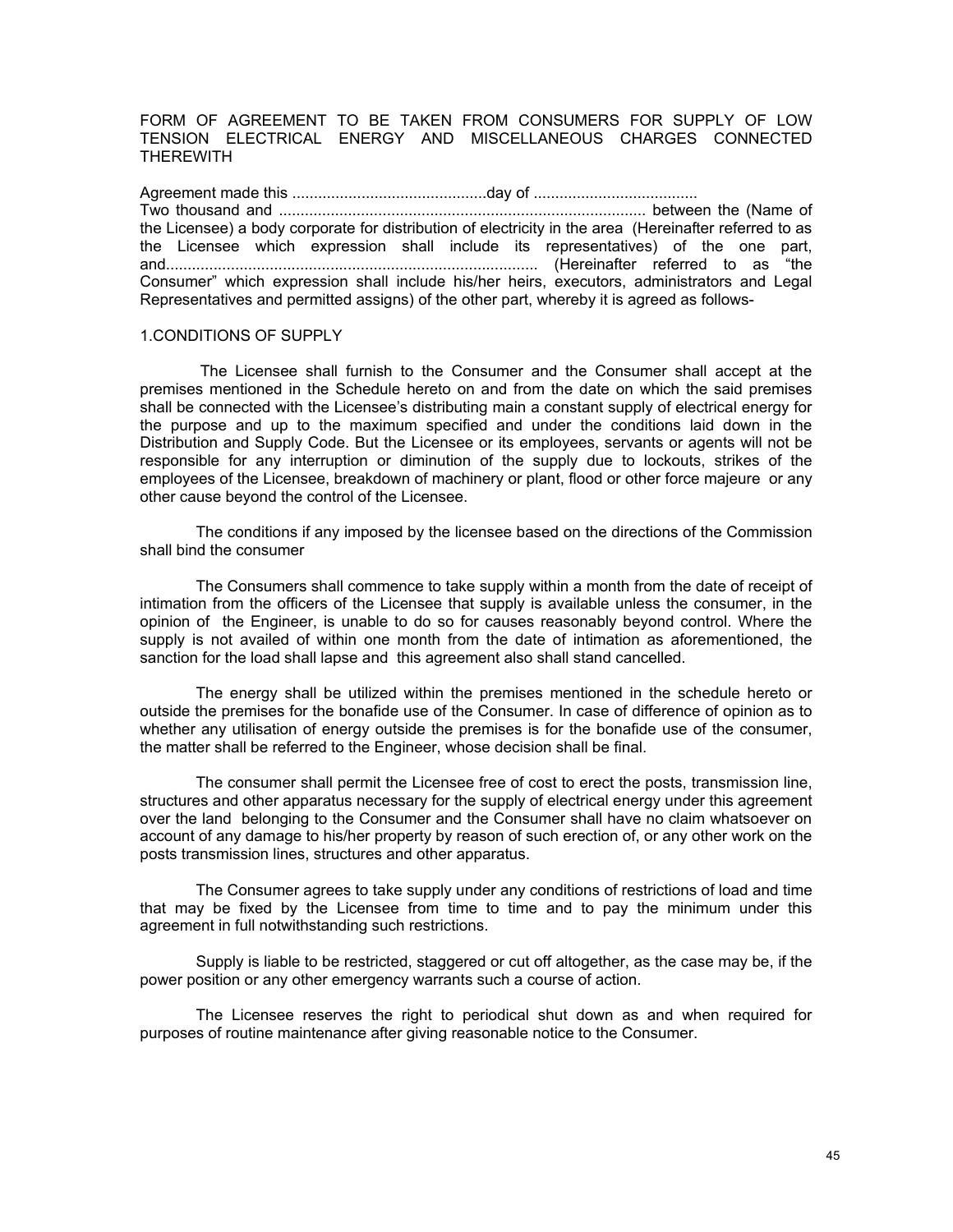# 2.PAYMENT FOR SERVICE LINES ETC.,

 The consumer shall pay to the Licensee on demand the cost of any service lines in respect of which requisition has been made.

#### 3.METERS

The supply shall be measured and registered by a meter or meters in or upon the said premises to be provided, fixed and kept in proper order by the Licensee and such meter or meters shall remain the property of the Licensee. The consumer shall pay to the Licensee for each meter on hire the monthly rent as specified by the Commission from time to time. In the event of any meter ceasing to register or being found defective, the readings during the period of such cessation or the power consumed during the period the meter was defective shall be based on the average consumption of the previous four months. No meter rent shall be collected from the consumer who opts for providing his/her own meter.

#### 4.READING OF METERS

Readings of the meter or meters will be taken by the employees of the Licensee once in each month or at such other intervals or times, as it shall think expedient and such meter readers shall have access to the Consumer's premises at all reasonable times, for the purpose of taking such readings. The reading of each meter shall be entered by such reader in the consumer meter card to be attached to such meter, which shall be open to the inspection of the Consumer. Payment for energy supplied shall be made by the consumer according to the reading referred to above of each meter and the charges recorded in the card by the Licensee.

The Licensee shall be entitled to discontinue supply if the consumer fails to give the employees of the Licensee reasonable facilities to enter the premises for the inspection, testing or removal of its supply lines meters, fitting works and apparatus and the Licensee has given in writing 24 hours notice of its intention so to discontinue.

#### 5.FAULTS IN METERS

 If the consumer shall at any time consider that any such meter is not in proper order and does not correctly register the quantity of the supply, the Engineer will on receipt of a representation in writing in that behalf from the consumer take necessary steps to have the same tested. If upon such test, it be found that the meter registers the supply within the limits of error as per applicable rules etc., the Consumer shall pay to the Licensee on demand all costs of and incidental to such test. If, however, upon such test it shall be found that the meter registers the supply in excess of the limits of error, all costs of and incidental to such test shall be borne by the Licensee. If, however, the mean error be found to be more than that specified above, the Engineer will deduct from or add to the account for the preceding period of four months an amount equivalent to the error.

#### 6.TARIFF AND PAYMENT

For all Electrical energy so supplied, the Consumer shall pay to the Licensee at the rates given below and in accordance with the terms contained, in this agreement, provided that the minimum rates at least specified herein shall be paid.....................................irrespective of whether energy to that extent has been consumed or not.

#### NOTE

The above tariff and the minimum are subject to any revision and or levy of surcharge that may be decided by the Commission from time to time.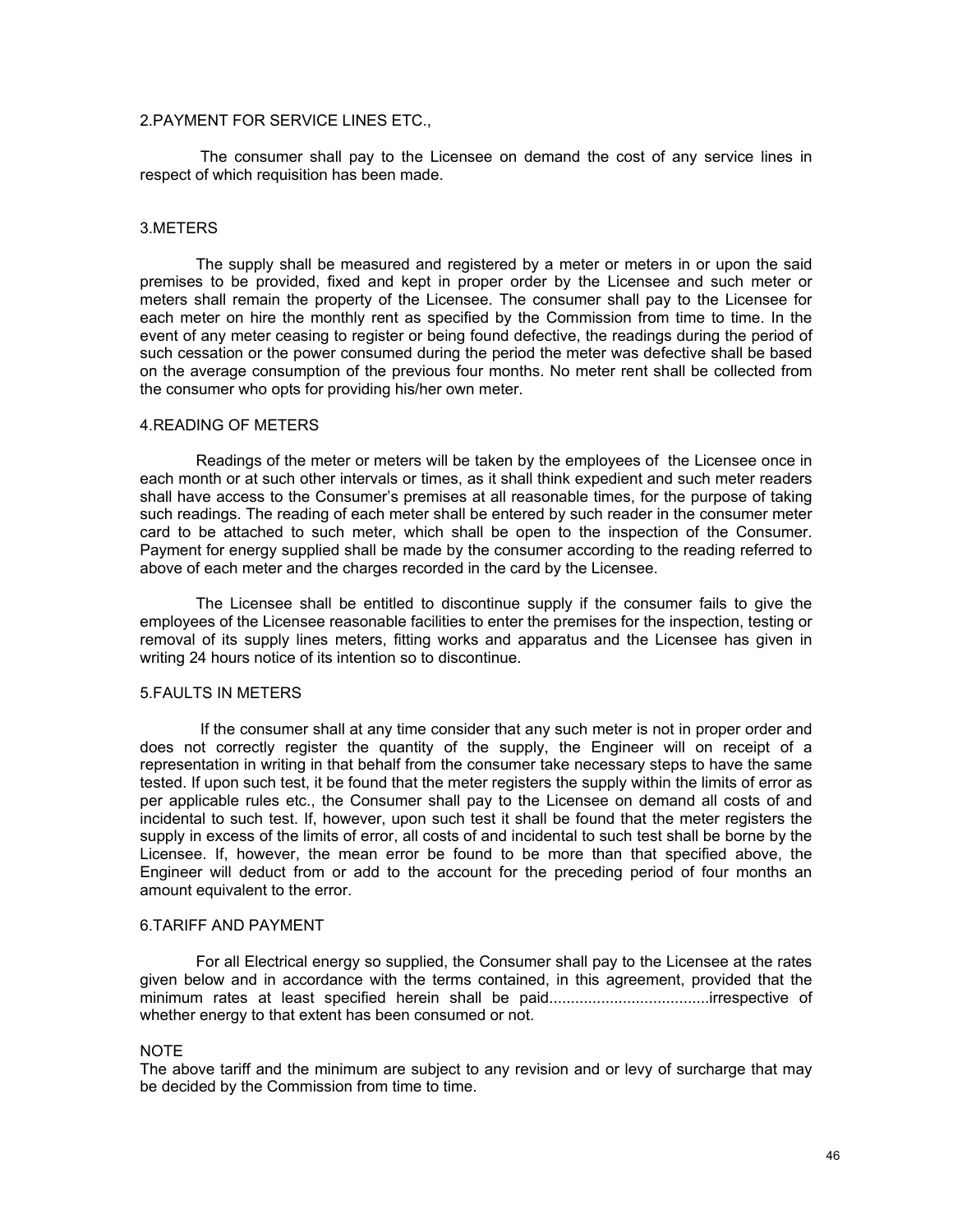# 7.CONSEQUENCES OF NON-PAYMENT

 If the amount of such bill remains unpaid on the expiry of the due date the Licensee may give the consumers fifteen notice of his/her intention to discontinue the supply of electrical energy and at the expiry of such period if payment has not been received, may forthwith disconnect the supply and keep the same disconnected until payment of all moneys due under this agreement and the charges for the work of disconnection and reconnection has been made.

 If the consumer fails to pay the amount of such bill due under this agreement within the notice period for payment as per the supply code, he shall in addition and without prejudice to the other rights and remedies of the Licensee, pay a surcharge of one and half percent per month.

Such disconnection of the supply of electrical energy shall not relieve the Consumer of his/her liability to pay the minimum charge and the guaranteed revenue provided for herein, nor shall it affect any right, claim demand or power which may have accrued to the Licensee hereunder.

#### 8.SECURITY DEPOSIT

The consumer shall on being there unto required in writing by the Licensee deposit with<br>
resignated Officer of the Licensee the sum of Rs.............(Rupees the designated Officer of the Licensee the sum of Rs.............(Rupees .................................................................) as security for the purpose next herein after mentioned and shall on a similar requisition from the Designated Officer from time to time renew or replenish such security in the event of the same becoming exhausted or insufficient. Interest shall be paid on deposits at the rate of notified by the Commission from time to time. Full calendar months shall be taken for the purpose of calculating interest, which shall be calculated to the nearest rupee. The interest accruing to the credit, of the Consumer shall be adjusted as provided for in the supply code. The designated Officer, shall be at liberty at any time and from time to time to appropriate and apply the Security so deposited as aforesaid in or towards payment or satisfaction of all or any money which shall become due or owing by the Consumer to the Licensee in respect of the supply of energy or otherwise under this agreement, but the provisions contained in this clause shall not prejudice any other remedy to which the Licensee may be entitled for the recovery of such money.

#### 9.TERMINATION OF AGREEMENT

The agreement can be terminated by the consumer at any time by giving one-month notice in writing to the Licensee expressing his intension to do so. In such case the consumer shall pay to the Licensee, from the date commencement of supply till the agreement is terminated, security deposit, minimum monthly charges, fixed charges, if any and other charges.

The Licensee can terminate agreement at any time by giving one month notice if the consumer has violated the terms of the agreement or the terms and conditions of the Distribution Code or provision of any law relating to the agreement including the applicable Acts and Rules and other orders. The Licensee shall inform the consumers the grounds for such termination

Provided always the consumer may at any time with the previous consent of the Engineer transfer his rights under this agreement to any other person approved by the Engineer and upon acceptance by such transferee of a valid assignment of these presents, this agreement shall become binding on the transferee and licensee as from date of acceptance and take effect in all respect as if the transferee had originally been partly hereto, in place of the customer, who shall thenceforth be discharged from any further liabilities under or in respect hereof, without prejudice, however, to any claim by the licensee against the consumer in respect of any prior breach of this agreement by the consumer.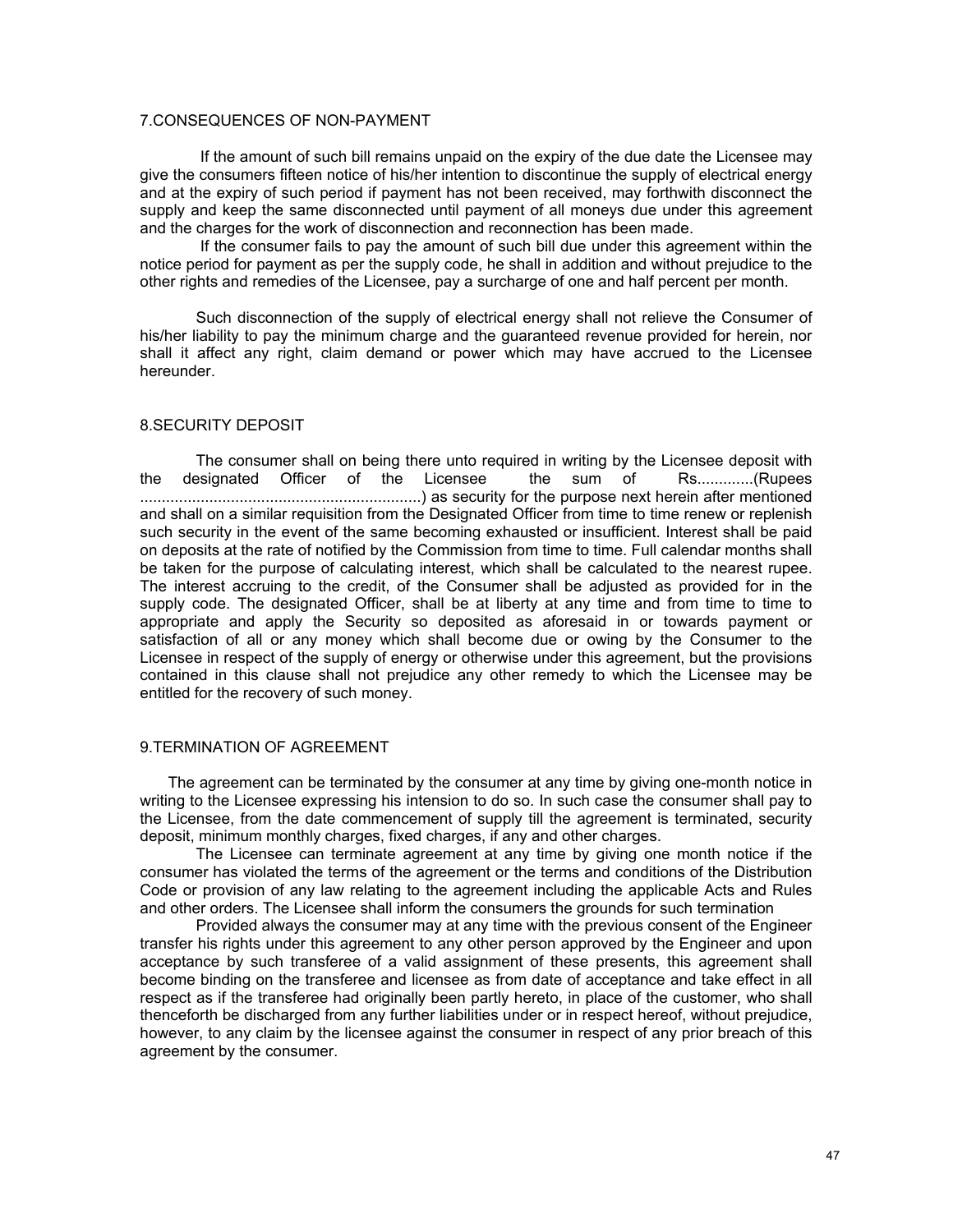# 10.SALE OR TRANSFER OF PREMISES

If the consumer shall, at any time during the continuance of this agreement intend to sell or otherwise dispose of the properties to vacate the premises to which electric supply is given or contracted for, he shall give previous intimation to Engineer of his intention to do so and clear off all the dues to the Licensee up to that date. Upon receipt of such intimation and with effect from the date specified in such intimation the agreement in so far as the consumer is concerned shall cease to operate but without prejudice to any claim or right which may have accrued to the parties there under. If the consumer fails to give intimation as mentioned above he shall continue to be liable to pay the charges for consumption and other charges as under this agreement even beyond the date on which the premises is sold / vacated.

# 11.APPLICABILITY OF ACTS AND REGULATIONS

This agreement shall be read and construed as subject in all respects to the provision of the applicable Act and Regulations as noted in Distribution Code and Supply Code and of any modification or re-enactment thereof for the time being in force and the regulations for the time being in force there under so far as the same respectively may be applicable and subject to the conditions of supply approved from time to time.

# 12.SAVINGS AS TO CLERICAL ERROR

(a) In the event of any clerical errors or mistakes in the amount levied, demanded or charged by the Licensee then in the case of undercharging, the Licensee shall have a right to demand an additional amount and in the case of over charging the consumer shall have the right to get refund of the excess amount provided at that time such claims were not barred by limitation under the Act provisions.

(b) The parties hereby further agree that the amount claimed in the bill shall be payable within the time allowed, irrespective of any decision to be taken regarding any disputes about its correctness or otherwise of the amount levied demanded charged by the Licensee. The Licensee shall have a right to proceed in accordance with the Act, on the basis of the amount claimed in the bills, till it is proved or established that the amount claimed was in excess of what was actually due. The consumer shall not on the plea of incorrectness of the bills withhold any portion of the bills.

#### 13.GENERAL

The other conditions of supply in this agreement are also subject to any revision that may be decided by the Licensee as per the directions of the Commission from time to time.

# **Description of the Premises at which Supply is to be given**

**District** Taluk Town/Village Door No./Survey No. Supply Details Purpose of supply Single or three phase Voltage **Tariff** Connected Load details Maximum connected load required by the consumer KVA/KW/HP .........................................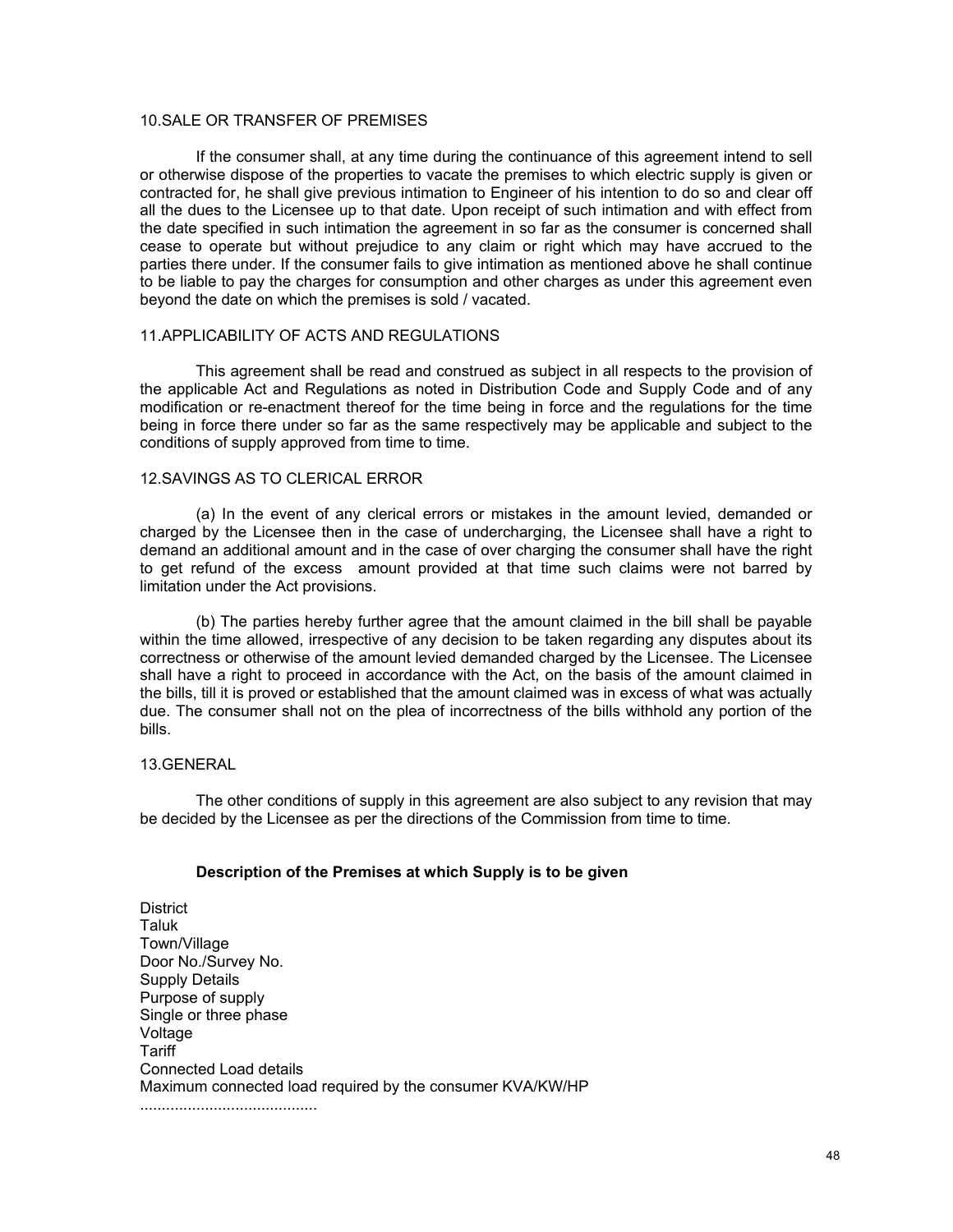| behalf   |                       |                                                           | of the Distribution | Licensee<br>and       |  |  |  |  |
|----------|-----------------------|-----------------------------------------------------------|---------------------|-----------------------|--|--|--|--|
| written. |                       | their hands and seals the day, month and year first above |                     |                       |  |  |  |  |
| Engineer |                       |                                                           |                     |                       |  |  |  |  |
|          | Witness with address. |                                                           |                     |                       |  |  |  |  |
| 1.       |                       |                                                           |                     |                       |  |  |  |  |
| 2.       |                       |                                                           |                     |                       |  |  |  |  |
| Witness  |                       |                                                           |                     |                       |  |  |  |  |
|          |                       |                                                           |                     | Signature of Consumer |  |  |  |  |
| 1.       | <b>Postal Address</b> |                                                           |                     |                       |  |  |  |  |
| 2.       |                       |                                                           |                     |                       |  |  |  |  |

# **FORM-8 H.T. AGREEMENT FORM (Refer clause 33(1)**

|                                                                                                                                                    |  | between. (Name of the Licensee) a body corporate for |
|----------------------------------------------------------------------------------------------------------------------------------------------------|--|------------------------------------------------------|
| distribution of electricity in the area. called Licensee (which expression shall include its legal<br>representatives and assigns) of the one part |  |                                                      |

AND............................................................................................................... ........................................................................................................................... Hereinafter called the 'consumer' (which expression shall include its successors, legal representatives and assigns) of the other part.

| power and the Licensee has agreed to afford such supply to the consumer in Ref.<br>the terms and conditions of the Distribution Code, Supply Code and Grid Code wherever<br>applicable and those hereinafter contained and whereas the consumer availed the supply on |  | WHEREAS the consumer has requested the Licensee to supply electrical |  |  |  |  |  |  |
|-----------------------------------------------------------------------------------------------------------------------------------------------------------------------------------------------------------------------------------------------------------------------|--|----------------------------------------------------------------------|--|--|--|--|--|--|
|                                                                                                                                                                                                                                                                       |  |                                                                      |  |  |  |  |  |  |
|                                                                                                                                                                                                                                                                       |  |                                                                      |  |  |  |  |  |  |

WHEREAS an additional load of ....................................................………...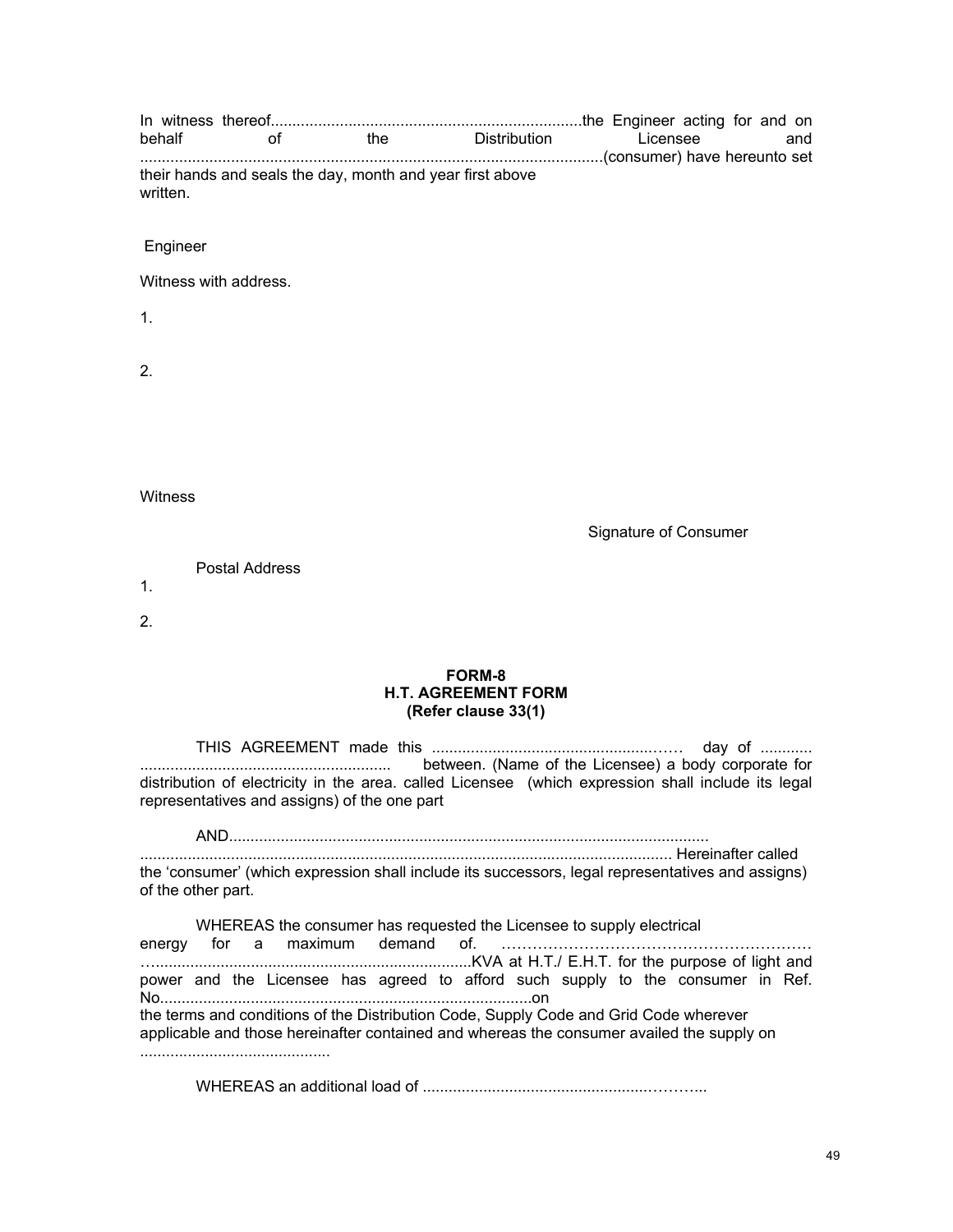KVA was sanctioned to the consumer in Ref. No.............................. totaling in all to a Maximum demand of ........................... KVA.

WHEREAS the consumer has on ................................... given an undertaking to execute an agreement with the Licensee. Now it is hereby declared and agreed as follows:

# 1. **Load Maximum Demand**

Subject to the provisions hereinafter contained, the Licensee shall supply and the consumer shall take from the Licensee electrical energy for a maximum demand not exceeding ..............................KVA which shall be its contracted demand for its exclusive use for the purpose above mentioned at the premises of its Factory/ Mills, at................... ............................

The connected load shall be ......................... KVA / KW / HP ............................ The consumer shall not effect any change in the maximum demand or connected load.

#### 2. **Date of coming into force of the agreement**

The Consumer shall begin to take electrical energy from the Licensee subject to the conditions of this agreement within three months from the date on which intimation is sent in writing to the consumer by the Licensee that supply of electrical energy is available. The provisions of this agreement shall be deemed to come into force from the date of commencement of supply of energy or the date of issue of first three month's notice of availability of supply whichever is earlier.

#### 3. **Resale of Energy**

The consumer shall not sell the electrical energy obtained under this agreement without the sanction in writing of the Licensee.

#### 4. **To comply with requirements of Act and Terms and Conditions of Distribution Code and Supply Code**

The consumer hereby undertakes to comply with all the requirements of the applicable Acts, Regulations etc.,and Grid code, Distribution code and Supply Code and of any amendments, modifications or reenactment thereof or of any other enactment to be passed in relation to supply made under this agreement from time to time and the rules, regulations or orders etc. made there under from time to time, provisions of the Tariffs, Scale of Miscellaneous and other charges and the terms and conditions of supply prescribed from time to time, and the consumer hereby agrees not to dispute their applicability to this agreement.

#### **5. Design and Maintenance of equipment of consumer**

 All transformers switchgear and other electrical equipment belonging to the consumer and directly connected to the feeders or lines of the Licensee shall be of suitable Design and be maintained to the reasonable satisfaction of the Engineer/ ........... The ratings of the fuses and setting of the relays on the consumer's control gear as well as the rupturing capacities of the consumer's circuit breakers, if any, shall be subject to the approval of the said Engineer.

# 6. **Obligation of consumer to pay all charges levied by Licensee**

From the date this agreement comes into force the consumer shall be bound by and shall pay the Licensee, maximum demand charges, energy charges, surcharges, meter rents and other charges, if any, in accordance with the tariffs applicable and the terms and conditions of supply notified from time to time for the appropriate class of consumers to which it belongs.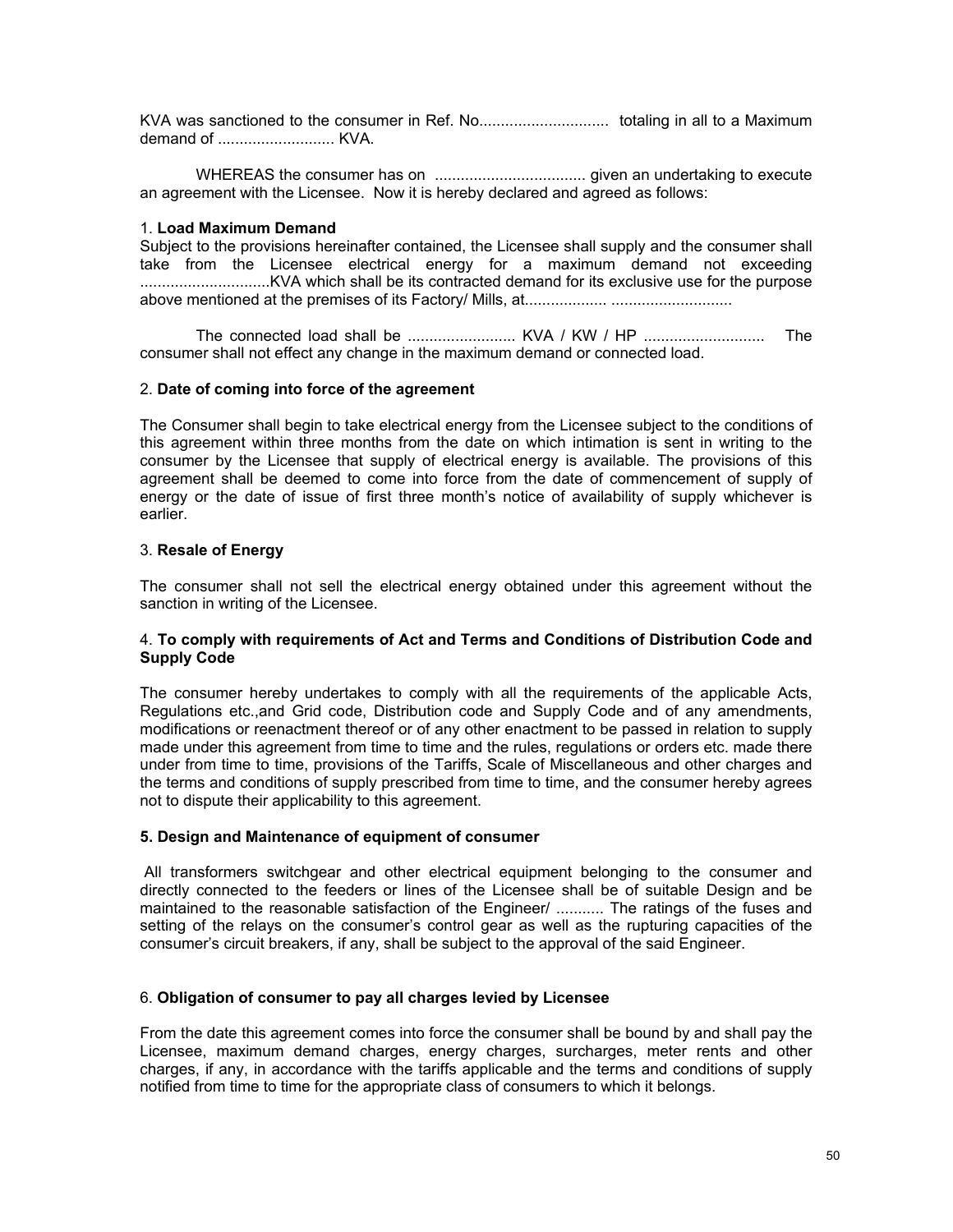# 7. **Licensee's right to vary terms of agreement**

The consumer agrees that the Licensee shall have the right to vary, from time to time, tariffs, general and miscellaneous charges and the terms and conditions of supply under the directions / regulations or by special or general proceedings of Tamil Nadu Electricity Regulatory Commission. The consumer, in particular, agrees that the Licensee shall have the right to enhance the rates etc. chargeable for supply of electricity according to exigencies again with the approval of Tamil Nadu Electricity Regulatory Commission. It is also open to Licensee to restrict or impose power cuts totally or partially at any time as it deems fit.

# **8. Minimum Monthly Charges**

The consumer agrees to pay minimum charges every month as prescribed in the tariff and supply code even if no electricity is consumed for any reasons whatsoever, and also if the charges for electricity actually consumed are less than the minimum charges. The minimum shall be payable even if electricity is not consumed because of disconnection of supply by the Licensee due to non-payment of electricity charges, pilferage or other mal-practices or for any other valid reason.

# 9. **Surcharge**

The tariffs charged by the Licensee are subject to any surcharge that may be levied by the Licensee from time to time as per approval of the Commission.

# 10. **Period of Agreement**

This agreement shall remain in force till it is terminated by either party as provided in Distribution code and Supply code

|                            |                                                    |  |      |  |        |  |      | Engineer, |
|----------------------------|----------------------------------------------------|--|------|--|--------|--|------|-----------|
|                            | acting for and on behalf of the Licensee and Thiru |  |      |  |        |  |      |           |
|                            |                                                    |  |      |  |        |  |      |           |
| signatures,<br>$M/s$       | and                                                |  | the. |  | common |  | seal |           |
| has hereunto been affixed. |                                                    |  |      |  |        |  |      |           |

 ENGINEER PARTNER/MANAGING DIRECTOR

Signed by the above name in the presence of

1.

.

2.

The common seal of M/s. was hereunto affixed in the presence of

1.

2.